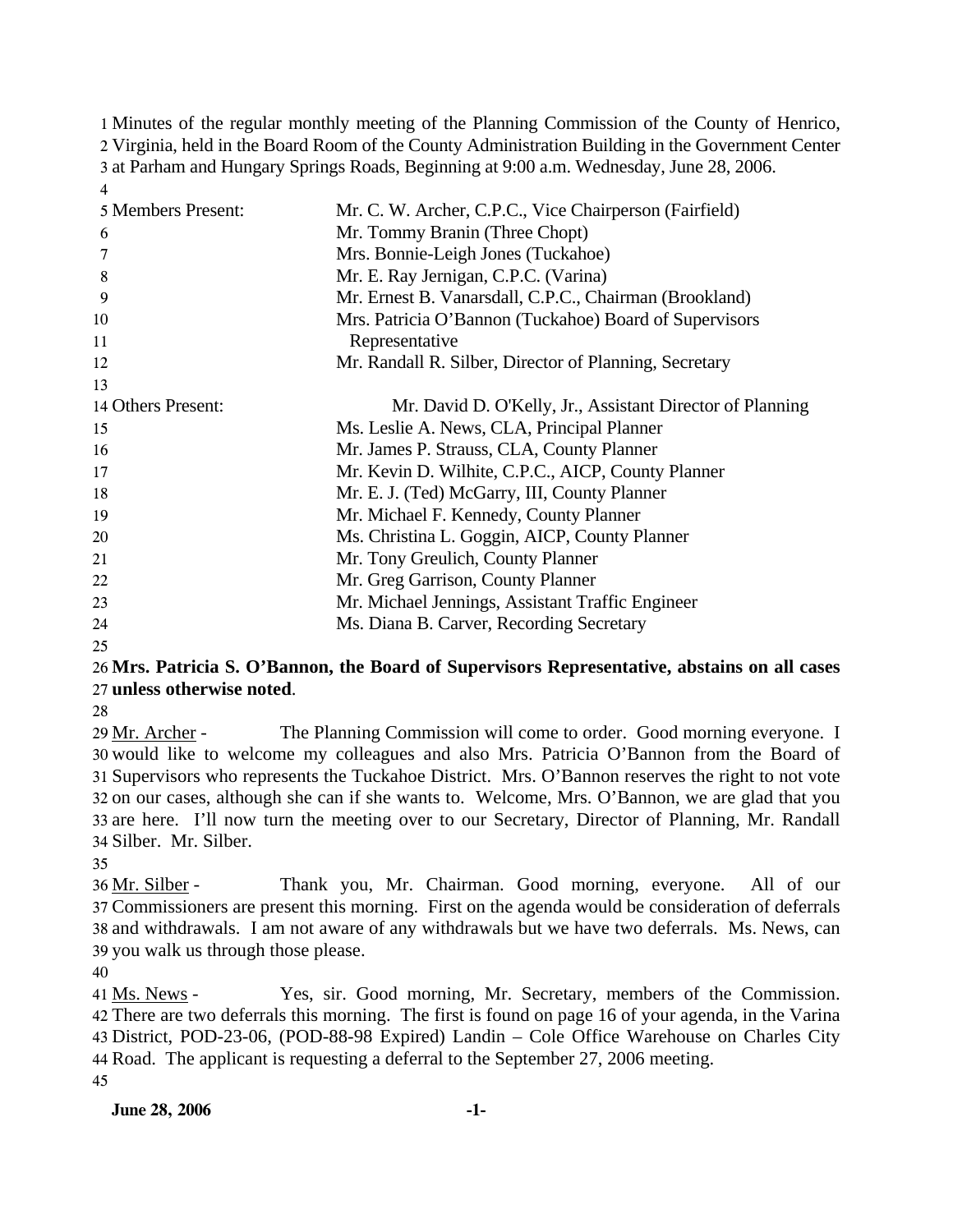#### 46 **PLAN OF DEVELOPMENT & LIGHTING PLAN**  47 **(Deferred from the April 19, 2006 Meeting)**

48

| POD-23-06              | <b>Engineering Design Associates for Conley S. Booth and Peter</b> |
|------------------------|--------------------------------------------------------------------|
| Landin – Cole Office   | <b>Cole:</b> Request for approval of a plan of development and     |
| Warehouse              | lighting plan as required by Chapter 24, Section 24-106 of the     |
| $(POD-88-98)$ Expired) | Henrico County Code, to construct a one-story, 12,000 square       |
|                        | foot office warehouse. The 14.51-acre site is located at 2010      |
|                        | Charles City Road on the north line of Charles City Road,          |
|                        | approximately 1,800 feet east of Williamsburg Road (U.S. Route     |
|                        | $60$ ) on parcel 810-713-2102. The zoning is B-3, Business         |
|                        | District and ASO, Airport Safety Overlay District. County water    |
|                        | and sewer. (Varina)                                                |

49

Is there anyone in the audience in opposition to POD-23-06, (POD-88-98) Expired) Landin – Cole Office Warehouse, in the Varina District? No opposition. Mr. Jernigan. 51 50 Mr. Archer -

52

Mr. Chairman, with that, I will move for deferral of POD-23-06, Landin 54 Cole Warehouse to September 27, 2006, by request of the applicant. 53 Mr. Jernigan -

55

56 Mr. Vanarsdall - Second.

57

The motion was made by Mr. Jernigan and seconded by Mr. Vanarsdall. 59 All in favor say aye...all opposed say nay. The motion passes. 58 Mr. Archer -

60

61 At the request of the applicant, the Planning Commission deferred POD-23-06, (POD-88-98 62 Expired) Landin – Cole Office Warehouse, to its September 27, 2006 meeting.

63

Next on page 18 of your agenda, and located in the Varina District, is POD-34-06 (POD-83-97 Revised) Gillies Creek Recycling – Office Area. The applicant is 65 66 requesting a deferral to the July 26, 2006 meeting. 64 Ms. News -

67

# 68 **PLAN OF DEVELOPMENT (Deferred from the May 24, 2006 Meeting)**

69

POD-34-06 Gillies Creek Recycling – Office Area – Masonic Lane and I-64 **Engineering Design Associates for Gillies Creek Industrial Recycling:** Request for approval of a plan of development as required by Chapter 24, Section 24-106 of the Henrico County Code, to construct a one-story, 6,000 square foot office/repair shop and two equipment sheds for an existing recycling center on the landfill property. The 3.57-acre site is located at 4200 Masonic Lane on parcel 806-719-8851. The zoning is M-2, General Industrial District. Individual well and septic tank/drainfield. **(Varina)**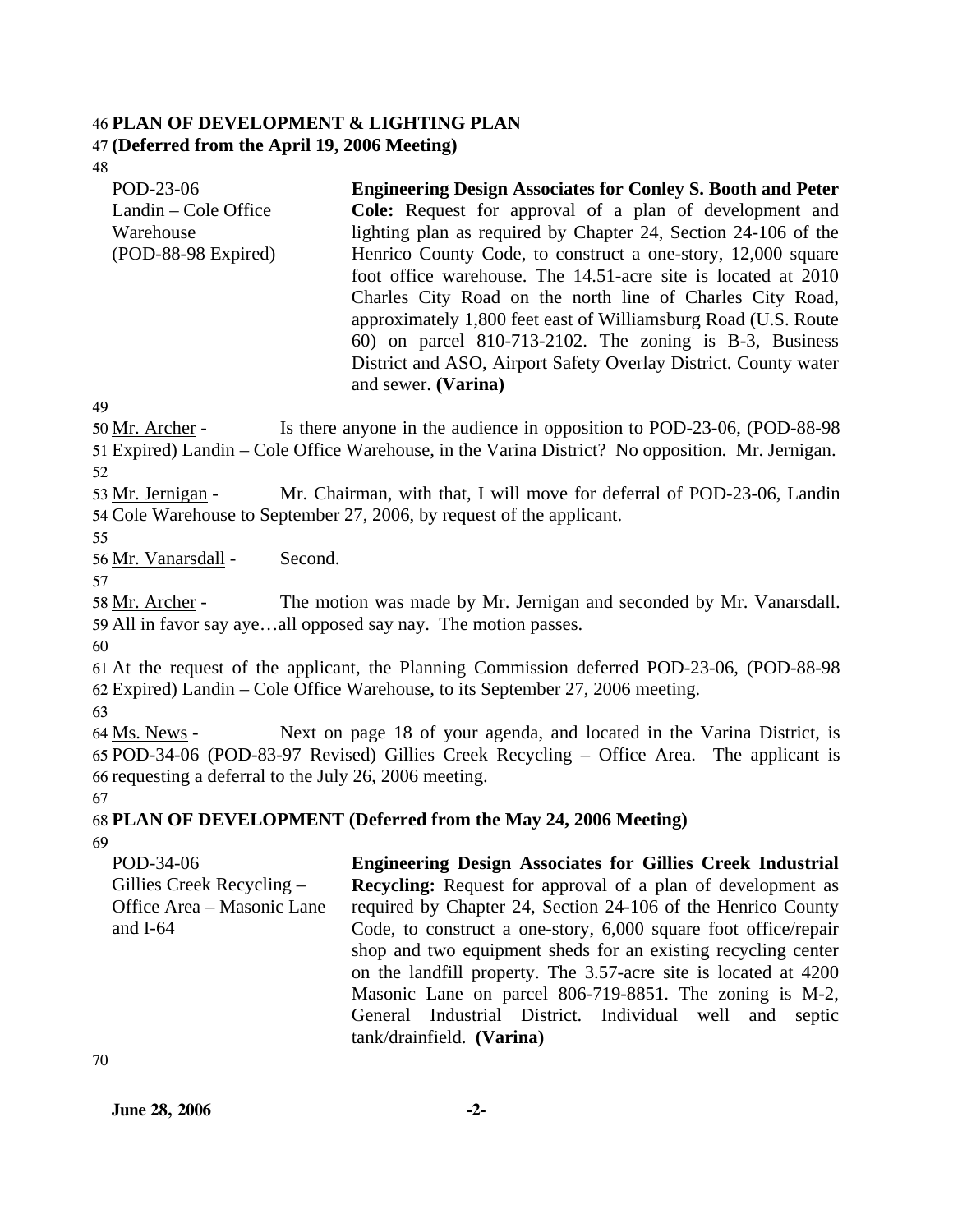Is there anyone in the audience in opposition to POD-34-06, (POD-83-97 72 Revised) Gillies Creek Recycling – Office Area, in the Varina District? No opposition. Mr. 73 Jernigan. 71 Mr. Archer -

74

Mr. Chairman, with that, I will move for deferral of POD-34-06, Gillies Creek Recycling – Office Area to July 26, 2006, by request of the applicant. 76 75 Mr. Jernigan -

78 Mr. Vanarsdall - Second.

79

77

The motion was made by Mr. Jernigan and seconded by Mr. Vanarsdall. All in favor say aye…all opposed say nay. The motion passes. 81 80 Mr. Archer -

82

83 At the request of the applicant, the Planning Commission deferred POD-34-06 (POD-83-97 84 Revised) Gillies Creek Recycling – Office Area, to its July 26, 2006 meeting.

85

Are there any deferrals by the Planning Commission? Hearing none, next 87 on the agenda would be consideration of the Expedited items. These are items that are placed on 88 a separate agenda for consideration. These are plans that are less complicated and they have no 89 outstanding staff issues. The Planning Commission member from the district is comfortable with 90 the annotations and the conditions of approval recommended by the staff, so they are placed on 91 the Expedited Agenda and do not require public hearing. If there is opposition to any of these 92 plans they will be pulled off of the Expedited Agenda and heard in the order in which they are 93 found on the full agenda. We have a number of items on the Expedited Agenda, and, Ms. News, 94 if you could walk us through those please. 86 Mr. Silber -

95

Yes, sir. We have 11 items on the Expedited Agenda this morning. The 97 first is on page 2 of your agenda and it is located in the Brookland District. This is a transfer of 98 approval for POD-83-01, The Hamptons at Hunton Park (Formerly the Lodge at Hunton Park) 99 on Hunton Park Boulevard. 96 Ms. News -

100

## 101 **TRANSFER OF APPROVAL**

102

POD-83-01 The Hamptons @ Hunton Park (Formerly The Lodge @ Hunton Park) **Penny Koch and Hirschler Fleischer for Lodges, LLC:**  Request for transfer of approval as required by Chapter 24, Section 24-106 of the Henrico County Code from The Hanover Company to Lodges, LLC. The 32.58-acre site is located on the north line of Hunton Park Boulevard at Stone Arbor Lane on parcel 762-775-1005 and 6361. The zoning is R-5C, General Residence District. County water and sewer. **(Brookland)** 

103

Is there anyone in the audience in opposition to this transfer of approval 105 request, POD-83-01, The Hamptons @ Hunton Park, in the Brookland District? No opposition. Mr. Vanarsdall. 106 104 Mr. Archer -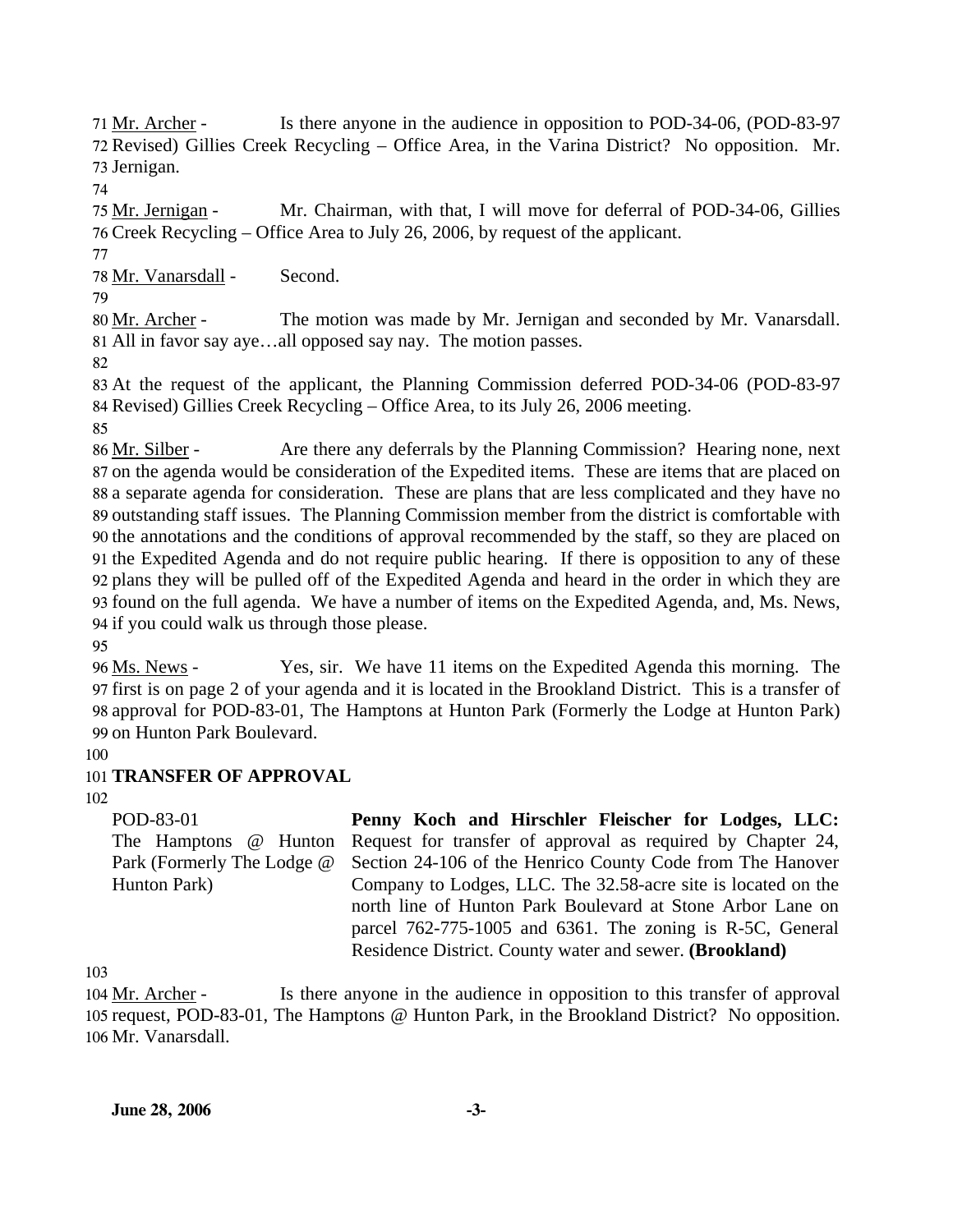With that, Mr. Chairman, I move POD-83-01, The Hamptons @ Hunton 108 Park (Formerly the Lodge @ Hunton Park) be approved on the Expedited Agenda as 109 recommended by staff. 107 Mr. Vanarsdall -

110

111 Mr. Jernigan - Second.

112

The motion was made by Mr. Vanarsdall and seconded by Mr. Jernigan. All in favor say aye…all opposed say nay. The motion passes. 114 113 Mr. Archer -

115

116 The Planning Commission approved the transfer of approval request for POD-83-01, The 117 Hampton @ Hunton Park, to Lodges, LLC, from The Hanover Company, subject to the standard 118 and added conditions previously approved.

119

Next on page 3 of your agenda and located in the Three Chopt District is a 121 transfer of approval POD-71-78, Koger Campbell Building on Discovery Drive and Forest 122 Avenue. 120 Ms. News -

123

### 124 **TRANSFER OF APPROVAL**

125

| POD-71-78               | <b>Campbell Investors, LLC for Koger Properties Inc.: Request</b> |
|-------------------------|-------------------------------------------------------------------|
| Koger Campbell Building | for transfer of approval as required by Chapter 24, Section 24-   |
| 8002 Discovery Drive    | 106 of the Henrico County Code from Forest Park LLC to            |
|                         | Campbell Investors, LLC. The 3.205-acre site is located on the    |
|                         | northwest corner of Discovery Drive and Forest Avenue at 8002     |
|                         | Discovery Drive on parcel $359-745-5902$ . The zoning is O-2,     |
|                         | Office District. County water and sewer. (Three Chopt)            |
|                         |                                                                   |

126

Is there anyone in the audience in opposition to transfer of approval POD-128 71-78, Koger Campbell Building, in the Three Chopt District? No opposition. Mr. Branin. 127 Mr. Archer -

129

Mr. Chairman, I would like to move for approval of transfer of approval POD-71-78, Koger Campbell Building, on the Expedited Agenda. 131 130 Mr. Branin -

132

133 Mr. Vanarsdall - Second.

134

The motion was made by Mr. Branin and seconded by Mr. Vanarsdall. 136 All in favor say aye...all opposed say nay. The motion passes. 135 Mr. Archer -

137

138 The Planning Commission approved the transfer of approval request for POD-71-78, Koger 139 Campbell Building, from Forest Park LLC to Campbell Investors, LLC, subject to the standard 140 and added conditions previously approved and the following additional condition:

141

142 1. 143 144 1. A bond shall be posted to cover the site deficiencies as identified in the inspection report, dated **June 14, 2006**, and such deficiencies shall be corrected by **December 28, 2006**.

**June 28, 2006** -4-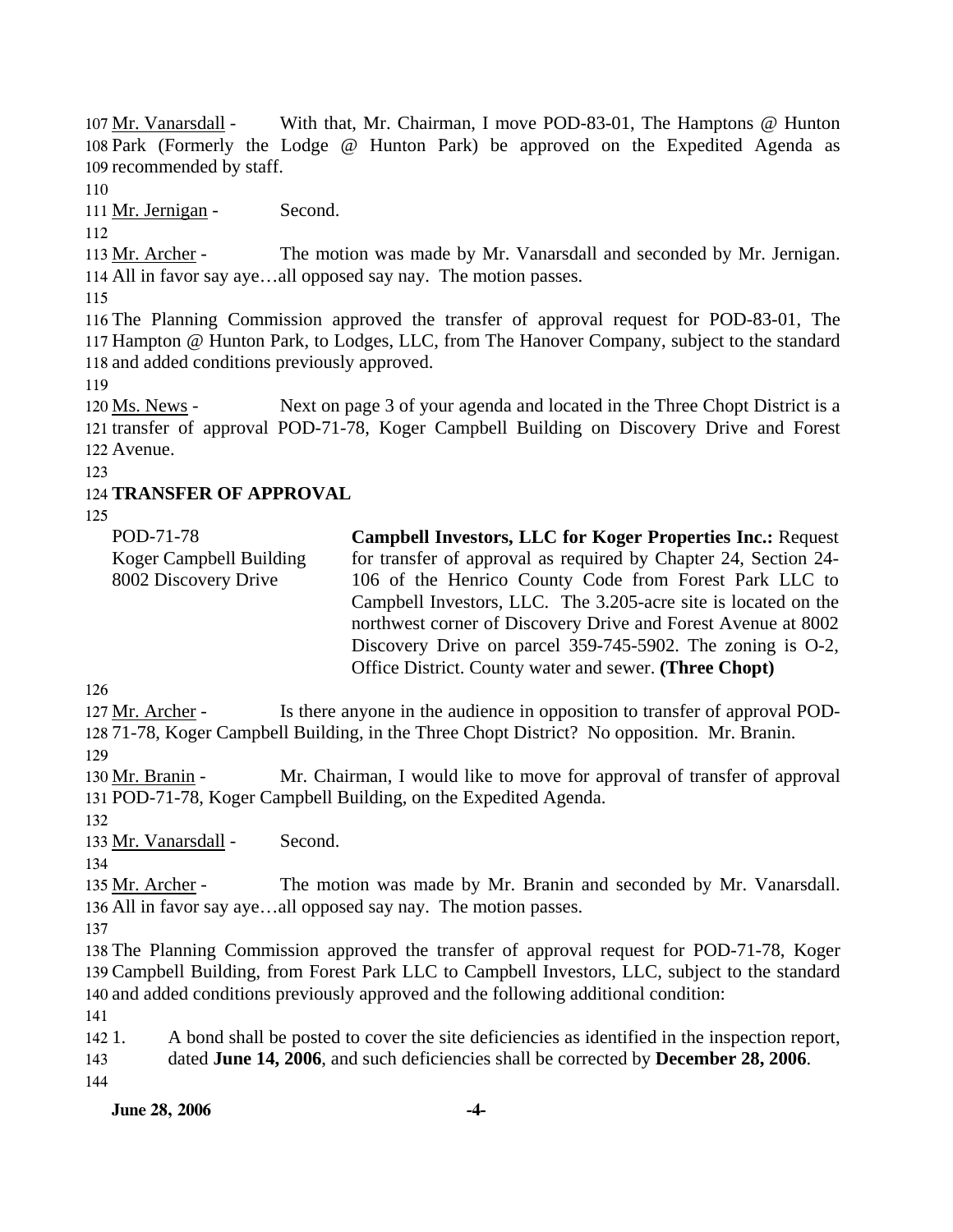Next on page five of your agenda and located in the Brookland District is 146 transfer of approval POD-44-75, Surface Technology Corporation on Ranco Road. There is an 147 addendum item on page two of your addendum which includes a revised recommendation for 148 approval and added condition No. 1. 145 Ms. News -

149

### 150 **TRANSFER OF APPROVAL**

151

POD-44-75 Surface Technology Corporation (Formerly Cavalier Sale Corporation) 7421 Ranco Road **Andrew Salp for Surface Technology Corporation:** Request for transfer of approval as required by Chapter 24, Section 24- 106 of the Henrico County Code from M & J Investors, LLP and Cavalier Sales to Mekeia, LLC. The 7.5-acre site is located on the east line of Ranco Road, approximately 600 feet north of Vernon Road on parcel 774-751-2041. The zoning is M-1, Light Industrial District. County water and sewer. **(Brookland)** 

152

Is there anyone in the audience in opposition to transfer of approval POD-44-75, Surface Technology Corporation, in the Brookland District? No opposition. Mr. 154 Vanarsdall. 155 153 Mr. Archer -

156

I recommend transfer of approval for POD-44-75, Surface Technology 158 Corporation, as presented by staff with the added condition on the addendum for site deficiencies 159 identified by the inspector. 157 Mr. Vanarsdall -

160

161 Mr. Jernigan - Second.

162

The motion was made by Mr. Vanarsdall and seconded by Mr. Jernigan. All in favor say aye…all opposed say nay. The motion passes. 164 163 Mr. Archer -

165

 The Planning Commission approved the transfer of approval request for POD-44-75, Surface Technology Corporation (Formerly Cavalier Sale Corporation), from M & J Investors, LLP and Cavalier Sales to Mekeia, LLC, subject to the standard and added conditions previously approved and the following additional condition:

170

 $1711.$ 172 1. The site deficiencies, as identified in the inspection report dated **June 19, 2006** shall be corrected by **October 20, 2006**.

173

Next on page 10 of your agenda and located in the Varina District is a 175 landscape and lighting plan LP/POD-11-05, Walgreens on S. Laburnum Avenue. 174 Ms. News -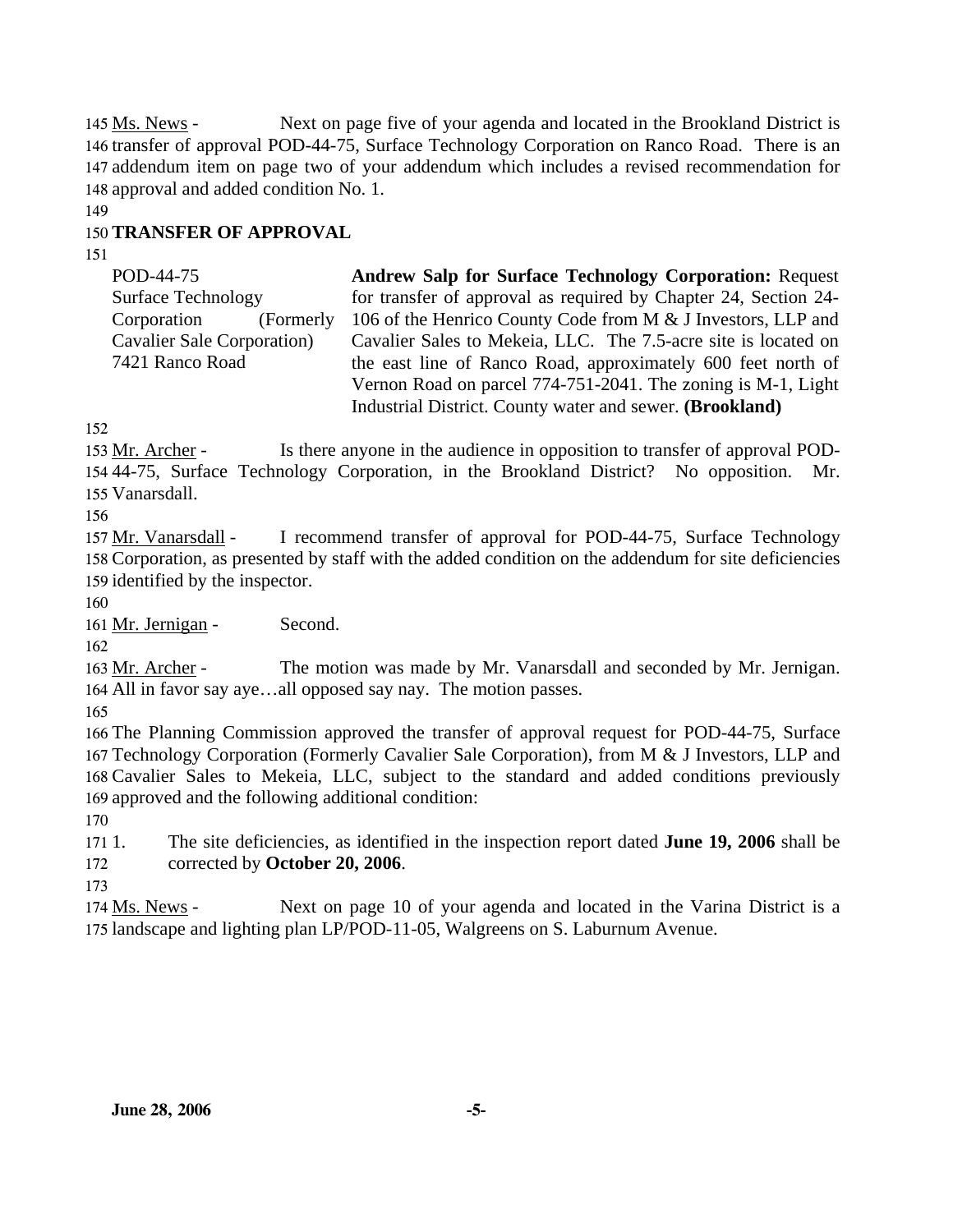#### 176 **LANDSCAPE & LIGHTING PLAN**

177

| $LP/POD-11-05$            | VHB for Mid-Atlantic Commercial Properties, LLC:               |
|---------------------------|----------------------------------------------------------------|
| Walgreens $-4845-4811$ S. | Request for approval of a landscape and lighting plan, as      |
| Laburnum Avenue           | required by Chapter 24, Sections 24-106 and 24-106.2 of the    |
|                           | Henrico County Code. The 2.12-acre site is located on the east |
|                           | line of S. Laburnum Avenue, approximately 300 feet north of    |
|                           | Williamsburg Road (U.S. Route 60) and the north line of        |
|                           | Williamsburg Road, approximately 170 feet east of S. Laburnum  |
|                           | Avenue on parcels 816-714-4637 and 5217. The zoning is B-2C,   |
|                           | Business District (Conditional). (Varina)                      |

178

Is there anyone in the audience in opposition to the landscape and lighting 180 plan for LP/POD-11-05, Walgreens, in the Varina District? No opposition. Mr. Jernigan. 179 Mr. Archer -

181

Mr. Chairman, I move for approval of LP/POD-11-05, Walgreens at 4845-4851 S. Laburnum Avenue, subject to the annotations on the plans and the standard conditions 183 184 for landscape and lighting plans. 182 Mr. Jernigan -

185

186 Mr. Vanarsdall- Second.

187

The motion was made by Mr. Jernigan and seconded by Mr. Vanarsdall. All in favor say aye…all opposed say nay. The motion passes. 189 188 Mr. Archer -

190

191 The Planning Commission approved the landscape and lighting plan for LP/POD-11-05, 192 Walgreens – 4845-4851 S. Laburnum Avenue, subject to the annotations on the plans and the 193 standard for landscape and lighting plans.

194

Next on page 11 of your agenda and located in the Fairfield District is 196 landscape plan LP/POD-64-02, Wawa at Brook Road and Wilmer Avenue. 195 Ms. News -

197

#### 198 **LANDSCAPE PLAN**

199

LP/POD-64-02 Wawa – Brook Road and Wilmer Avenue **Jordan Consulting Engineers, P.C. for Wawa, Inc.:** Request for approval of a landscape plan, as required by Chapter 24, Sections 24-106 and 24-106.2 of the Henrico County Code. The 1.76-acre site is located at the southeast corner of Brook Road (U. S. Route 1) and Wilmer Avenue, 5221 Brook Road, on parcel 785-745-8737. The zoning is B-3, Business District. **(Fairfield)** 

200

Is there anyone in the audience in opposition to the landscape plan for LP/POD-64-02, Wawa, in the Fairfield District? No opposition. Therefore I move approval of 202 203 landscape plan LP/POD-64-02, Wawa – Brook Road and Wilmer Avenue, subject to the annotations on the plans and the standard conditions for landscape plans. 204 201 Mr. Archer -

**June 28, 2006** -6-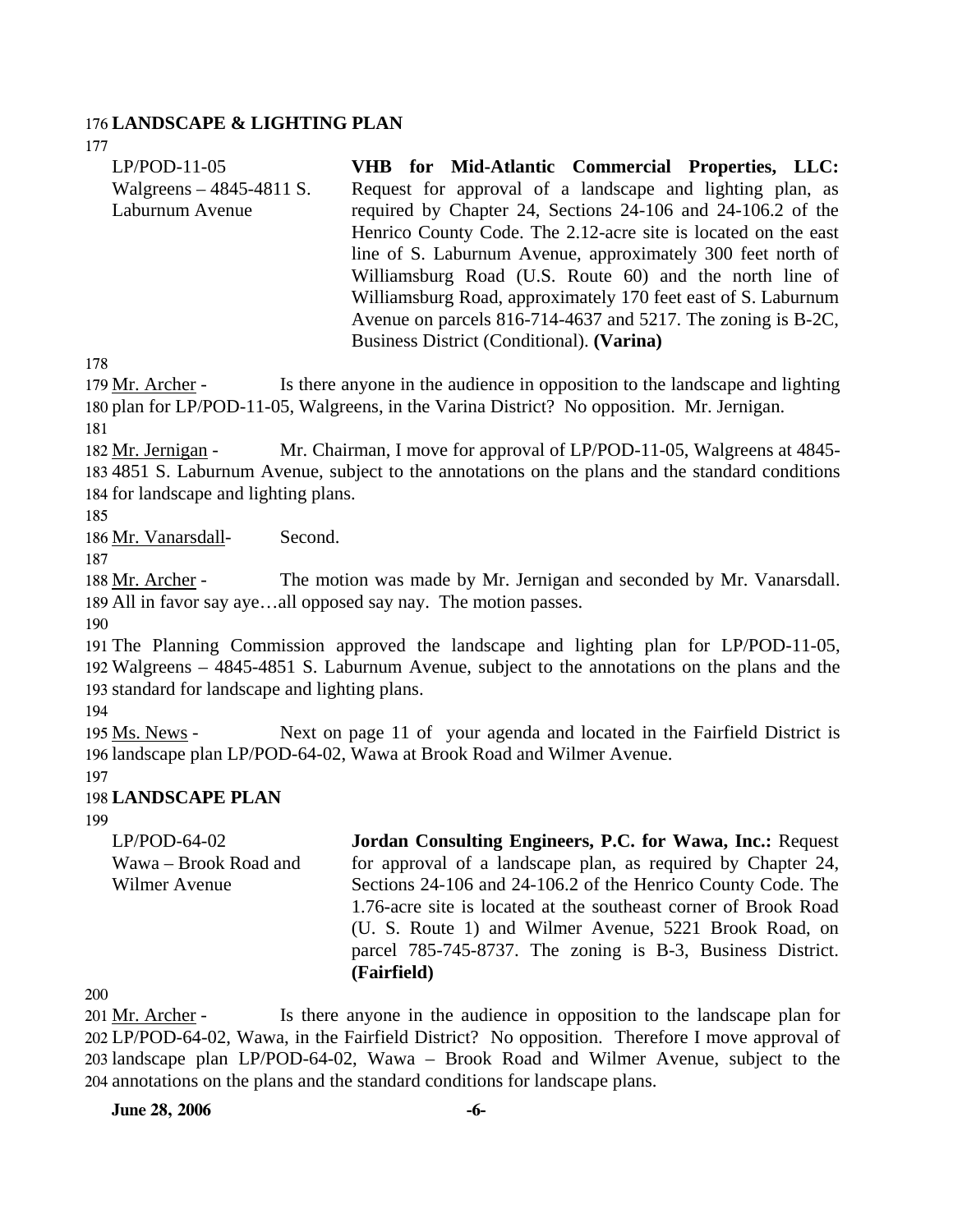205 Mr. Branin - Second.

The motion was made by Mr. Archer and seconded by Mr. Branin. All in 208 favor say aye...all opposed say nay. The motion passes. 207 Mr. Archer -

209

206

210 The Planning Commission approved the landscape plan for LP/POD-64-02, Wawa – Brook Road 211 and Wilmer Avenue, subject to the annotations on the plans and the standard for landscape plans. 212

Next on page 26 of your agenda and located in the Three Chopt District is 214 POD-37-06, the Master Plan for Old Sadler Commerce Center, Phase I, which is a Wawa. There 215 is an addendum item on page 4 that indicates that the revised plan that was included in your 216 original packet satisfies the staff annotations, the applicant has agreed to relocate the BMP and 217 place it underground in the parking lot, as originally proposed, and staff can recommend 218 approval. 213 Ms. News -

219

### 220 **PLAN OF DEVELOPMENT**

 $221$ 

| POD-37-06                     | G. Stuart Grattan, PE for Haywood B. Hyman, Jr., Morrell         |
|-------------------------------|------------------------------------------------------------------|
| <b>Old Sadler Commerce</b>    | Family, LLC, W. Douglas Elliot, Jr. and WMS, LLC:                |
| Center, Phase $I - W$ . Broad | Request for approval of a plan of development for phase one of a |
| Street and Old Sadler Road    | retail center as required by Chapter 24, Section 24-106 of the   |
|                               | Henrico County Code, to construct a one-story, 5,940 square      |
|                               | foot convenience store with fuel pumps. The 5.280-acre site is   |
|                               | located on the corner of W. Broad Street (U.S. Route 250) and    |
|                               | Old Sadler Road on parcels 746-761-5525 (pt.), 746-760-3996      |
|                               | and 6689. The zoning is B-2C, Business District (Conditional)    |
|                               | and B-3C, Business District (Conditional). County water and      |
|                               | sewer. (Three Chopt)                                             |
|                               |                                                                  |

222

Is there anyone in the audience in opposition to POD-37-06, Old Sadler 224 Commerce Center, Phase 1, in the Three Chopt District? No opposition. Mr. Branin. 223 Mr. Archer -225

Mr. Chairman, I would like to move for approval of POD-37-06, Old 227 Sadler Commerce Center, Phase 1, subject to the standard conditions for developments of this 228 type, the annotations on the plans and additional conditions Nos. 24 through 38, on the 229 Expedited agenda. 226 Mr. Branin -

230

231 Mr. Vanarsdall - Second.

232

The motion was made by Mr. Branin and seconded by Mr. Vanarsdall. All in favor say aye…all opposed say nay. The motion passes. 234 233 Mr. Archer -

235

236 The Planning Commission approved POD-37-06, Old Sadler Commerce Center, Phase 1, subject 237 to the annotations on the plans, the standard conditions attached to these minutes for 238 developments of this type and the following additional conditions:

**June 28, 2006** -7-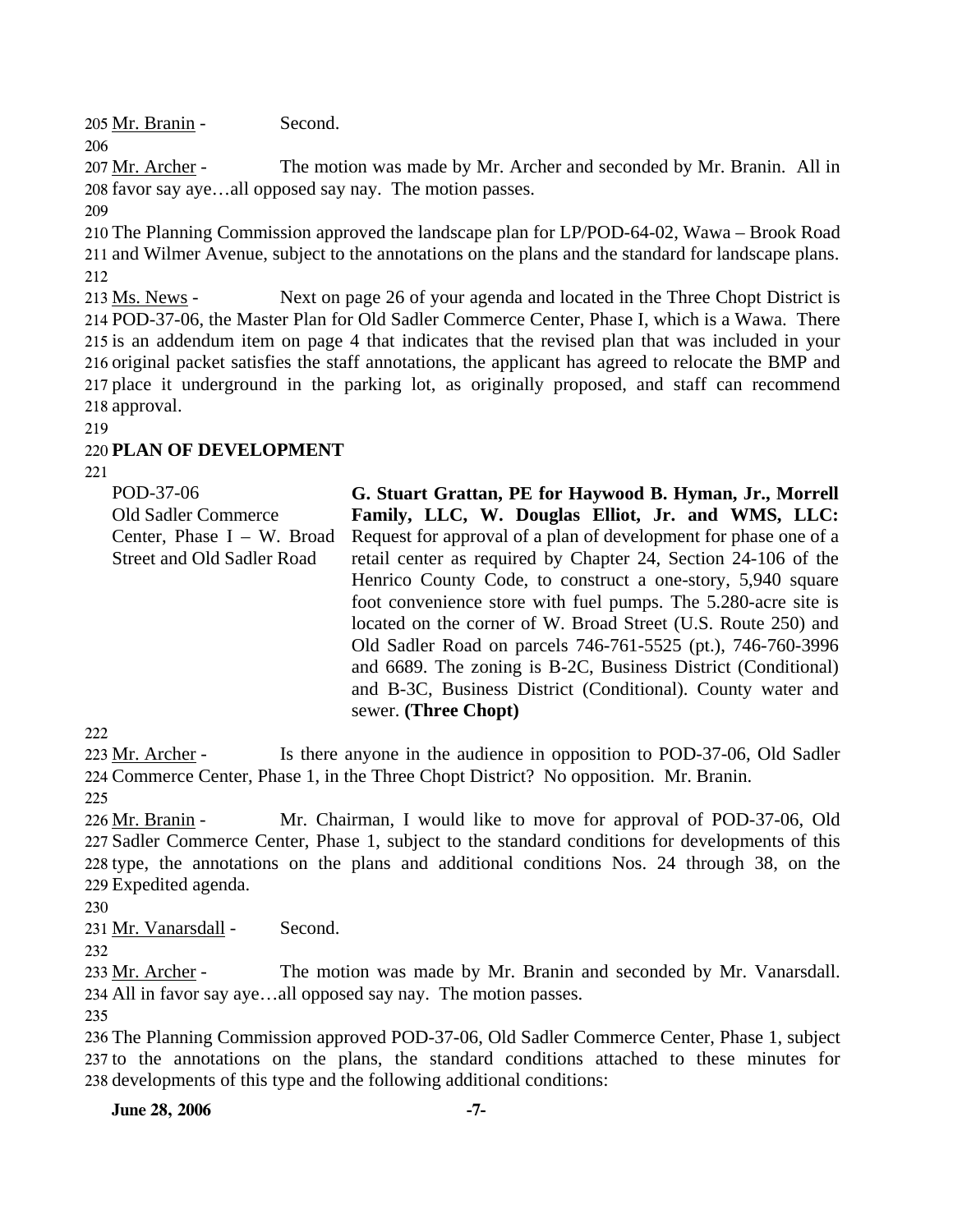239 24. 240 241 242 243 24. The right-of-way for widening of Old Sadler Road and Sadler Road as shown on approved plans shall be dedicated to the County prior to any occupancy permits being issued. The right-of-way dedication plat and any other required information shall be submitted to the County Real Property Agent at least sixty (60) days prior to requesting occupancy permits.

244 25. 245 246 247 248 25. The easements for drainage and utilities as shown on approved plans shall be granted to the County in a form acceptable to the County Attorney prior to any occupancy permits being issued. The easement plats and any other required information shall be submitted to the County Real Property Agent at least sixty (60) days prior to requesting occupancy permits.

- 249 26. 250 26. The entrances and drainage facilities on W. Broad Street (U. S. Route 250) shall be approved by the Virginia Department of Transportation and the County.
- 251 27. 252 253 A notice of completion form, certifying that the requirements of the Virginia Department of Transportation entrances permit have been completed, shall be submitted to the Department of Planning prior to any occupancy permits being issued.
- 254 28. 255 The required building setback shall be measured from the proposed right-of-way line and the parking shall be located behind the proposed right-of-way line.
- 256 29. 257 The developer shall provide fire hydrants as required by the Department of Public Utilities and Division of Fire.
- 258 30. 259 30. A standard concrete sidewalk shall be provided along the north side of W. Broad Street (U.S. Route 250) and the south side of Sadler Road.
- $26031.$ 261 The proffers approved as a part of zoning case C-56C-05 shall be incorporated in this approval.
- 262 32. 263 Any necessary off-site drainage and/or water and sewer easements must be obtained in a form acceptable to the County Attorney prior to final approval of the construction plans.
- 264 33. 265 266 33. Deviations from County standards for pavement, curb or curb and gutter design shall be approved by the County Engineer prior to final approval of the construction plans by the Department of Public Works.
- 267 34. 268 The loading areas shall be subject to the requirements of Chapter 24, Section 24-97(b) of the Henrico County Code.
- 269 35. 270 35. Storm water retention, based on the 50-10 concept, shall be incorporated into the drainage plans.
- 271 36. 272 273 Insurance Services Office (ISO) calculations must be included with the plans and contracts and must be approved by the Department of Public Utilities prior to the issuance of a building permit.
- 274 37. 275 276 Evidence of a joint ingress/egress and maintenance agreement must be submitted to the Department of Planning and approved prior to issuance of a certificate of occupancy for this development.
- 277 38. 278 The conceptual master plan, as submitted with this application, is for planning and information purposes only.
- 279

Next on page 35 of your agenda and located in the Brookland District is POD-41-06 (POD-84-94 Revised) Kroger Fuel Center. There is an addendum item on page 7 281 282 which indicates that there are revised elevations that show a low-pitched hipped roof and 283 masonry columns matching the building on the structure associated with this fueling station, and 280 Ms. News -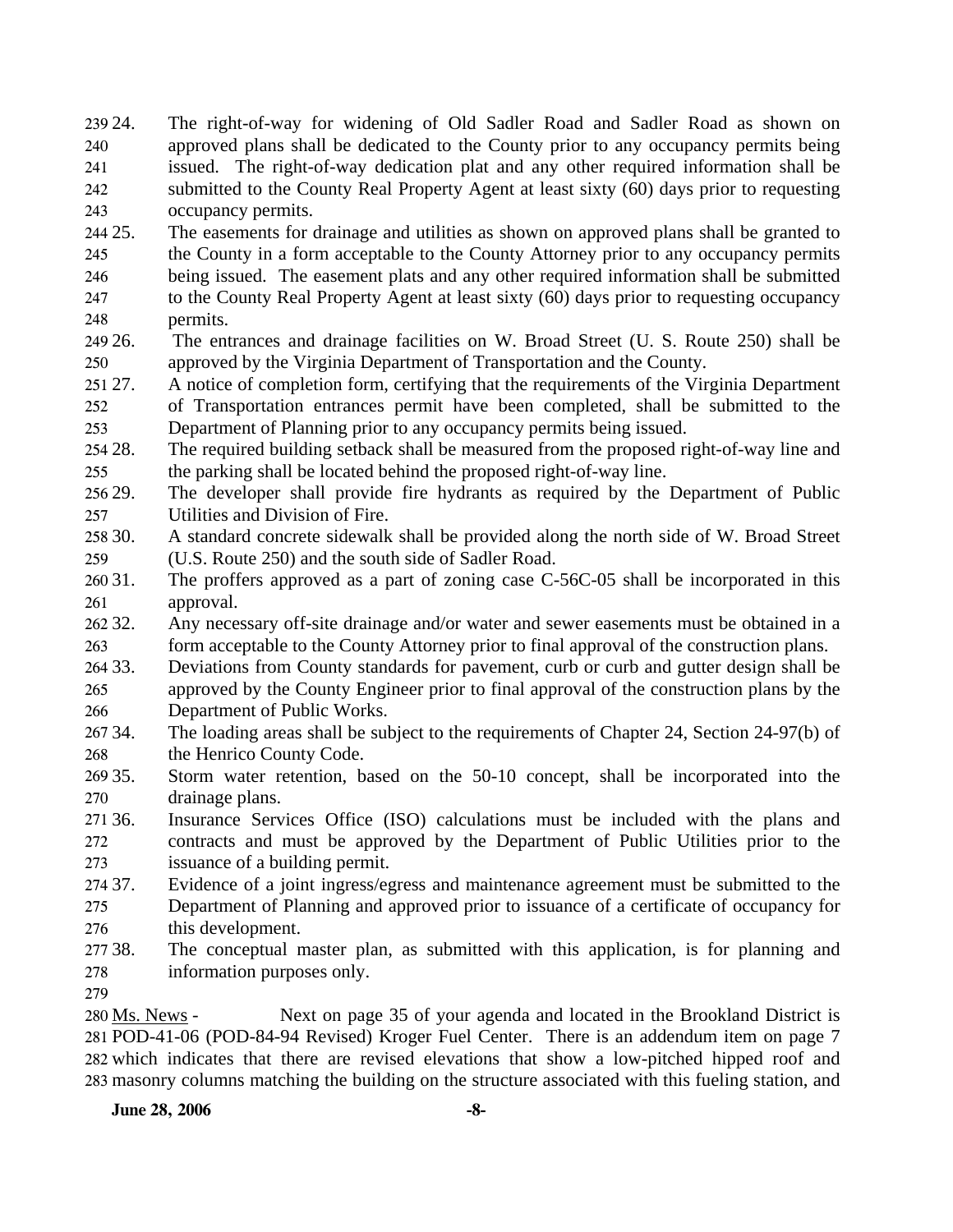284 an added condition No. 34 which requires that all of the utilities on the site be underground, and 285 a revised recommendation for approval.

286

### 287 **PLAN OF DEVELOPMENT**

288

| POD-41-06<br>Kroger Fuel Center $-$<br>9480 W. Broad Street<br>$(POD-84-94$ Revised) | Vanasse Hagen Brustlin, Inc. for Kroger Food Stores:<br>Request for approval of a plan of development, as required by<br>Chapter 24, Section 24-106 of the Henrico County Code, to<br>construct a fuel pump station adjacent to an existing Kroger<br>Supermarket located in an existing community shopping center.<br>The 6.9-acre site is located on the northern line of W. Broad<br>Street (U.S. Route 250) at 9480 W. Broad Street, approximately<br>500 feet east of Old Springfield Road on parcel 756-758-4127. |
|--------------------------------------------------------------------------------------|-------------------------------------------------------------------------------------------------------------------------------------------------------------------------------------------------------------------------------------------------------------------------------------------------------------------------------------------------------------------------------------------------------------------------------------------------------------------------------------------------------------------------|
|                                                                                      | The zoning is B-2, Business District. County water and sewer.<br>(Brookland)                                                                                                                                                                                                                                                                                                                                                                                                                                            |

289

Is there anyone in the audience in opposition to POD-41-06 (POD-84-94) Revised) Kroger Fuel Center, in the Brookland District? No opposition. Mr. Vanarsdall. 291 290 Mr. Archer -

292

I move that plan of development, POD-41-06, Kroger Fuel Center, be approved with the annotations on the plans, the standard conditions for developments of this type 294 295 and then we have additional conditions Nos. 23 through 33 and then we have No. 34 on the addendum. 296 293 Mr. Vanarsdall -

297

298 Mr. Jernigan - Second.

299

The motion was made by Mr. Vanarsdall and seconded by Mr. Jernigan. All in favor say aye…all opposed say nay. The motion passes. 301 300 Mr. Archer -

302

303 The Planning Commission approved POD-41-06 (POD-84-94 Revised), subject to the 304 annotations on the plans, the standard conditions attached to these minutes for developments of 305 this type and the following additional conditions:

306

307 24. 308 309 310 311 24. The easements for drainage and utilities as shown on approved plans shall be granted to the County in a form acceptable to the County Attorney prior to any occupancy permits being issued. The easement plats and any other required information shall be submitted to the County Real Property Agent at least sixty (60) days prior to requesting occupancy permits.

312 25. 313 The developer shall provide fire hydrants as required by the Department of Public Utilities and Division of Fire.

314 26. 315 Any necessary off-site drainage and/or water and sewer easements must be obtained in a form acceptable to the County Attorney prior to final approval of the construction plans.

316 27. 27. Deviations from County standards for pavement, curb or curb and gutter design shall be

317 approved by the County Engineer prior to final approval of the construction plans by the

318 Department of Public Works

### **June 28, 2006** -9-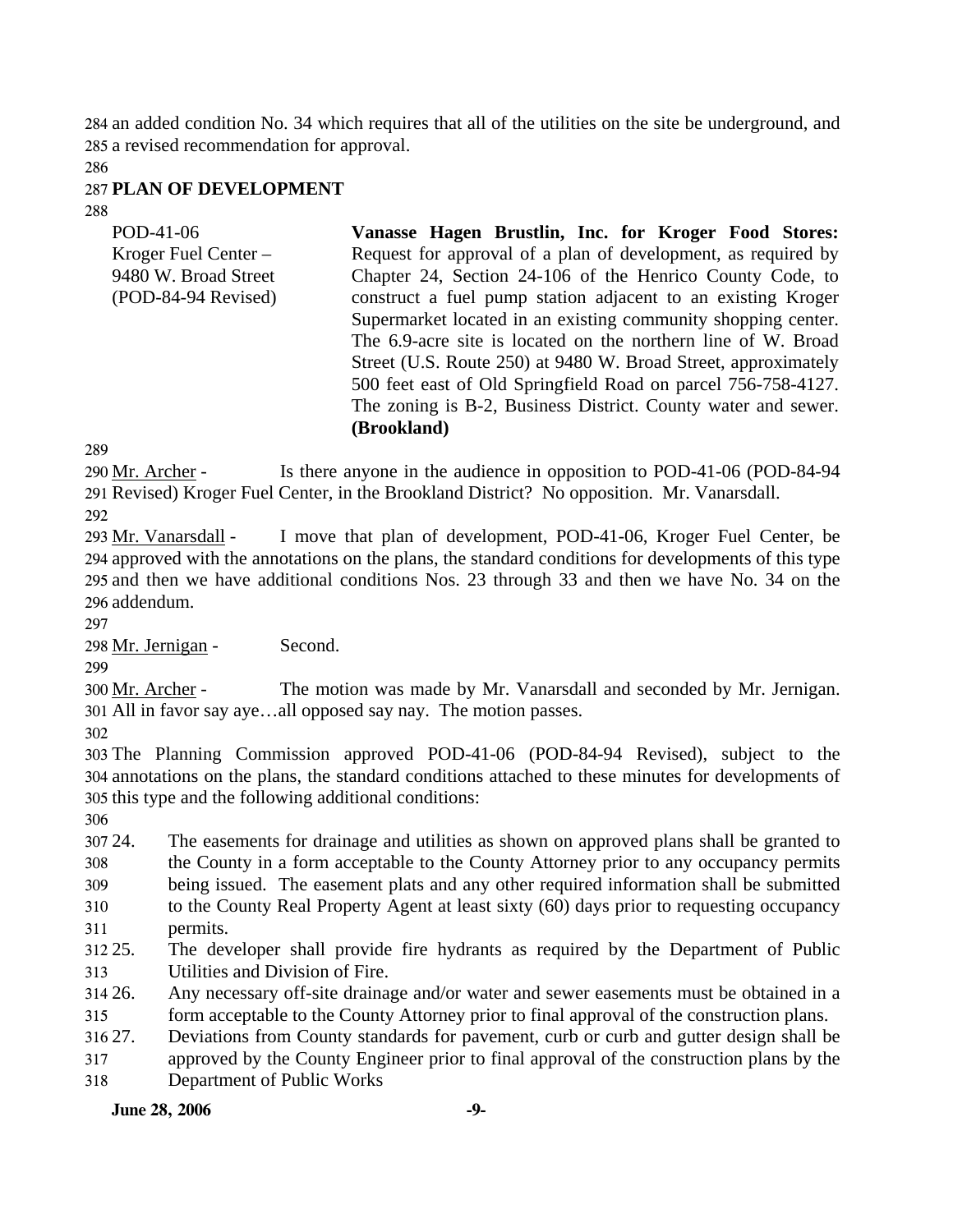319 28. 320 321 In the event of any traffic backup which blocks the public right-of-way as a result of congestion caused by the drive-up delivery facilities, the owner/occupant shall close the drive-up delivery facilities until a solution can be designed to prevent traffic backup.

322 29. 323 Storm water retention, based on the 50-10 concept, shall be incorporated into the drainage plans.

30. 325 326 Insurance Services Office (ISO) calculations must be included with the plans and contracts and must be approved by the Department of Public Utilities prior to the issuance of a building permit.

327 31. 328 329 330 331 The conceptual master plan, as submitted with this application, is for planning and information purposes only. All subsequent detailed plans of development and construction plans needed to implement this conceptual plan may be administratively reviewed and approved and shall be subject to all regulations in effect at the time such subsequent plans are submitted for review/approval.

332.32 333 334 335 336 32. The location of all existing and proposed utility and mechanical equipment (including HVAC units, electric meters, junction and accessory boxes, transformers, and generators) shall be identified on the landscape plans. All equipment shall be screened by such measures as determined appropriate by the Director of Planning or the Planning Commission at the time of plan approval**.** 

33. No merchandise shall be displayed outside of the building.

338 34. 339 Except for junction boxes, meters, and existing overhead utility lines, and for technical or environmental reasons, all utility lines shall be underground.

340

Next on page 37 of the agenda and located in the Three Chopt District is subdivision Banbury Park @ Greenbrooke (June 2006 Plan) for 27 Lots. There is an addendum 342 343 item on page 7 of your addendum which indicates that there is a revised plan and the applicant 344 has addressed the water quality issues to the Department of Public Works satisfaction and staff 345 can now recommend approval. 341 Ms. News -

346

## 347 **SUBDIVISION**

348

Banbury Park @ Greenbrooke (June 2006 Plan) 4323-31 and 4361-87 Belfast Road

**Youngblood, Tyler & Associates, P.C. for Alice G. Troy, Robert Ellis Hammack, Jr., Eleanor H. Harris, Carol A. Vrchota and Fidelity Properties, Ltd.:** The 6.19 and 4.13-acre sites proposed for a subdivision of 27 single-family homes are located on the east side of Belfast Road, approximately 150 feet north of Edinburg Road on parcels 744-762-4780 and 5291 and approximately 600 feet north of Edinburgh Road on parcels 744- 763-6420, 7134 and 7748. The zoning is R-3C, One-Family Residence District (Conditional). County water and sewer. **(Three Chopt) 27 Lots**

349

Is there anyone in the audience in opposition to subdivision Banbury Park @ Greenbrooke (June 2006 Plan), in the Three Chopt District? No opposition. Mr. Branin. 351 350 Mr. Archer -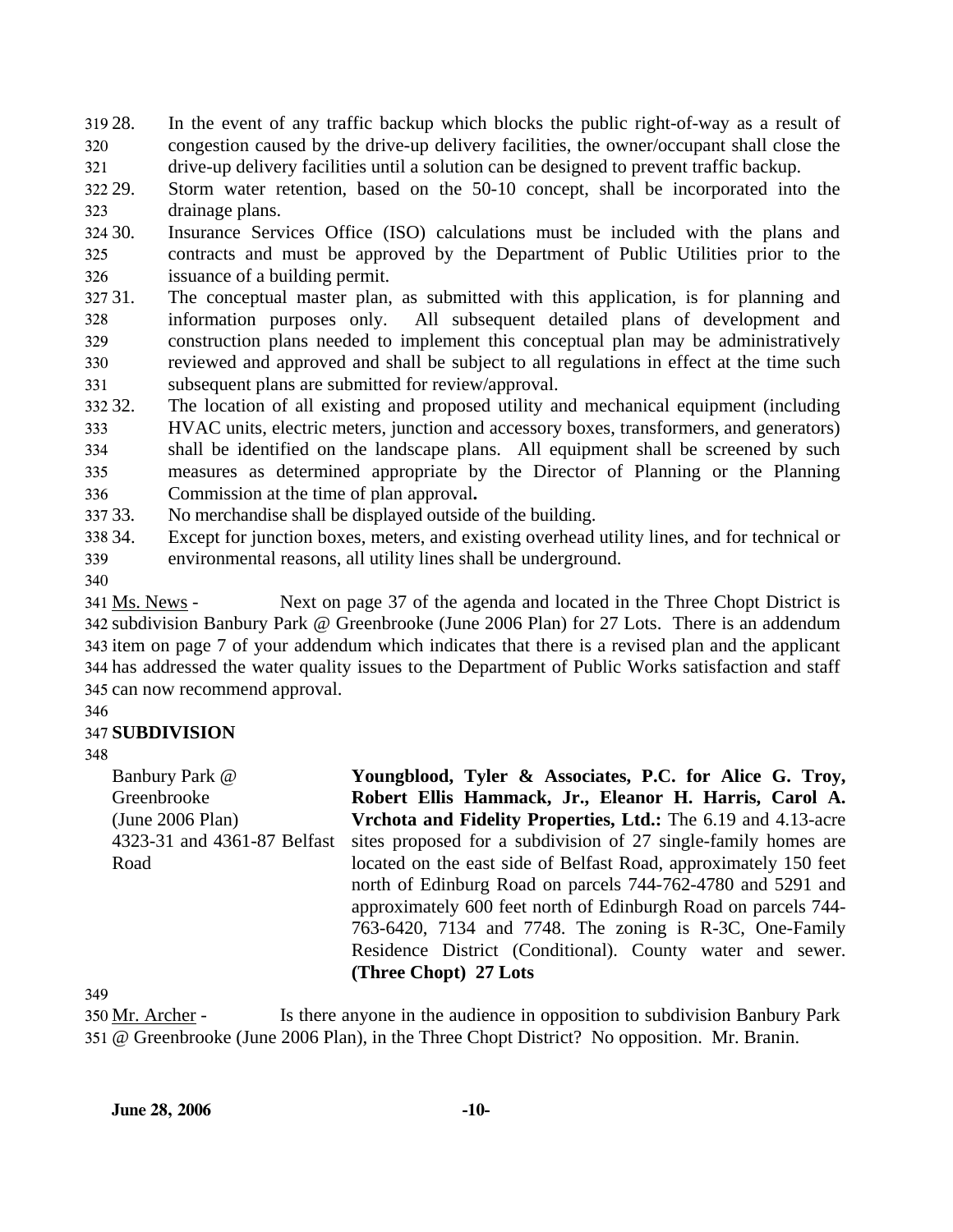Mr. Chairman, I would like to move for approval on the Expedited Agenda, subdivision Banbury at Greenbrooke (June 2006 Plan) subject to the standard 353 354 conditions for subdivisions served by public utilities, additional conditions Nos. 12 through 17, 355 including the addendum and the annotations on the plans. 352 Mr. Branin -

356

357 Mr. Vanarsdall - Second.

358

The motion was made by Mr. Branin and seconded by Mr. Vanarsdall. All in favor say aye…all opposed say nay. The motion passes. 360 359 Mr. Archer -

361

 The Planning Commission granted conditional approval to subdivision Banbury Park @ Greenbrooke (June 2006 Plan), subject to the annotations on the plans, the standard conditions attached to these minutes for subdivisions served by public utilities and the following additional conditions:

366

367 12. 368 369 12. The detailed plant list and specifications for the landscaping to be provided within the 25 foot-wide common area along Belfast Road shall be submitted to the Department of Planning for review and approval prior to recordation of the plat.

370 13. 371 Any necessary offsite drainage easements must be obtained prior to approval of the construction plan by the Department of Public Works.

372 14. 373 The proffers approved as part of zoning cases C-17C-06 and C-18C-06 shall be incorporated in this approval.

374 15. 375 376 377 378 15. Prior to requesting the final approval, a draft of the covenants and deed restrictions for the maintenance of the common area by a homeowners association shall be submitted to the Department of Planning for review. Such covenants and restrictions shall be in form and substance satisfactory to the County Attorney and shall be recorded prior to recordation of the subdivision plat.

379 16. 380 16. A County standard sidewalk shall be constructed along both sides of all proposed roads and the east side of Belfast Road.

381 17. 382 383 384 385 386 387 388 Any future building lot containing a BMP, sediment basin or trap and located within the buildable area for a principal structure or accessory structure, may be developed with engineered fill. All material shall be deposited and compacted in accordance with the Virginia Uniform Statewide Building Code and geotechnical guidelines established by a professional engineer. A detailed engineering report shall be submitted for the review and approval by the Building Official prior to the issuance of a building permit on the affected lot. A copy of the report and recommendations shall be furnished to the Directors of Planning and Public Works.

389

Next on page 39 of your agenda and also located in the Three Chopt District is Dalton Park @ Greenbrooke (June 2006 Plan) for 21 lots. There is an addendum item 391 392 on page 8 that indicates that there is a revised plan and a revised condition regarding access to an 393 adjacent parcel adjacent to I-64 and staff can recommend approval. 390 Ms. News -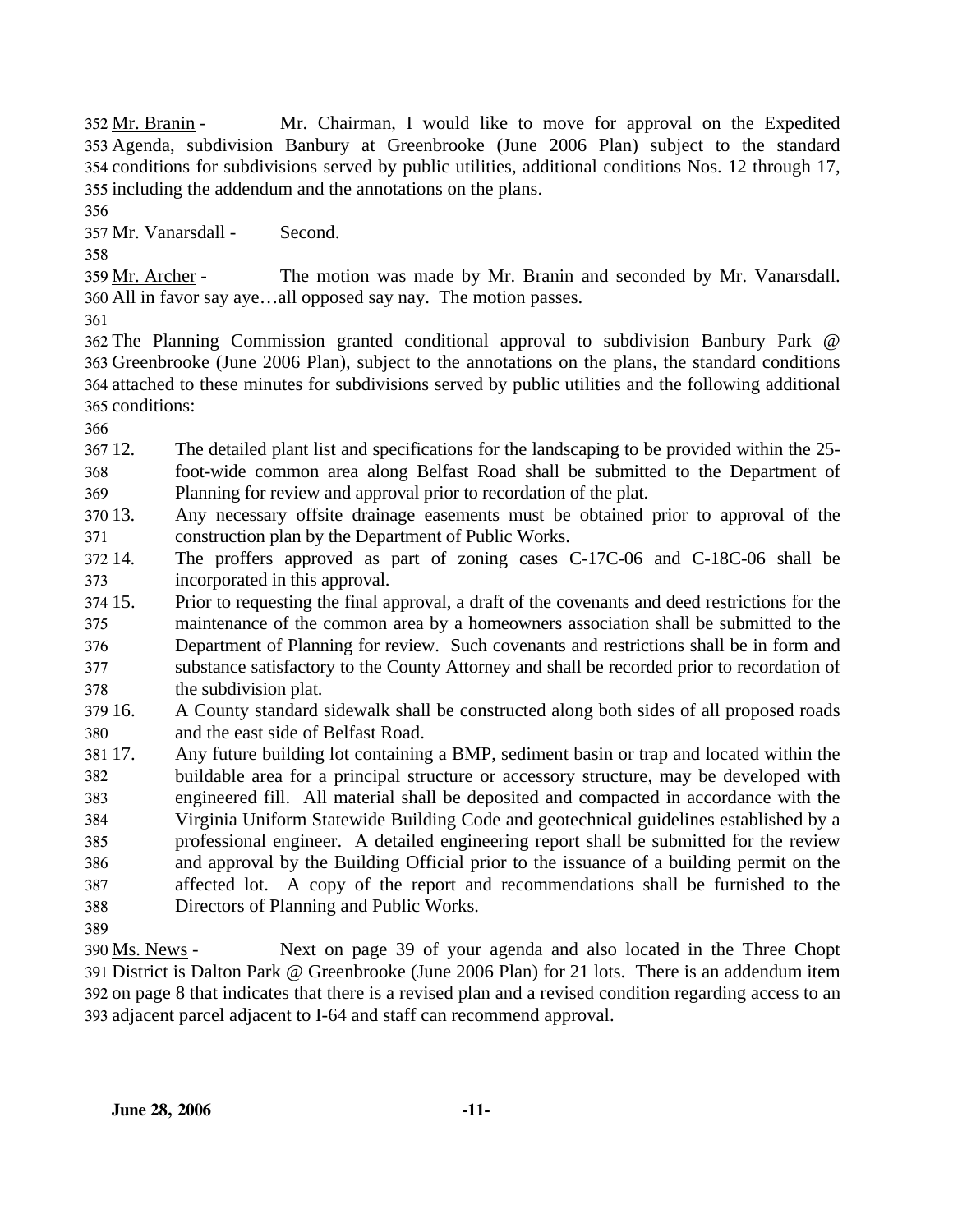#### 394 **SUBDIVISION**

395

| Dalton Park @ Greenbrooke<br>(June 2006 Plan)<br>4320-30 Belfast Road | Youngblood, Tyler & Associates, P.C. for Dalton Park, LLC,<br>Daisey A. Childress, Maynard L., Helen D. and Brenda H.<br>Puryear, Larry C. and Patricia R. Coleman, Myrtle B.<br>Graves and Fidelity Properties, Ltd.: The 10.262-acre site<br>proposed for a subdivision of 21 single-family homes is located<br>between the east line of interstate 295 entrance ramp and the<br>west line of Belfast Road on parcels 743-763-3572 (pt.), 8604,<br>9020 (pt.), 3527 and 743-762-7481. The zoning is R-3C, One-<br>Family Residence District (Conditional). County water and<br>sewer. (Three Chopt) 21 Lots |
|-----------------------------------------------------------------------|---------------------------------------------------------------------------------------------------------------------------------------------------------------------------------------------------------------------------------------------------------------------------------------------------------------------------------------------------------------------------------------------------------------------------------------------------------------------------------------------------------------------------------------------------------------------------------------------------------------|
| 396                                                                   |                                                                                                                                                                                                                                                                                                                                                                                                                                                                                                                                                                                                               |
| 397 Mr. Archer -                                                      | Is there anyone in the audience in opposition to subdivision Dalton Park<br>398 @ Greenbrooke (June 2006 Plan), in the Three Chopt District? No opposition. Mr. Branin.                                                                                                                                                                                                                                                                                                                                                                                                                                       |
| 399                                                                   |                                                                                                                                                                                                                                                                                                                                                                                                                                                                                                                                                                                                               |
| 400 Mr. Branin -                                                      | Mr. Chairman, I would like to move for approval on the Expedited                                                                                                                                                                                                                                                                                                                                                                                                                                                                                                                                              |
|                                                                       | 401 Agenda, subdivision Dalton Park at Greenbrooke (June 2006 Plan) subject to the standard                                                                                                                                                                                                                                                                                                                                                                                                                                                                                                                   |
|                                                                       | 402 conditions for subdivisions served by public utilities, additional conditions Nos. 12 through 17                                                                                                                                                                                                                                                                                                                                                                                                                                                                                                          |
| 403 and No. 18 on the addendum.                                       |                                                                                                                                                                                                                                                                                                                                                                                                                                                                                                                                                                                                               |
| 404                                                                   |                                                                                                                                                                                                                                                                                                                                                                                                                                                                                                                                                                                                               |
| 405 Mr. Vanarsdall -<br>406                                           | Second.                                                                                                                                                                                                                                                                                                                                                                                                                                                                                                                                                                                                       |
|                                                                       |                                                                                                                                                                                                                                                                                                                                                                                                                                                                                                                                                                                                               |
| 407 Mr. Archer -                                                      | The motion was made by Mr. Branin and seconded by Mr. Vanarsdall.                                                                                                                                                                                                                                                                                                                                                                                                                                                                                                                                             |
|                                                                       | 408 All in favor say ayeall opposed say nay. The motion passes.                                                                                                                                                                                                                                                                                                                                                                                                                                                                                                                                               |
| 409                                                                   |                                                                                                                                                                                                                                                                                                                                                                                                                                                                                                                                                                                                               |
| 410 Mr. Silber -                                                      | Ms. News, on No. 18 it says "Prior to final approval of the subdivision"                                                                                                                                                                                                                                                                                                                                                                                                                                                                                                                                      |
|                                                                       | 411 Are we talking about "prior to final subdivision approval?"                                                                                                                                                                                                                                                                                                                                                                                                                                                                                                                                               |
| 412                                                                   |                                                                                                                                                                                                                                                                                                                                                                                                                                                                                                                                                                                                               |
| 413 Ms. News -                                                        | Yes, sir.                                                                                                                                                                                                                                                                                                                                                                                                                                                                                                                                                                                                     |
| 414                                                                   |                                                                                                                                                                                                                                                                                                                                                                                                                                                                                                                                                                                                               |
| 415 Mr. Silber -                                                      | So, this is granting subdivision approval today.                                                                                                                                                                                                                                                                                                                                                                                                                                                                                                                                                              |
| 416                                                                   |                                                                                                                                                                                                                                                                                                                                                                                                                                                                                                                                                                                                               |
| $417$ Ms. News -                                                      | This is granting the conditional approval and prior to granting final                                                                                                                                                                                                                                                                                                                                                                                                                                                                                                                                         |
| 418 approval.                                                         |                                                                                                                                                                                                                                                                                                                                                                                                                                                                                                                                                                                                               |
| 419                                                                   |                                                                                                                                                                                                                                                                                                                                                                                                                                                                                                                                                                                                               |
| 420 Mr. Silber-                                                       | So, it should probably say: Prior to approval of final subdivision.                                                                                                                                                                                                                                                                                                                                                                                                                                                                                                                                           |
| 421                                                                   |                                                                                                                                                                                                                                                                                                                                                                                                                                                                                                                                                                                                               |
|                                                                       |                                                                                                                                                                                                                                                                                                                                                                                                                                                                                                                                                                                                               |
| 422 Ms. News -                                                        | We can make that change.                                                                                                                                                                                                                                                                                                                                                                                                                                                                                                                                                                                      |
| 423                                                                   |                                                                                                                                                                                                                                                                                                                                                                                                                                                                                                                                                                                                               |

 The Planning Commission granted conditional approval to subdivision Dalton Park @ Greenbrooke (June 2006 Plan), subject to the annotations on the plans, the standard conditions attached to these minutes for subdivisions served by public utilities and the following additional conditions: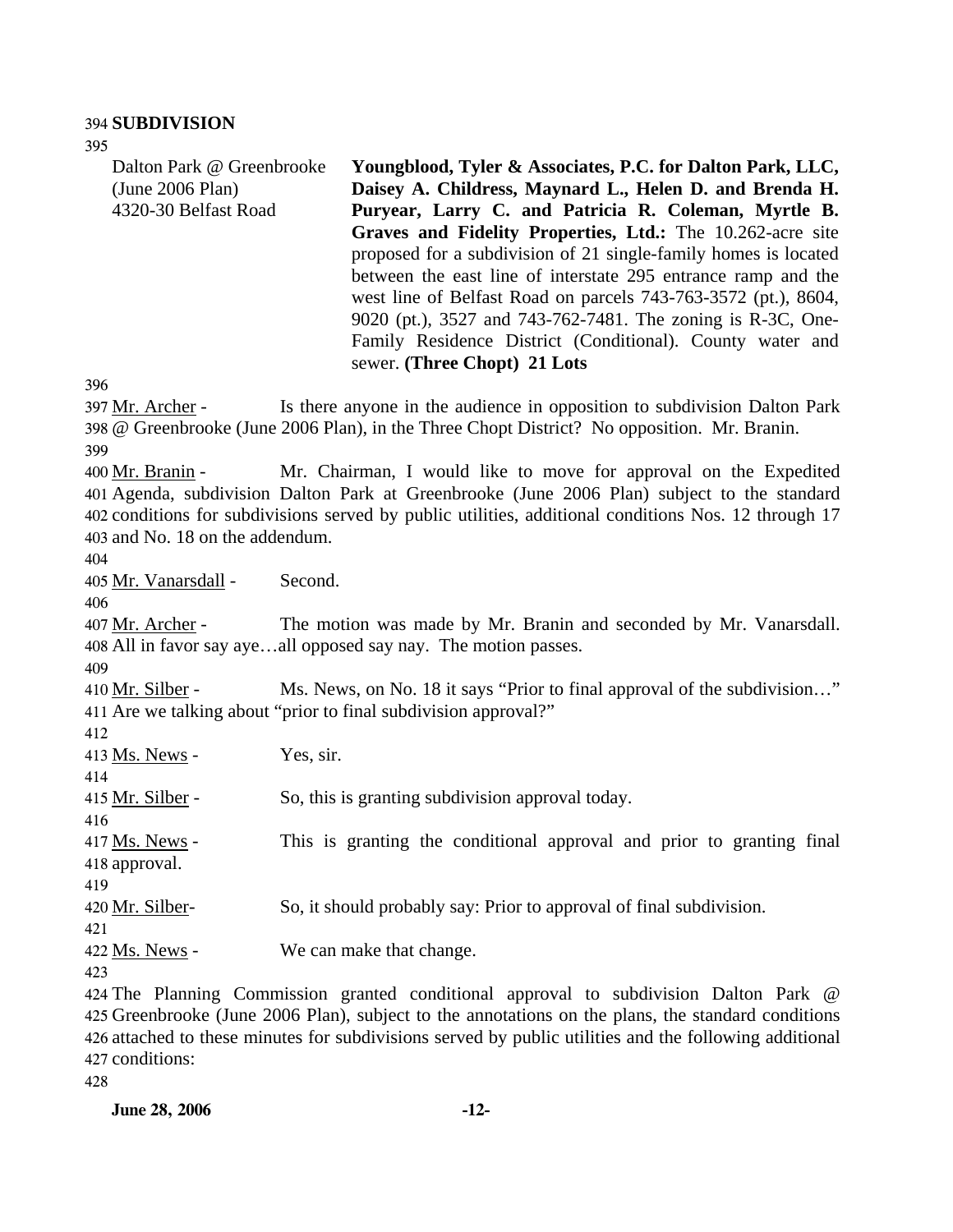- 429 12. 430 431 The detailed plant list and specifications for the landscaping to be provide within the 35foot common area along I-64 shall be submitted to the Department of Planning for review and approval prior to recordation of the plat.
- 432 13. 433 13. A County standard sidewalk shall be constructed along both sides of all new roads and the west side of Belfast Road.
- 434 14. 435 Any necessary offsite drainage easements must be obtained prior to approval of the construction plan by the Department of Public Works.
- 436 15. 437 The proffers approved as part of zoning cases C-16C-06 and C-9C-04 shall be incorporated in this approval.
- 438 16. 439 440 441 442 16. Prior to requesting the final approval, a draft of the covenants and deed restrictions for the maintenance of the common area by a homeowners association shall be submitted to the Department of Planning for review. Such covenants and restrictions shall be in form and substance satisfactory to the County Attorney and shall be recorded prior to recordation of the subdivision plat.
- 443 17. 444 445 446 447 448 449 450 Any future building lot containing a BMP, sediment basin or trap and located within the buildable area for a principal structure or accessory structure, may be developed with engineered fill. All material shall be deposited and compacted in accordance with the Virginia Uniform Statewide Building Code and geotechnical guidelines established by a professional engineer. A detailed engineering report shall be submitted for the review and approval by the Building Official prior to the issuance of a building permit on the affected lot. A copy of the report and recommendations shall be furnished to the Directors of Planning and Public Works.
- 451 18. 452 453 18. Prior to approval of the final subdivision, the applicant shall provide evidence that an access easement exists which provides access to the Julius Houston parcel, GPIN 743- 763-3904.
- 454

Next on page 43 of your agenda and located in the Brookland District is 456 subdivision Meredith Branch Estates (June 2006 Plan) for 36 lots. 455 Ms. News -

457

## 458 **SUBDIVISION**

459

Meredith Branch Estates (June 2006 Plan) Nuckols and Francistown Roads **Kimley-Horn & Associates for William F. & J. M. Reid and Beazer Homes:** The 14.5-acre site proposed for a subdivision of 36 single-family homes is located at the southwest corner of Francistown Road and Nuckols Road and on the west side of Francistown Road on parcel 759-765-0133. The zoning is R-3C, One-Family Residence District (Conditional). County water and sewer. **(Brookland) 36 Lots** 

460

Is there anyone in the audience in opposition to subdivision Meredith 462 Branch Estates (June 2006 Plan), in the Brookland District? No opposition. Mr. Vanarsdall. 461 Mr. Archer -463

I move that Meredith Branch Estates (June 2006 Plan) be approved on the Expedited Agenda with the annotations on the plans, the standard conditions for subdivisions 465 466 served by public utilities and the following additional conditions, Nos. 12 through 20 464 Mr. Vanarsdall -

**June 28, 2006 -13-**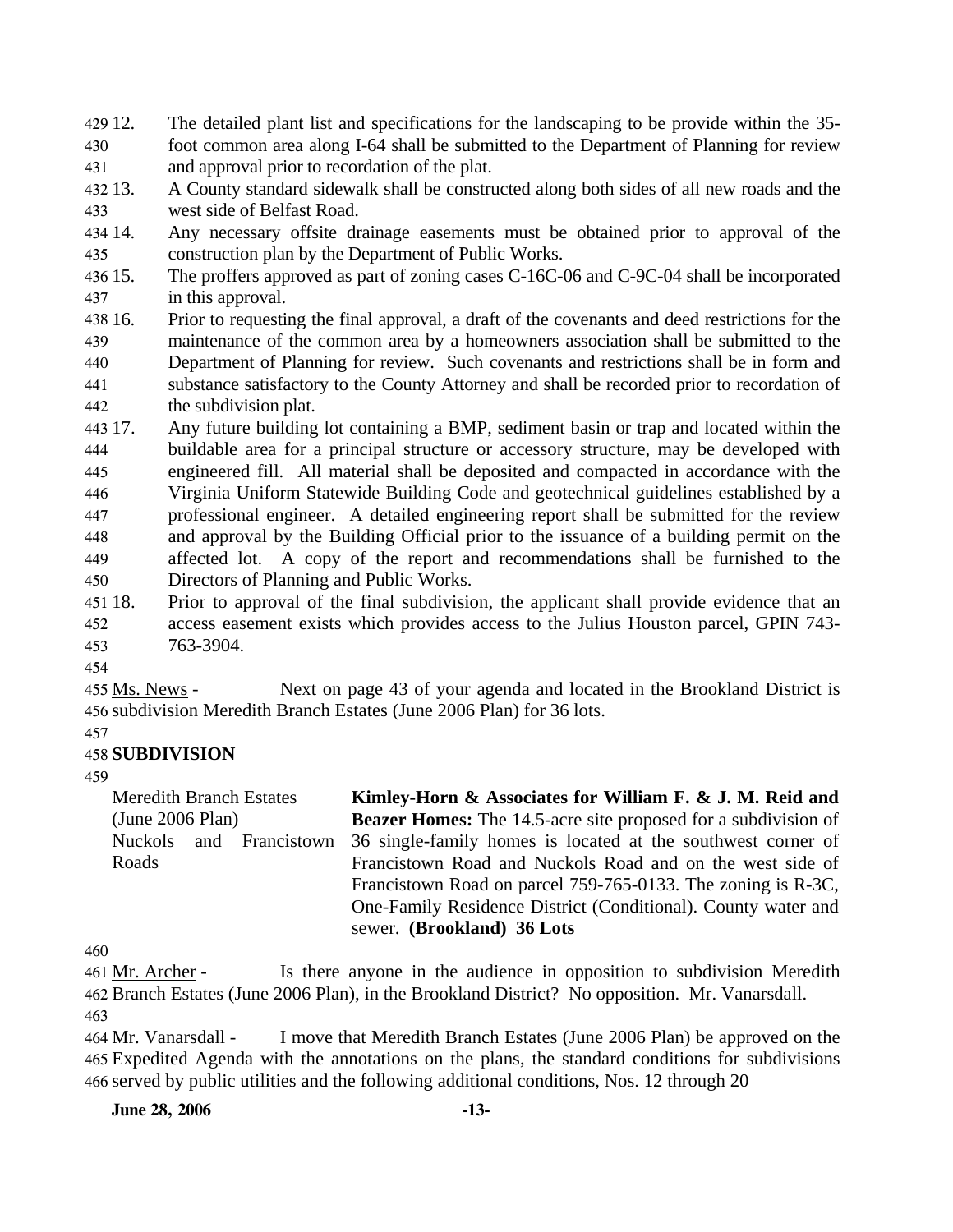467 Mrs. Jones - Second.

The motion was made by Mr. Vanarsdall and seconded by Mrs. Jones. All 470 in favor say aye...all opposed say nay. The motion passes. 469 Mr. Archer -

471

468

472 The Planning Commission granted conditional approval to subdivision Meredith Branch Estates 473 (June 2006 Plan), subject to the annotations on the plans, the standard conditions attached to 474 these minutes for subdivisions served by public utilities and the following additional conditions:

- 475
- 476 12. 477 12. Prior to requesting recordation, the developer shall furnish a letter from Dominion Virginia Power stating that this proposed development does not conflict with its facilities.
- 478 13. Each lot shall contain at least 11,000 square feet.
- 479 14. The detailed plant list and specifications for the landscaping to be provided within the 25-
- 480 481 482 foot-wide planting strip easement along the north side of Nuckols Road and the west side of Francistown Road shall be submitted to the Department of Planning for review and approval prior to recordation of the plat.
- 483 15. 484 15. A County standard sidewalk shall be constructed along the west side of Francistown Road and on one side of all interior roads.
- 485 16. 486 16. Any necessary offsite drainage easements must be obtained prior to approval of the construction plan by the Department of Public Works.
- 487 17. 488 The proffers approved as part of zoning case C-14C-06 shall be incorporated in this approval.
- 489 18. 490 491 492 493 18. Prior to requesting the final approval, a draft of the covenants and deed restrictions for the maintenance of the common area by a homeowners association shall be submitted to the Department of Planning for review. Such covenants and restrictions shall be in form and substance satisfactory to the County Attorney and shall be recorded prior to recordation of the subdivision plat.
- 494 19. 495 496 497 498 499 500 501 19. Any future building lot containing a BMP, sediment basin or trap and located within the buildable area for a principal structure or accessory structure, may be developed with engineered fill. All material shall be deposited and compacted in accordance with the Virginia Uniform Statewide Building Code and geotechnical guidelines established by a professional engineer. A detailed engineering report shall be submitted for the review and approval by the Building Official prior to the issuance of a building permit on the affected lot. A copy of the report and recommendations shall be furnished to the Directors of Planning and Public Works.
- 502.20 503 The BMP adjacent to Nuckols Road which is proposed as a bio-retention basin shall remain landscaped, as approved in the Subdivision Landscaping Plans, such that the area will be an
- 504 amenity to the development.
- 505

The final item is on page 45 of your agenda and located in the Varina 507 District. This is subdivision Marion View (June 2006 Plan) for 3 lots. There is an addendum item 508 that simply revises the date on the name of the subdivision to the (June 2006 Plan) from (May 2006 509 Plan). 506 Ms. News -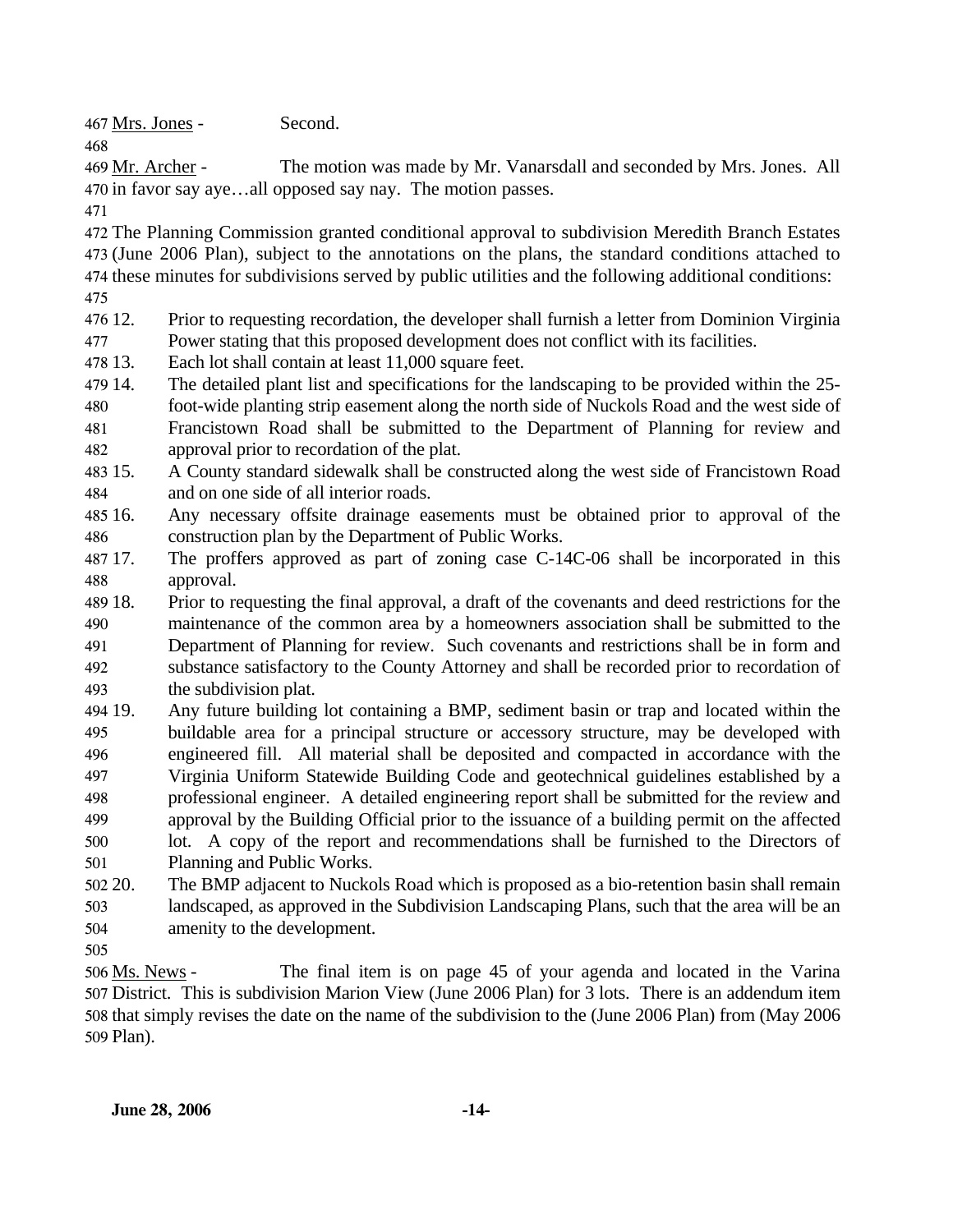#### 510 **SUBDIVISION**

511

Marion View (May 2006 Plan) **(June 2006 Plan)**  Old Osborne Turnpike and McCoul Street **OMT Corporation for William W. Browning, Jr.:** The 8.68acre site proposed for a subdivision of 2 single-family homes and an industrial lot is located at 706 McCoul Street and Old Osborne Turnpike on parcel 799-709-0564. The zoning is M-2, General Industrial District and R-3, One-Family Residence District. County water and sewer. **(Varina) 3 Lots** 

512

Is there anyone in the audience in opposition to subdivision Marion View 514 (June 2006 Plan), in the Varina District? No opposition. Mr. Jernigan. 513 Mr. Archer -

515

Mr. Chairman, with that I will move for approval of subdivision Marion 517 View with a caption change to the June 2006 Plan instead of May 2006 Plan. Approval subject 518 to the annotations on the plan, the standard conditions for subdivisions served by public utilities 519 and the following additional conditions Nos. 12, 13 and 14. 516 Mr. Jernigan -

520

521 Mr. Vanarsdall - Second.

522

The motion was made by Mr. Jernigan and seconded by Mr. Vanarsdall. All in favor say aye…all opposed say nay. The motion passes. 524 523 Mr. Archer -

525

526 The Planning Commission granted conditional approval to subdivision Marion View (June 2006 527 Plan), subject to the annotations on the plans, the standard conditions attached to these minutes 528 for subdivisions served by public utilities, and the following additional conditions:

529

530 12. 531 The proffers approved as part of zoning case C-28C-06 shall be incorporated in this approval.

532.13 13. The rear lot line of Lots 2 and 3 shall be adjusted to reflect the ultimate M-1 District line.

533 14. Lots 2 and 3 shall be served by County water and sewer.

534

Next on the agenda would be consideration of Extensions of Conditional 536 Subdivision Approval. As you will recall, some of the extensions of approval will require 537 Planning Commission consideration and action and some can be handled administratively. 538 There are two on your agenda this morning that will require Planning Commission approval and 539 there are two that are provided for your information only. The two that require Planning 540 Commission approval are the Westerre Parkway (June 1999 Plan) and Wyndham Forest, Section 541 7 (June 1999 Plan). Mr. McGarry, is there anything that the Commission needs to be aware of 542 on any of those? 535 Mr. Silber -

543

544 Mr. McGarry - No, sir. I'll be happy to answer any questions.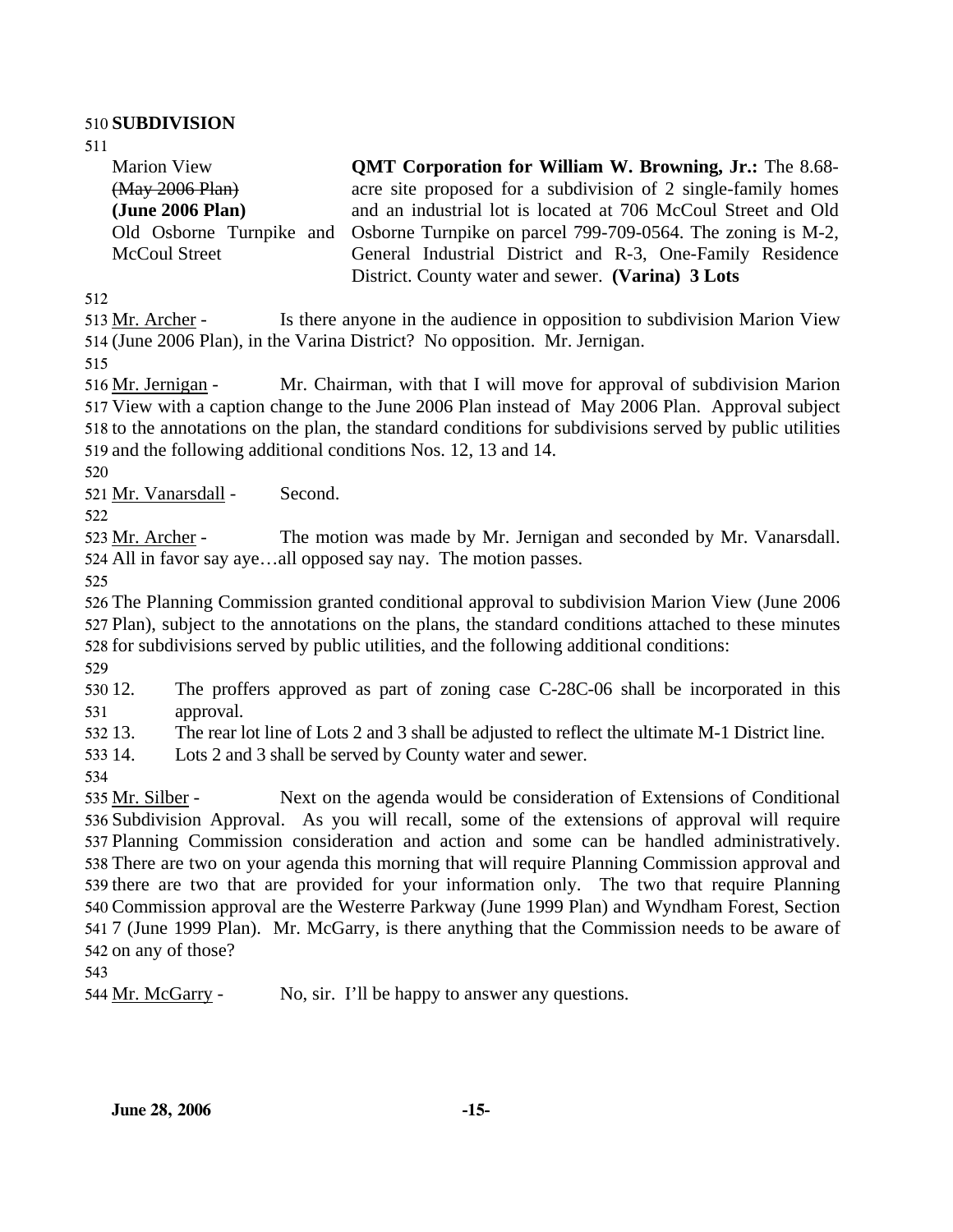#### 545 **FOR PLANNING COMMISSION APPROVAL**

546

| <b>Subdivision</b>            | <b>Magisterial</b> | Original         | <b>Remaining</b> | <b>Previous</b>   | Year(s)         |
|-------------------------------|--------------------|------------------|------------------|-------------------|-----------------|
|                               | <b>District</b>    | No. of           | Lots             | <b>Extensions</b> |                 |
|                               |                    | Lots             |                  |                   | <b>Extended</b> |
|                               |                    |                  |                  |                   | <b>Recom-</b>   |
|                               |                    |                  |                  |                   | mended          |
| <b>Westerre Parkway</b>       | <b>Three</b>       | $\boldsymbol{0}$ | 0                | 6                 | 1 Year          |
| (June 1999 Plan)              | <b>Chopt</b>       |                  |                  |                   | 6/27/07         |
| <b>Wyndham Forest, Sec. 7</b> | <b>Three</b>       | 45               |                  | 5                 | 1 Year          |
| (June 1999 Plan)              | <b>Chopt</b>       |                  |                  |                   | 6/27/07         |

547

### 548

## 549 **FOR INFORMATIONAL PURPOSES ONLY**

550

| <b>Subdivision</b>   | <b>Magisterial</b> | <b>Original</b>  | <b>Remaining</b> | <b>Previous</b>   | Year(s)         |
|----------------------|--------------------|------------------|------------------|-------------------|-----------------|
|                      | <b>District</b>    | No. of           | Lots             | <b>Extensions</b> |                 |
|                      |                    | Lots             |                  |                   | <b>Extended</b> |
|                      |                    |                  |                  |                   | Recom-          |
|                      |                    |                  |                  |                   | mended          |
| <b>Midview Farms</b> | <b>Varina</b>      | 95               | 47               | $\bf{0}$          | 1 Year          |
| (June 2005 Plan)     |                    |                  |                  |                   | 6/27/07         |
| <b>Tech Park</b>     | Varina             | $\boldsymbol{0}$ | $\boldsymbol{0}$ | $\bf{0}$          | 1 Year          |
| (June 2005 Plan)     |                    |                  |                  |                   | 6/27/07         |
| (Road Dedication)    |                    |                  |                  |                   |                 |

551

Are there any questions for Mr. McGarry from the Commission? No 553 questions. Then we will need a motion from the Commission. Mr. Branin, I believe these are 554 yours. 552 Mr. Archer -

555

Mr. Chairman, I would like to move that Westerre Parkway and Wyndham 557 Forest, Section 7 be approved. 556 Mr. Branin -

558

559 Mr. Vanarsdall - Second.

560

The motion was made by Mr. Branin and seconded by Mr. Vanarsdall. All in favor say aye…all opposed say nay. The motion passes. 562 561 Mr. Archer -

563

564 The Planning Commission approved the extension for one year, June 27, 2007, for subdivisions 565 Westerre Parkway (June 1999 Plan) and Wyndham Forest, Section 7 (June 1999 Plan).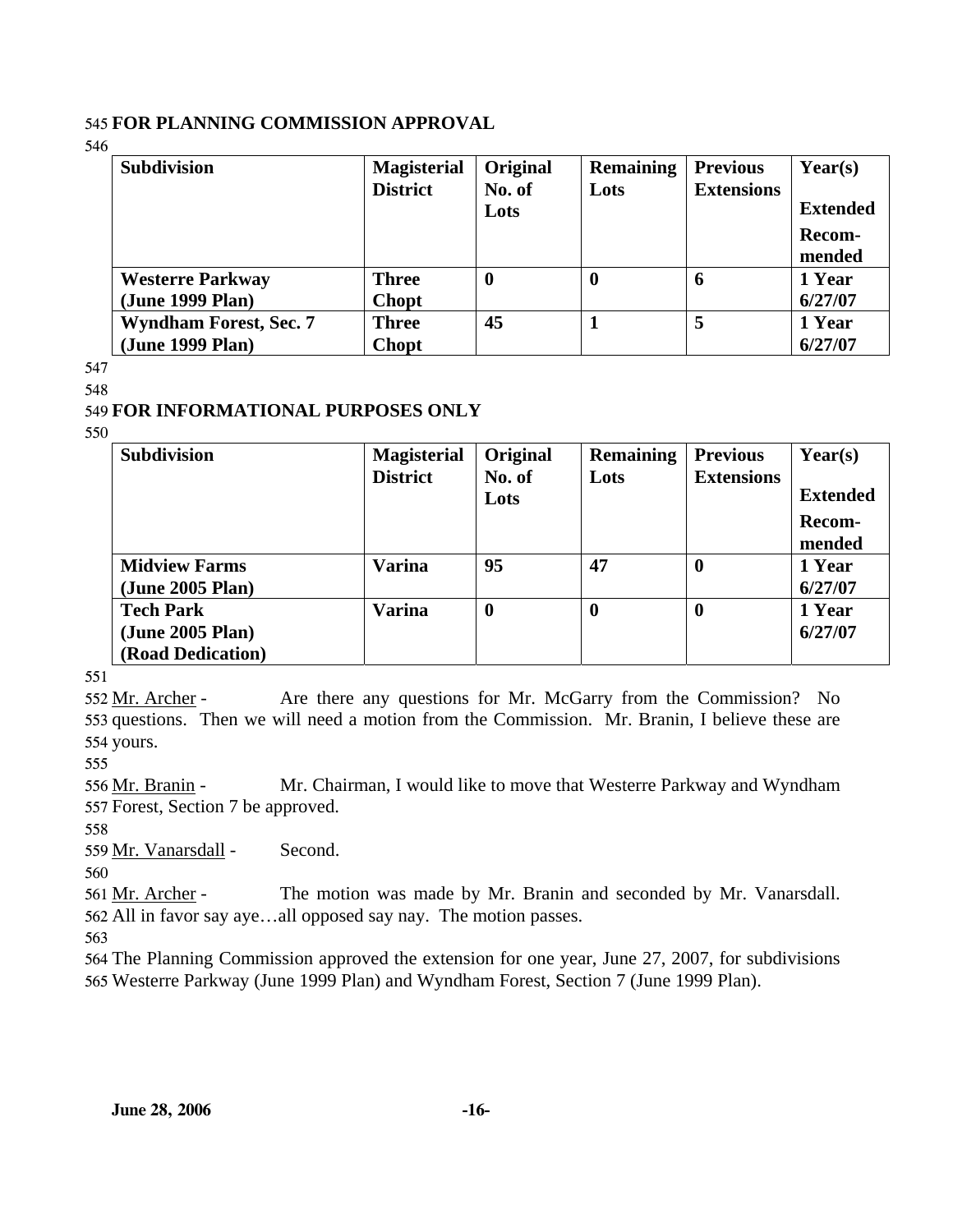Again, there are two other subdivisions up for extension of subdivision 567 approval and these are for informational purposes only. These are Midview Farm (June 2005 568 Plan) and Tech Park (June 2005 Plan) which is simply a road dedication. There have been no 569 previous extensions on either of these and the recommendation for administrative approval is for 570 one year on these also. If there are no questions on either of those, we will move on to the next 571 item on our agenda, which would be a transfer of approval on page 4, POD-129-77, Nanking 572 Restaurant. I would like to bring to your attention a revised condition on your addendum. 566 Mr. Silber -

#### 573

#### 574 **TRANSFER OF APPROVAL**

575

| POD-129-77                | <b>Ben Luu for TKEB, LLC:</b> Request for transfer of approval as               |
|---------------------------|---------------------------------------------------------------------------------|
| <b>Nanking Restaurant</b> | required by Chapter 24, Section 24-106 of the Henrico County                    |
|                           | (Formerly Awful Arthur's Code from Billings R. Ruddock, Et.Al. & 7408 WB LLC to |
| and Aberdeen Barn)        | TKEB, LLC. The 1.78-acre site is located on the north side of                   |
| 7408 W. Broad Street      | W. Broad Street (U.S. Route 250) between Wistar Road and                        |
|                           | Bethlehem Road at 7408 W. Broad Street on parcel 766-749-                       |
|                           | 2740. The zoning is B-3, Business District and R-6, General                     |
|                           | Residence District. County water and sewer. (Brookland)                         |

576

Is there anyone in the audience in opposition to the transfer of approval 578 request for POD-129-77, Nanking Restaurant, in the Brookland District? No opposition. Good 579 morning, Mr. Kennedy. 577 Mr. Archer -

580

The new owner agrees and accepts the conditions from the original POD. 582 The applicant has also agreed to correct the deficiencies that were identified in the staff's 583 inspection report, including the replacing of the landscaping in the front of the building and at 584 the rear parking area, screening of service areas, painting the dumpster enclosure, removing of a 585 grease dumpster that is not enclosed, some asphalt patching, and removal of debris and benches 586 and other things around the building. 581 Mr. Kennedy -

587

 The owner has done significant improvements to the interior of the building and has repaved portions of the parking lot that were in very bad condition. Condition No. 1 has been revised to specify that a bond will be required if the deficiencies identified by staff are not resolved prior to December 28, 2006. There is a lot of landscaping being replaced, but we are not expecting them to do the landscaping at this time because it would just die in the heat of the summer. In any case, all of the deficiencies would be resolved by March 28, 2007. The condition reads as follows: The site deficiencies, as identified in the inspection report, dated June 14, 2006, shall be corrected by December 28, 2006, or a bond shall be posted in the amount of \$2,500 and all remaining deficiencies shall be corrected by March 28, 2007. With that, staff can recommend approval.  $509$ 

| <b>June 28, 2006</b>        | $-17-$                                                                |
|-----------------------------|-----------------------------------------------------------------------|
| 601<br>602 Mr. Vanarsdall - | Mr. Kennedy, Mr. Luu has agreed to all of these, you told me.         |
| 600 Mr. Kennedy?            |                                                                       |
| 599 Mr. Archer -            | Thank you, Mr. Kennedy. Are there any questions by the Commission for |
| 598.                        |                                                                       |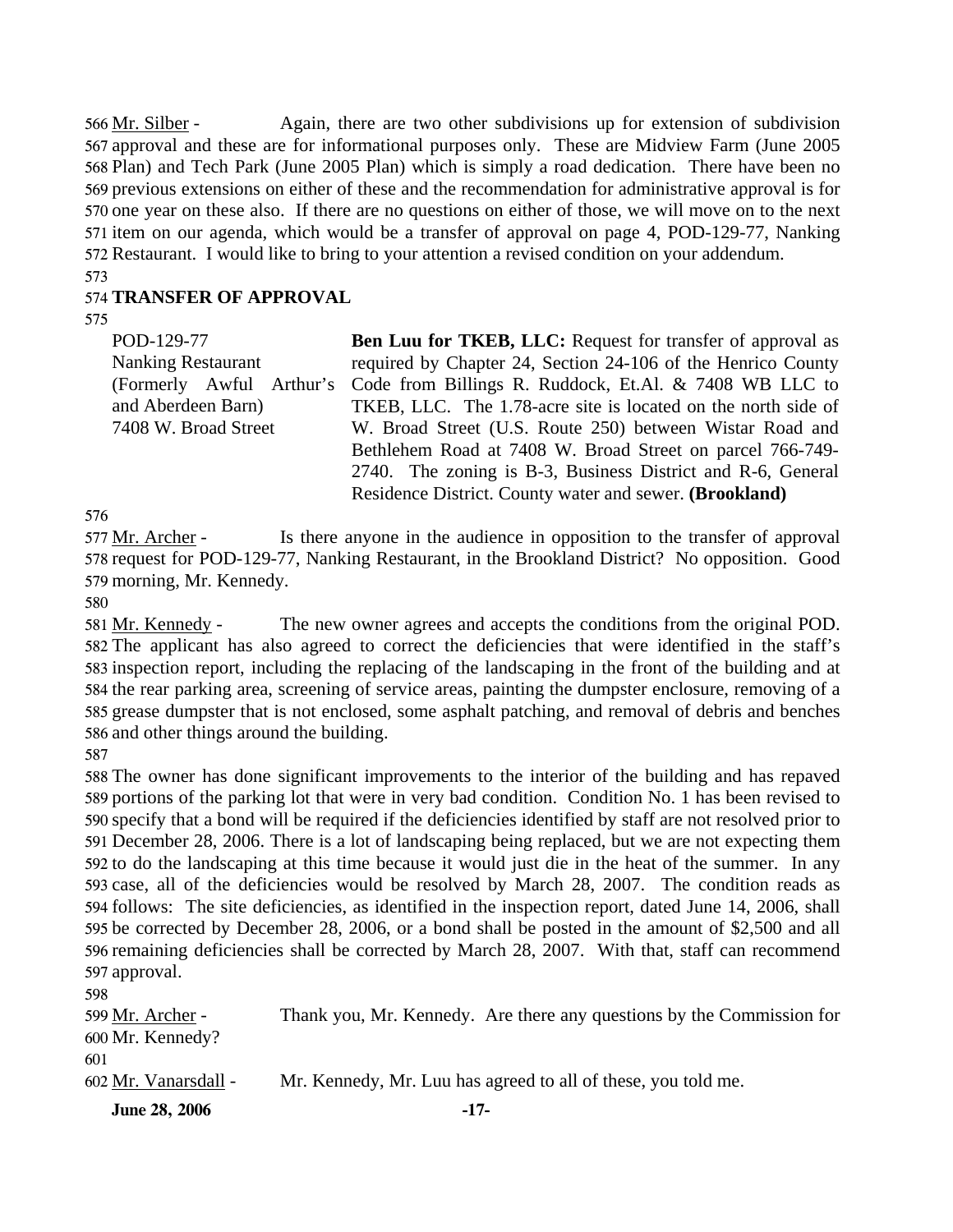| 603 Mr. Kennedy -    | Yes. As he met with me this morning, he agreed to this.                     |
|----------------------|-----------------------------------------------------------------------------|
| 604                  |                                                                             |
| 605 Mr. Vanarsdall - | Thank you for doing a good job on this, helping me with it, and Leslie too. |
| 606                  |                                                                             |
| 607 Mr. Archer -     | Would you like to hear from anyone, Mr. Vanarsdall?                         |
| 608                  |                                                                             |
| 609 Mr. Vanarsdall - | Not unless someone else wants to talk to him.                               |
| 610                  |                                                                             |
| 611 Mr. Archer -     | All right. I think that we are ready.                                       |
| 612                  |                                                                             |

I move POD-129-77, Nanking Restaurant, be approved with the annotations on the plans, the standard and additional conditions on the original approval and the 614 615 condition No. 1 on the agenda needs to be revised and has been revised on the addendum. 613 Mr. Vanarsdall -

616

617 Mr. Jernigan - Second.

618

The motion was made by Mr. Vanarsdall and seconded by Mr. Jernigan. All in favor say aye…all opposed say nay. The motion passes. 620 619 Mr. Archer -

621

 The Planning Commission approved the transfer of approval request for POD-129-77, Nanking Restaurant (Formerly Awful Arthur's and Aberdeen Barn) 7408 W. Broad Street, from Billings R. Ruddock, Et.Al and 7408 WB LLC to TKEB, LLC, subject to the standard and added conditions previously approved and the following additional condition:

626

 $6271.$ 628 629 1. The site deficiencies, as identified in the inspection report, dated **June 14, 2006**, shall be corrected by **December 28, 2006**, or a bond shall be posted in the amount of \$2,500 and all remaining deficiencies shall be corrected by March 28, 2007.

630

## 631 **LANDSCAPE & LIGHTING PLAN**

632

LP/POD-51-04 Westover Pines Townhomes 320 Westover Avenue **Jeff Bragdon for Westover Pines/Highland Springs, LLC:**  Request for approval of a landscape and lighting plan, as required by Chapter 24, Sections 24-106 and 24-106.2 of the Henrico County Code. The 3.887-acre site is located on the west side of Westover Avenue, approximately 125 feet north of  $3<sup>rd</sup>$  Street on parcel 815-728-9692. The zoning is RTH, Residential Townhouse District. **(Varina)** 

633

Is there anyone in the audience in opposition to the landscape and lighting 635 plan for LP/POD-51-04, Westover Pines Townhomes, in the Varina District? No opposition. 636 Good morning, Ms. Goggin. 634 Mr. Archer -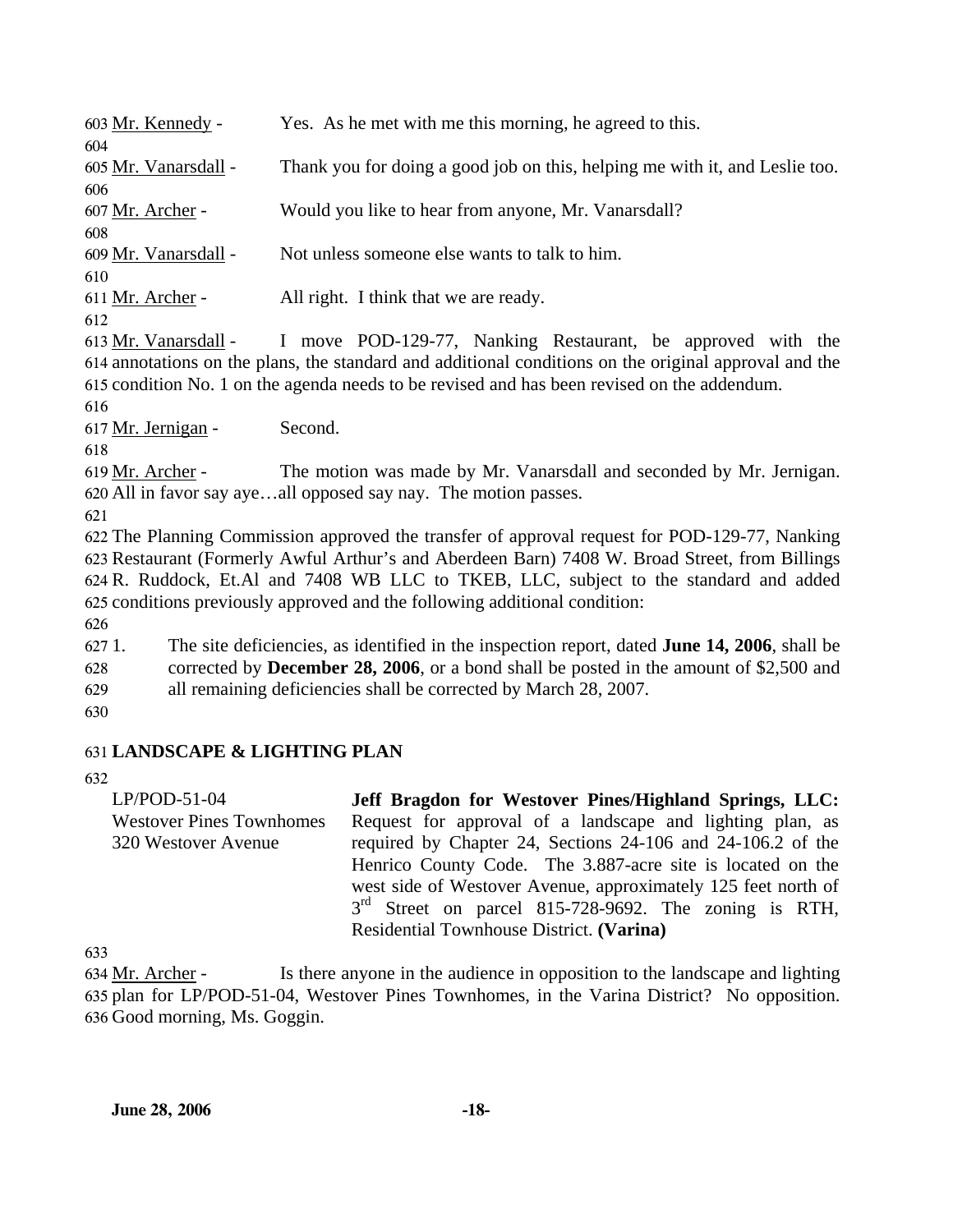Good morning. Evan Painter of Prospect Homes has met with the 638 adjacent property owners to go over the landscape and lighting plan that's in front of you today 639 for approval. Staff has spoken with Mr. Henderson this morning and he lives across the street 640 from the project, right here (referring to rendering on the screen), and he is good with the plan 641 and has agreed to keep in touch with staff as the site progresses and landscaping is installed. Mr. 642 Kenney, the neighbor along the southern property line, right there, has expressed concern about 643 the ultimate placement of the landscaping and the fence in the area adjacent to his property line. And, Mr. Painter has committed to continue to work with Mr. Kenney to address his concerns. 644 Staff recommends approval subject to the annotations on the plans, the applicant's commitment 645 646 to continue working with the neighbors and the standard conditions for landscape and lighting plans. Mr. Painter is here if you have any questions of him. 647 637 Ms. Goggin -

648

All right. Thank you, Ms. Goggin. Are there any questions from the 650 Commission for Ms. Goggin? 649 Mr. Archer -

651

652 Mr. Jernigan - I don't have any, Mr. Chairman.

653

654 Mr. Archer - Would you like to hear from anybody, Mr. Jernigan?

655

No. Ms. Goggin took care of everything on this and I appreciate the help 657 she did. She was here a little late last night getting this one straight and it's straight. 656 Mr. Jernigan -

658

659 Mr. Archer - All right.

660

I'm ready for a motion. With that, Mr. Chairman, I will move for 662 approval of landscape and lighting plan LP/POD-51-04, Westover Pines Townhomes, subject to 663 the annotations on the plans and the standard conditions for landscape and lighting plans. 661 Mr. Jernigan -

664

665 Mr. Vanarsdall - Second.

666

The motion was made by Mr. Jernigan and seconded by Mr. Vanarsdall. All in favor say aye…all opposed say nay. The motion passes. 668 667 Mr. Archer -

669

670 The Planning Commission approved the landscape and lighting plan for LP/POD-51-04, 671 Westover Pines Townhomes, subject to the annotations on the plans and the standard conditions 672 attached to these minutes for landscape and lighting plans.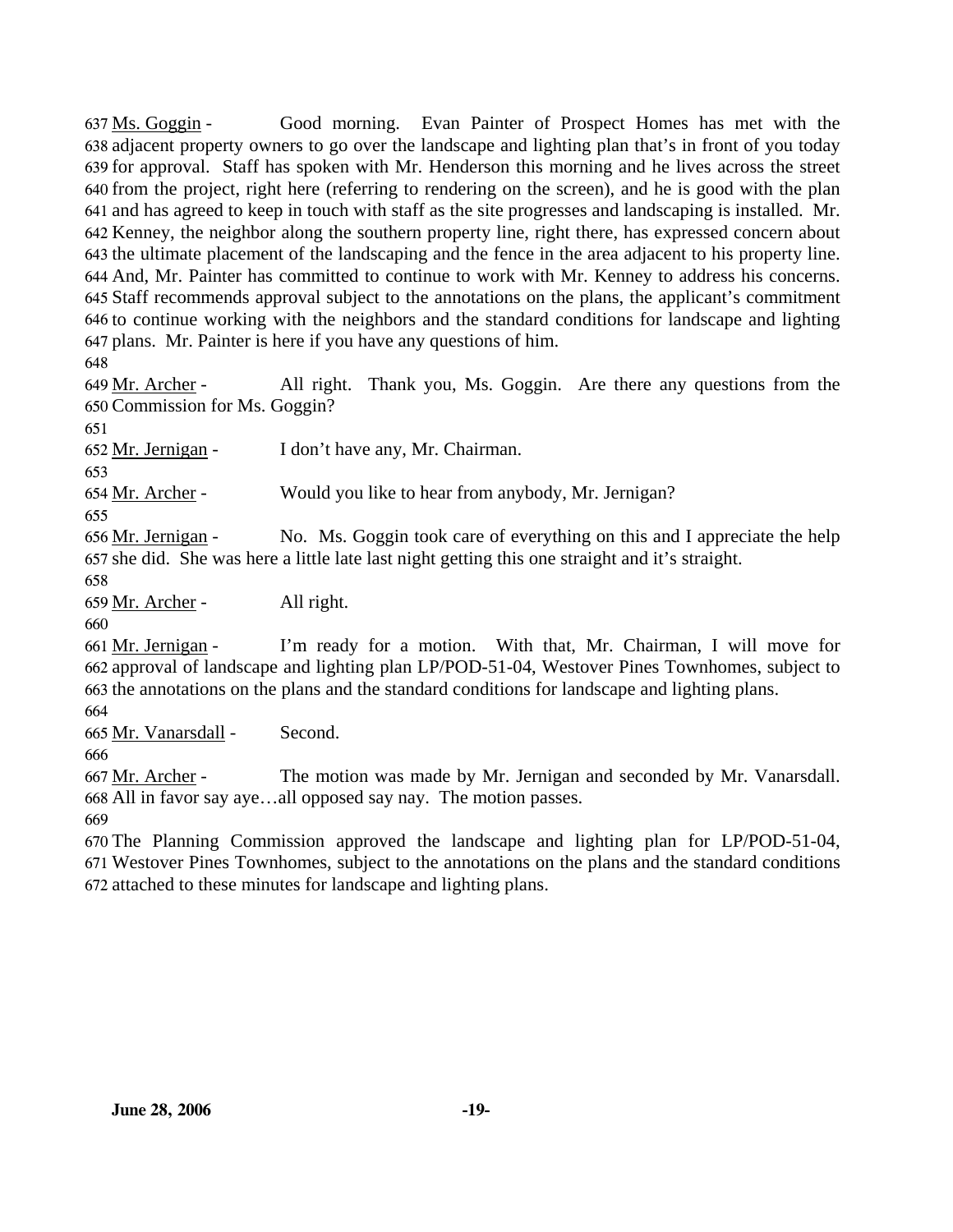#### 673 **LANDSCAPE PLAN (Deferred from the May 24, 2006 Meeting)**

674

| $LP/POD-56-04$            | Purvis & Associates, Inc. for James R. & Thomas W.                     |
|---------------------------|------------------------------------------------------------------------|
| Aspen Park – Staples Mill | <b>Hamilton:</b> Request for approval of a landscape plan, as required |
| and School Roads          | by Chapter 24, Sections 24-106 and 24-106.2 of the Henrico             |
|                           | County Code. The 5.80-acre site is located on the east line of         |
|                           | Staples Mill Road (U.S. Route 33), approximately 300 feet north        |
|                           | of Aspen Avenue on parcels 774-746-3074 and 4666. The                  |
|                           | zoning is O-2, Office District, O-2C, Office District                  |
|                           | (Conditional) and M-1, Light Industrial District. (Brookland)          |

675

Is there anyone in the audience in opposition to the landscape plan for LP/POD-56-04, Aspen Park, in the Brookland District? No opposition. Good morning, Mr. 677 678 Strauss. 676 Mr. Archer -

679

Thank you, Mr. Chairman. The Commission may recall that this 681 landscape plan was deferred last month to work out issues regarding the ornamental fence along 682 the property line with Staples Mill Road. The Commission did approve the lighting plan last 683 month. The applicant has prepared a revised landscape plan which did not make it into the 684 packet this month, but we are handing out that revised landscape plan this morning. The revised 685 plan shows an adjusted brick column spacing with an ornamental wrought iron fence which 686 avoids the existing sanitary sewer line to the extent possible. There is a need for the applicant to 687 provide some additional information to the Department of Public Utilities with respect to the 688 minimum distance of the brick columns footings in relation to the sanitary sewer line. There will 689 be a need for a maintenance agreement between the owner and our Department of Public Utilities for the fence and any landscaping that may fall within the sanitary sewer easement. 690 680 Mr. Strauss -691

 You may note that there is a nice continuous evergreen hedge at the foot of the fence, which has been added since the last plan. And, with that, staff can recommend approval of the revised landscape plan in accordance with the annotations on the plan and the standard conditions for landscape plans, and I'll be happy to answer any questions?

| 696                                     |                                                                             |
|-----------------------------------------|-----------------------------------------------------------------------------|
| 697 Mr. Archer -                        | Thank you, Mr. Strauss. Are there any questions by the Commission?          |
| 698                                     |                                                                             |
| 699 Mr. Vanarsdall -                    | I see that you have annotated the plan as to what we talked about on the    |
| 700 fence.                              |                                                                             |
| 701                                     |                                                                             |
| 702 Mr. Strauss -                       | Yes, sir.                                                                   |
| 703                                     |                                                                             |
| 704 Mr. Vanarsdall -                    | Have you had a chance to talk to Mr. Hamilton on it?                        |
| 705                                     |                                                                             |
| 706 Mr. Strauss -                       | Not this morning. I'm not even sure that he is here, but we will be talking |
| 707 again and Mrs. Dibble is here also. |                                                                             |
| 708                                     |                                                                             |
| 709 Mr. Vanarsdall -                    | Thank you.                                                                  |
|                                         |                                                                             |

**June 28, 2006** -20-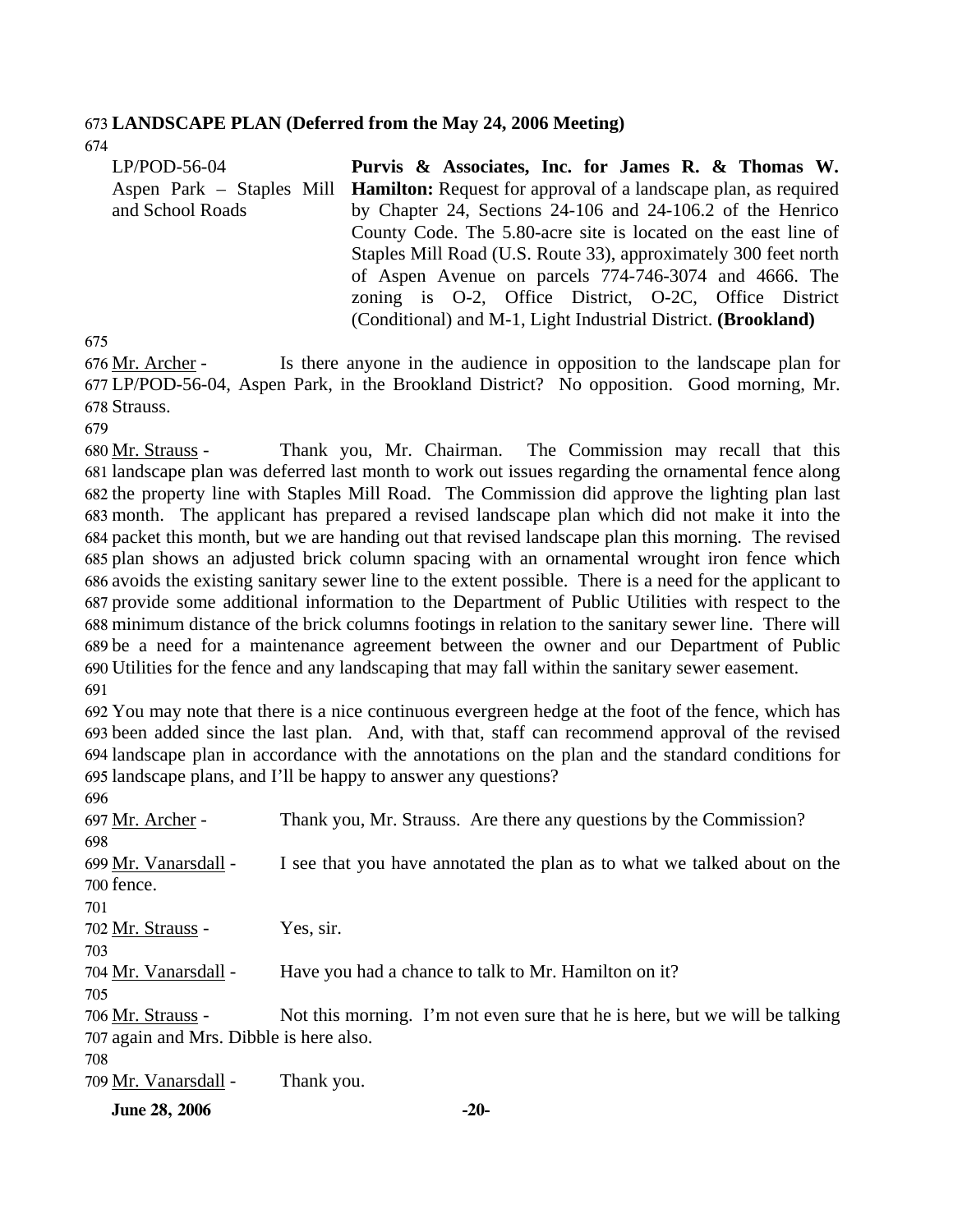| 710 Mr. Archer -     | All right. Are there any further questions?                               |
|----------------------|---------------------------------------------------------------------------|
| 711                  |                                                                           |
| 712 Mr. Vanarsdall - | Mr. Chairman, I don't need to talk to the applicant, unless someone else  |
| 713 has a question.  |                                                                           |
| 714                  |                                                                           |
| 715 Mr. Archer -     | There doesn't seem to be any other questions, Mr. Vanarsdall, and I think |
| 716 we are ready.    |                                                                           |
| 717                  |                                                                           |
| 718 Mr. Vanarsdall - | I move that POD-56-04, Aspen Park, be approved with the annotations on    |
|                      | 719 the plans and the standard conditions for landscape plans.            |
| 720                  |                                                                           |

721 Mr. Branin - Second.

722

The motion was made by Mr. Vanarsdall and seconded by Mr. Branin. All in favor say aye…all opposed say nay. The motion passes. 724 723 Mr. Archer -

725

726 The Planning Commission approved the landscape plan for LP/POD-56-04, Aspen Park, subject 727 to the annotations on the plans and the standard conditions attached to these minutes for 728 landscape plans.

729

## 730 **LANDSCAPE & LIGHTING PLAN**

731

| $LP/POD-12-05$        | <b>Eagle Construction for Courtney Development, Inc.: Request</b> |
|-----------------------|-------------------------------------------------------------------|
| The Carriage Homes @  | for approval of a landscape and lighting plan, as required by     |
| CrossRidge, Section 3 | Chapter 24, Sections 24-106 and 24-106.2 of the Henrico           |
|                       | County Code. The 36.25-acre site is located on Bayon Way off      |
|                       | of CrossRidge Glen Way in CrossRidge on part of parcel 766-       |
|                       | 762-1042. The zoning is R-6C, General Residence District          |
|                       | (Conditional). (Brookland)                                        |

732

There is an addendum item on this case to indicate that there is an 734 additional condition No. 6 that staff is recommending. 733 Mr. Silber -

735

Is there anyone in the audience in opposition to the landscape and lighting 737 plan for LP/POD-12-05, The Carriage Homes @ CrossRidge, Section 3, in the Brookland 738 District? We have opposition. Sir, we will get to you. Mr. Kennedy. 736 Mr. Archer -

739

The applicant submitted a revised plan to address the staff's annotations 741 on an earlier plan and regarding conflicts between landscaping and drainage easements. In 742 addition, the plan has been annotated and a condition has been added to address the concerns of 743 adjoining property owners regarding the adequacy of buffers between Carriage Homes, Section 1 744 and Carriage Homes, Section 3. There are actually two separate defined sections with separate 745 Homeowners Associations. That was promised at the time they purchased their units as well as 746 some additional landscaping that was also promised to units that were purchased in the Oaks, 747 Section 1. The additional annotations were divided to provide more dense screening at those 740 Mr. Kennedy -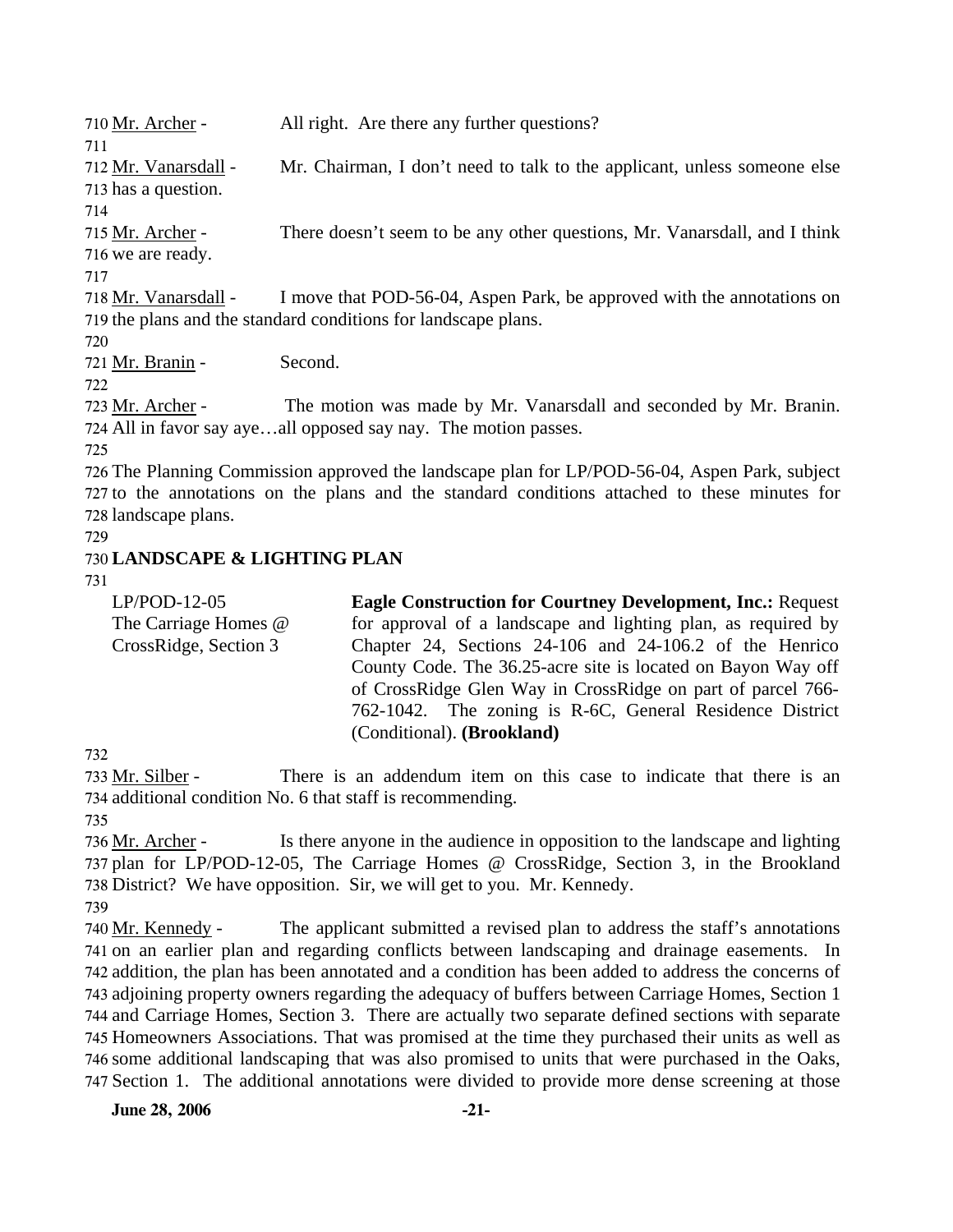748 locations. And of course, what they were promised, are not requirements of the Code but the 749 homeowners were promised this landscaping at the time of purchase. So, the developers are 750 making good on their promises in providing landscaping at those locations.

751

 I have met with a variety of property owners around both the Oaks and Carriage Hills, Carriage Hills, Sections 1 and 2, which were previously approved. The significant grading differences between what's on site and what's on the approved plan, the developer is working through those grading issues at this time to resolve the differences between reality and what's on paper. Basically, the plans said one thing and when they got to the ground the grades were a little bit different there. They are putting in higher retaining walls than were previously expected and some of the grades are different. The developer has been participating in addressing that. They have addressed it with most of the homeowners at this time. I understand that there is still a homeowner that has some concerns. This is a landscape plan approval, not the grading plan being approved at this time. It is appropriate for him to address you so that we can make sure that his concerns go on record, and make sure the developer continues to address the rest of these concerns.

764

765 With that we can recommend approval. annotations and just says that a continuous landscape buffer will be maintained or provided between Carriage Homes at CrossRidge, Section 1 and Carriage Homes at CrossRidge, Section 3, extending from CrossRidge Glen Way to Felton Court and that an evergreen buffer shall be provided along the berm extending along the rear of Lots 1, 2 and 3 of the Oaks at CrossRidge. That berm was a part of the grading problem that we've addressed. With that, we recommend approval. The adjoining property owner has concerns he would like to address. 772 The added condition, again, goes back to the

Mike, Joyce Wolfe, the representative, told me that she talked to both of 774 those homeowners about more trees in the back, and suggested a berm and they thought that was 775 a wonderful idea. 773 Mr. Vanarsdall -

776

Yes. They are participating and they are addressing concerns as 778 identified. 777 Mr. Kennedy -

779

Now there was something that came up about the roads and we found that 781 in the proffer of the case, that the roads would be 30 feet, 36 back to back to curb. We couldn't 782 find it on these other plans. 780 Mr. Vanarsdall -

783

That's true. On the earlier plans which were the POD plans, it showed 785 that the roads are 30 feet of pavement with 3 foot roll-face curb and gutter on each side. That's 786 correct, sir. 784 Mr. Kennedy -

787

Very good. Thank you. We need to hear from Ms. Wolfe since we have 789 opposition. 788 Mr. Vanarsdall -

790

Do any other Planning Commission members have questions for Mr. 792 Kennedy? 791 Mr. Archer -

**June 28, 2006** -22-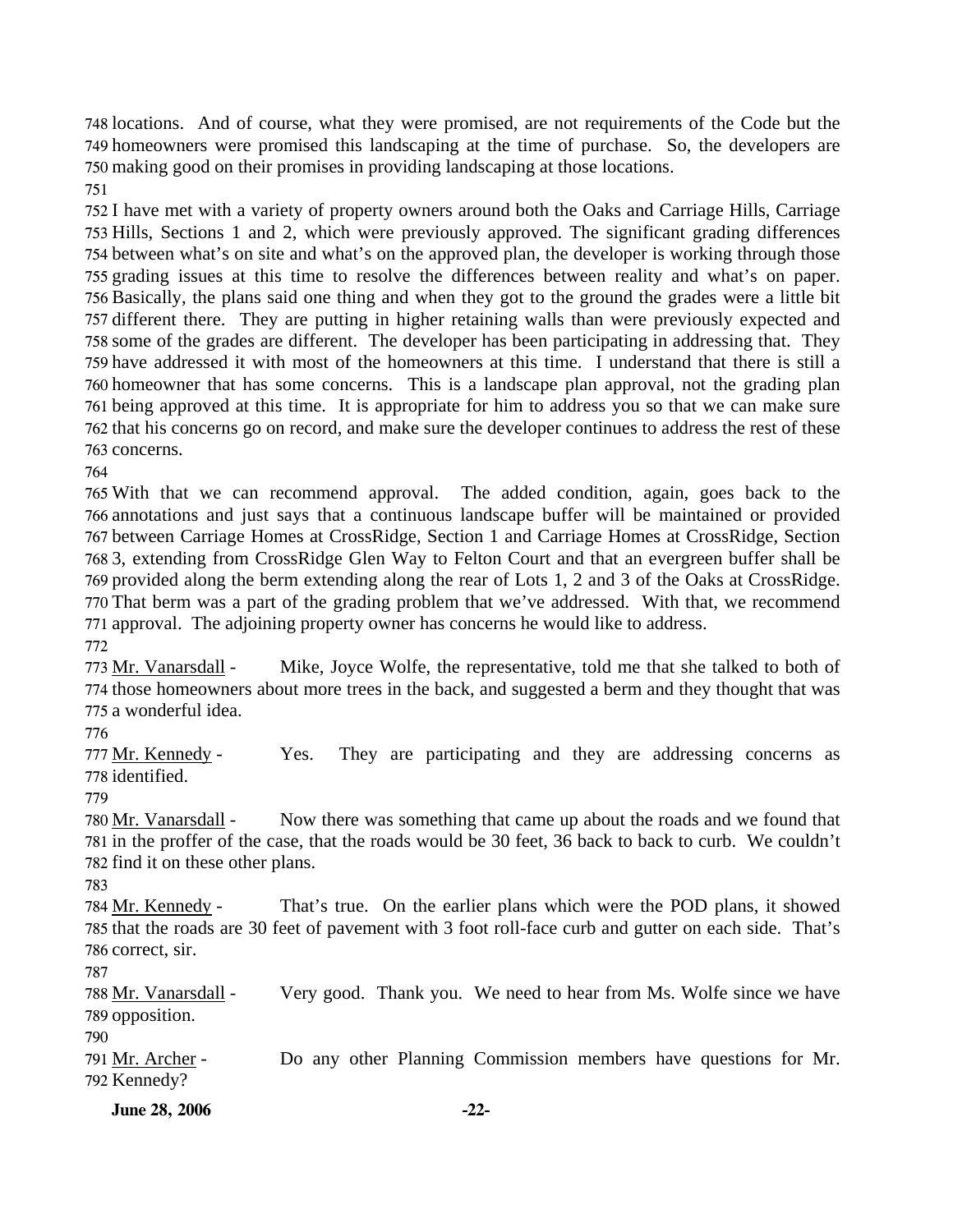793

They would like to wait until the property owner has addressed his 795 concerns. State your name and address for the record, sir (referring to citizen). 794 Mr. Kennedy -796 797 Mr. Vanarsdall - Good morning, sir. 798 Thank you for giving me this opportunity. My name is Biju Mattamana 800 and my address is 4901 Topping Lane, which is this lot in this picture (referring to rendering on 801 the screen). 799 Mr. Mattamana -802 803 Mr. Silber - Excuse me, sir, would you spell your name please? 804 Yes. B I J U, that's my first name and my last name is  $M$  A T T A M A N 806 A. 805 Mr. Mattamana -807 808 Mr. Silber - Thank you. 809

I have a serious problem with this development going on behind my 811 property. The landscape and the elevation of the land in this new development is higher than my 812 lot. Presently all the soil they added here in this area (referring to rendering on the screen) is 813 eroded and has settled in my backyard. All of my grass is filled with the soil which is eroded. All the water coming from here after the rain is falling to my lot, so my backyard is like a swale 814 815 right now. I expressed my concerns several times to the County Engineering including Steve 816 Bandura and Keith White and their drawings probably show the appropriate elevations but the 817 contractor is not doing right, I think. So, in reality what I am seeing at the site, behind my 818 property, and what I am hearing from the County is two different things. So, I would like your 819 attention to see where this mismatch is coming up. There is a storm sewer line which they made 820 which is more than a diameter pipe line coming from this boundary line and terminated in the 821 middle of my property, which allows all the rainwater to flow directly onto my property. I 822 requested the County several times within the last year and have taken pictures and sent emails 823 but they assured me that the pipeline would be straightened out and will be discharged at this end 824 (referring to rendering on the screen) but it has not taken place as of today. I don't have any 825 approved drawings. Mike just showed me it was applied on that pipeline but it is not discharging 826 that water through this end. So, I have a serious problem that I am facing because of what is 827 going on here, and I'm here to express my concern and my objection to what is going on here. 828 Thank you. 810 Mr. Mattamana -

829

What we are going to do is have Mr. Kennedy, or one of the others will 831 take you to the back to address that. We want you to meet with them and they will get your 832 name and so forth and we will see if we can work it out for you. And did you say you talked 833 with someone from the County before? 830 Mr. Vanarsdall -

834

I continue to send my complaints and copies, including Mr. Dick Glover. 836 But, I have not received a response so far. But, I am receiving responses from Steve Bandura 837 and Keith White from Engineering and they are assuring that the drawings are corrected but I 835 Mr. Mattamana -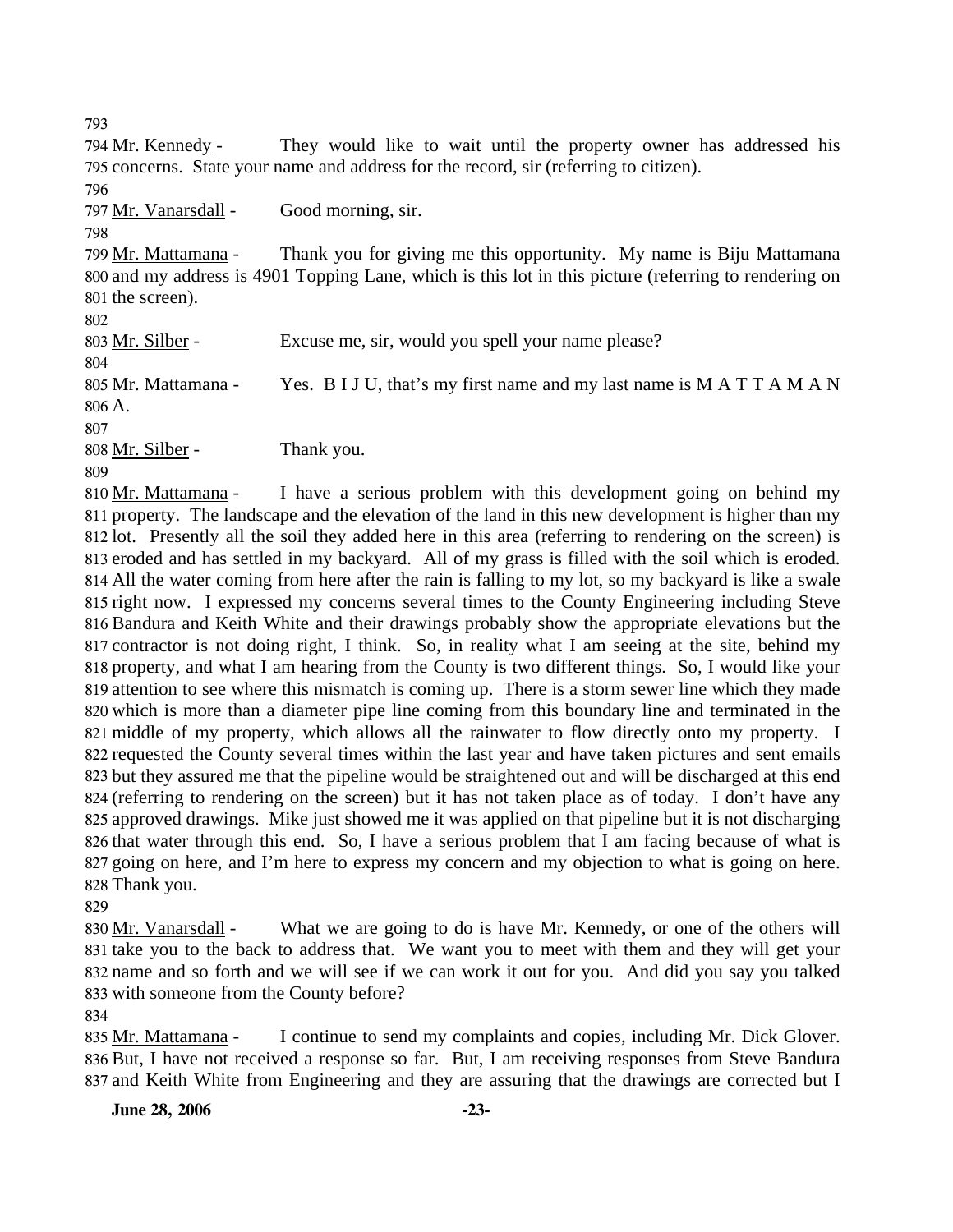838 would invite any of you to my yard and see how messy it is right now and how serious the 839 problem is.

840 Mr. Vanarsdall - We will get somebody from Public Works out there too. Thank you.

841

844

Mr. Mattamana, when you say the line terminates in your yard, does the 843 pipe just ends there, above the surface? 842 Mr. Archer -

Yes. The pipe ends at the middle of, at the boundary line, and the middle 846 of the property. And, the pipeline is huge and it is three feet higher than the ground. It is almost 847 discharging almost three feet higher than my property, the elevation. You can see that the water 848 is flowing like this (referring to map) and they put some rocks over there and put some mud on 849 the concrete pipe so that it will grow grass on top of the concrete pipeline. You guess that it is stupid what they did because if you put soil over a concrete pipe and put seed on that, it's not 850 851 going to grow. The first rain it runs off into my property, it's in my backyard. All of my grass  $852$  is gone. 845 Mr. Mattamana -

853

854 Mr. Archer - Okay. I was just trying to get into my mind how it looks at the end.

855

856 Mr. Jernigan - Did somebody from Public Works come to your house?

857

Yes. Actually, Steve Bandura and Keith White. They came and assured 859 me that it would be corrected, but no action has been taking place at the site now. I am seeing 860 that the contractor is finishing that area, seeding it and putting straw on top of it. 858 Mr. Mattamana -

861

What we are going to do, I am going to pass this by for the time being and 863 we are going to have them come over. 862 Mr. Vanarsdall -

864

Yes. We are trying to reach Keith White right now to see if we can have 866 him come down and report to this Board Room, Mr. Bandura is on vacation, and see if he can 867 address this. I don't know if you want to hear from the applicant, Mr. Vanarsdall, or would you 868 like to wait.... 865 Mr. Silber -

869

At this point, I don't think we need to speak with them, I think we should wait for them. 871 870 Mr. Vanarsdall -872 873 Mr. Silber - Okay. 874 875 Mr. Archer - So, we are going to put this on hold for the time being? 876 877 Mr. Silber - Yes, we will pass this by for a few minutes. 878 Mr. Mattamana, we are going to pass this by until Mr. White gets here. Well, let's move on to the next case then. 880 879 Mr. Archer -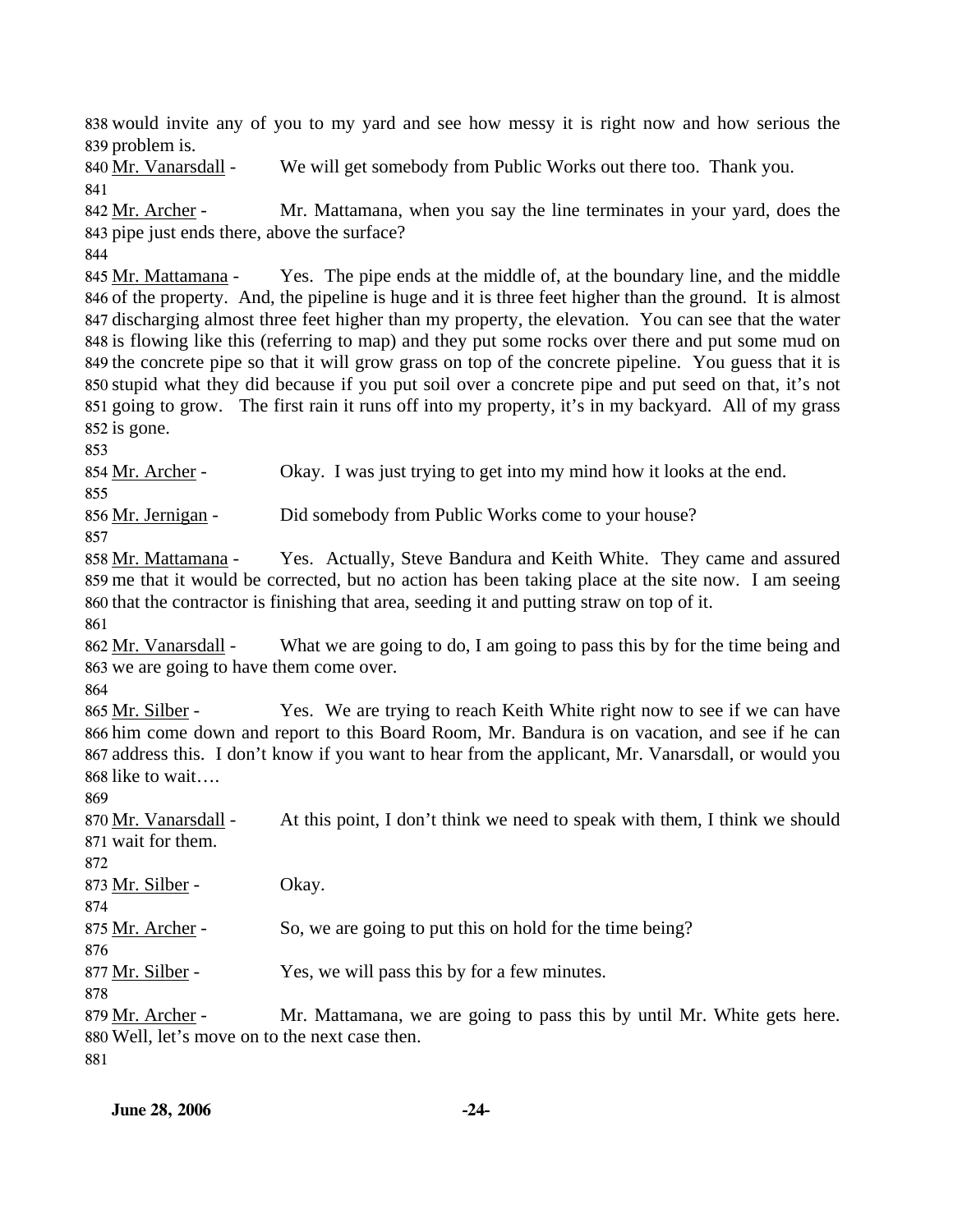## 882 **THE PLANNING COMMISSION PASSED THIS CASE BY FOR FURTHER**  883 **DISCUSSION UNTIL LATER IN THE MEETING.**

884

Our next case is on page 9 of your agenda, LP/POD-27-04, Three Notch 886 Place, in the Three Chopt District. 885 Mr. Silber -

#### 887 **LANDSCAPE PLAN**

888

| $LP/POD-27-04$       | Balzer & Associates, Inc. for TC&P, LLC: Request for              |
|----------------------|-------------------------------------------------------------------|
| Three Notch Place -  | approval of a landscape plan, as required by Chapter 24,          |
| Three Chopt Road and | Sections 24-106 and 24-106.2 of the Henrico County Code. The      |
| Pump Road            | 14.83-acre site is located at the southeast intersection of Three |
|                      | Chopt and Pump Roads on part of parcel 740-759-1053. The          |
|                      | zoning is RTHC, Residential Townhouse District (Conditional)      |
|                      | and WBSO, W. Broad Street Overlay District. (Three Chopt)         |

889

Is there anyone in the audience in opposition to the landscape plan for LP/POD-27-04, Three Notch Place, in the Three Chopt District? No opposition. Mr. Strauss. 891 890 Mr. Archer -892

Thank you, Mr. Chairman. We are distributing a revised annotated plan 894 this morning, which is the result of several meetings with the neighborhood. The focus of much 895 of the attention this last several months has been the proffered buffer adjacent to the Wythe Trace neighborhood, which is located along the southern property line of this development. The 896 897 rezoning case for this project indicated that a 25-foot-wide natural buffer was to be provided 898 which could include supplemental planting and a fence placed generally along the property line. 899 However, as the proffers states: The developer shall attempt to avoid existing mature trees within 900 the buffer. And that, Mr. Chairman, is one of the issues that has been consuming much of our 901 time reviewing this plan, that and the filling of some of the gaps in the natural buffer where little 902 to no screening is afforded by the existing saved trees. 893 Mr. Strauss -

903

 The annotations on the staff plan that we are recommending for approval this morning includes a recommendation that the developer adjust the fence location as was marked in the field to save existing mature trees. We have also made a written annotation that the evergreen trees are to be field located for the optimum screening effect in several areas noted in the plan. We have also recommended that some Leyland Cypresses also be used in the sunny areas where they will provide a much faster buffer in these locations. So, with that, staff is recommending approval of this revised staff landscape plan with the standard conditions for landscape plan approval. I would note that Mrs. Harlow is here and I believe Mr. McKinney is, as well. I don't think they are in opposition with the landscape plan but they may have some questions.

913

914 Mr. Archer - Thank you, sir.

915

Mr. Strauss, you may have mentioned this and I may have missed it, but is 917 there an additional phase to this landscape plan dealing with foundation planting or lot planting? 916 Mr. Silber -918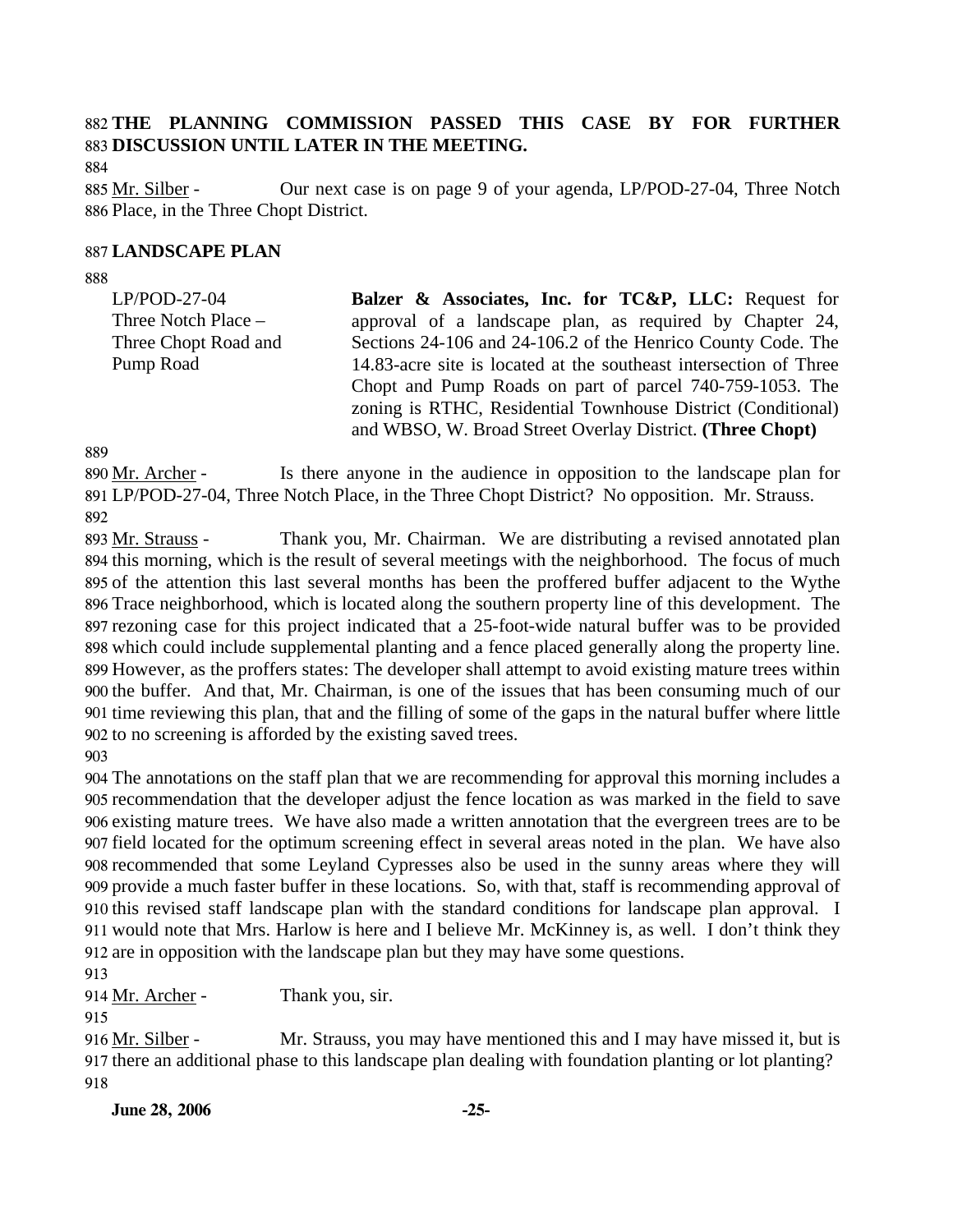I actually contacted Prospect Homes yesterday and they did send me what 920 they intend to plant as foundation planting on the plan. It is not the responsibility of Russ 921 Malone and the developer to plant the building, it is Prospect Home's. So I did call them and got 922 a foundation planting plan which I have included on the sheet for reference. Although, there will 923 be two separate landscape installation efforts on this project, this is representing Phase 1, per se, 924 for approval. There will be no need to come back for additional approval for a foundation 925 planting plan. 919 Mr. Strauss -

926 927 Mr. Silber - Okay. Very good. Thank you. 928 Are there any further questions for Mr. Strauss from Commission 930 members? 929 Mr. Archer -931 I don't have any for Mr. Strauss, but I would like to see if Mrs. Harlow 933 has any questions. 932 Mr. Branin -934 935 Mr. Archer - Would you like to hear from the applicant first? 936 937 Mr. Branin - No, I don't think I need to hear from the applicant. 938

My name is Richard McKinney and I live in Wythe Trace. Mrs. Harlow is 940 our representative, the two of us. 939 Mr. McKinney -

941

942 Mr. Branin - I was getting ready to say that you don't look at all like Mrs. Harlow. 943

Yeah, I know. The landscape plan that has been laid out, Jim has done a 945 great job with working with the development. I think because it is still yet to be done we still 946 have concerns that it will be done the way we expect it, of the field landscaping. I heard the gentleman talking earlier about drainage issues, we do have some as well. Although, it is not 947 specifically related to the landscape plan, depending on how those issues of elevations are 948 949 addressed it could impact the landscape plan. Our only point would be, as we put in that 950 landscaping, which will probably be later in the year now, to insure that that happens as has been stated by Jim and also by the developer. So, there's no real question just those comments to 951 952 make sure that that happens the way we expect it because some things along the way here have 953 been flawed relative to that. That's it. 944 Mr. McKinney -

954

Mr. Strauss, would you make a comment on that. I know we have looked 956 at the drainage issues out there. 955 Mr. Branin -

957

Well, what Mr. McKinney is referring to is something that I saw on my 959 last visit out there. There are patios being constructed in the backs of these units and these patios 960 are specifically allowed by the proffers. Patios, in some cases had to be raised with some fill beneath them so that consequently raised the slope. These slopes are required to be stabilized by 961 962 our Environmental Division before the project is finished, so there will be some grass growing 963 on these slopes. What I notice is there may be an instance or two where the ditch, so to speak, 958 Mr. Strauss -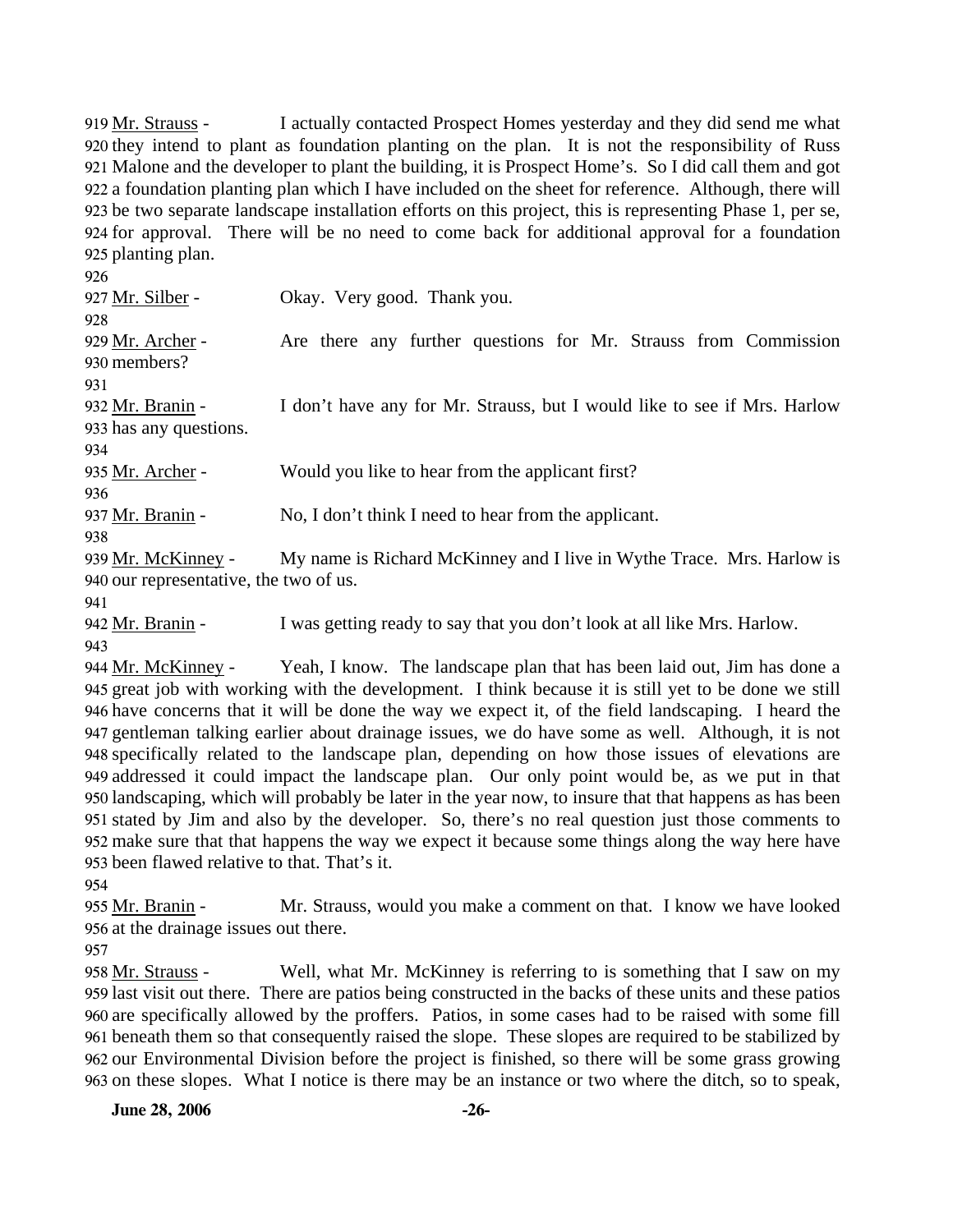that connects to the storm inlets back there might need some enhancement, it looked a little flat in some spots, but this project has not had final grading yet, finished grading, so I think we could probably fix whatever problem that may exist out there. There is nothing really drastic that I saw when I was out there, but there was a concern that water might flow into the buffer area. And we have had some heavy rains, as you know. So, I went to Public Works Environmental and sat down with Jeff Perry and Scott Jackson and we did discuss it then and they were going to send someone out there. We haven't arranged that yet but I'm sure they will be sending inspectors out there in due course as the project draws to completion. So, I'm reasonably comfortable that we will address the situation.

973

974 Mr. Branin - Thank you.

975

Does anyone else have any questions for Mr. Strauss? No questions. Mr. 977 Branin, would you like to hear from anyone else? 976 Mr. Archer -

978

No, sir, I do not, but I would like to make one comment and I am sure 980 Mrs. Harlow and Mr. McKinney would agree. Mr. Strauss has put unknown hours into trying to 981 solve a problem that exists, which is a true reflection of the Planning staff and the Planning Department here at the County, which I'm sure they would agree. It's been a rough project, 982 983 tough conditions, but I think that we are about there and I thank you, Mr. Strauss. So, with that, 984 Mr. Chairman, I would like to move for approval of LP/POD-27-04, Three Notch Place, subject 985 to staff's recommendations, the annotations on the plan, and the standard conditions for 986 landscape plans. 979 Mr. Branin -

987

988 Mr. Vanarsdall - Second.

989

The motion was made by Mr. Branin and seconded by Mr. Vanarsdall. All in favor say aye…all opposed say nay. The motion passes. 991 990 Mr. Archer -

992

993 The Planning Commission approved the landscape plan for LP/POD-27-04, Three Notch Place, 994 subject to the standard conditions attached to these minutes for landscape plans.

995

## 996 **AT THIS TIME THE COMMISSION RETURNED TO, LP/POD-12-04, THE CARRIAGE**  997 **HOMES @ CROSSRIDGE, SECTION 3,**

998

Members of the Commission we may want to go back to the previous 1000 case. I see that Mr. White has been called into duty. I think we were discussing the case relative 1001 to the adjacent property owner's concern about drainage and impact of the topo difference and 1002 sediment buildup on the lot. Mr. Kennedy, if we can go back to that slide. Perhaps we can show 1003 Mr. White where the issue is and identify the adjacent property owner's lot. 999 Mr. Silber -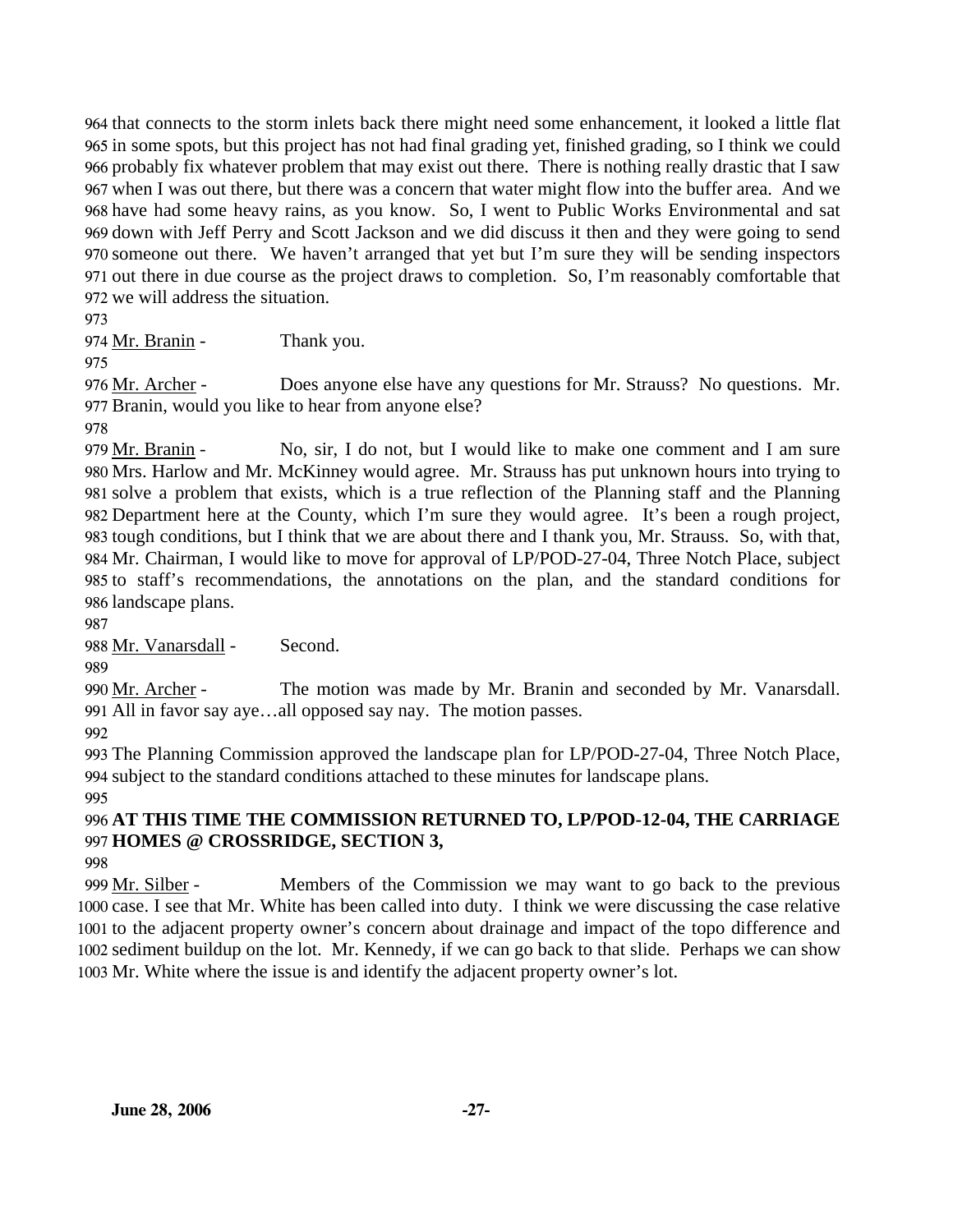#### 1004 **LANDSCAPE & LIGHTING PLAN**

1005

LP/POD-12-05 The Carriage Homes @ CrossRidge, Section 3 **Eagle Construction for Courtney Development, Inc.:** Request for approval of a landscape and lighting plan, as required by Chapter 24, Sections 24-106 and 24-106.2 of the Henrico County Code. The 36.25-acre site is located on Bayon Way off of CrossRidge Glen Way in CrossRidge on part of parcel 766- 762-1042. The zoning is R-6C, General Residence District (Conditional). **(Brookland)** 

1006

Good morning, I'm Keith White with Public Works. I am aware of the 1008 problem. The pipe originally stopped before the wetlands according to the construction plans, 1009 and it wasn't the ideal alignment. There has been a revision approved. It was approved about a 1010 week ago and the consultant, developer was called, they haven't picked it up yet. I talked to the 1011 consultant yesterday and they are aware of it and they said that the work is going to begin as 1012 soon as they get the plans. It realigns the storm sewer to pull it away from Mr. Mattamana's 1013 property and discharge it to the wetlands. There is currently a hump on the storm sewer pipe that 1014 was originally approved and built but it is not an ideal situation and that's being revised. The 1015 grade over the pipe, on the revision, is lower than his yard so the water is not going to run from 1016 this project onto his yard. It's going to drain the other way. 1007 Mr. White -1017

**June 28, 2006** -28-So, the revised plan, when constructed, should alleviate this concern, this 1019 problem? 1018 Mr. Silber -1020 1021 Mr. White - Yes. 1022 I guess in the interim, he is subjected to drainage and sediment buildup 1024 etc. Is there anything that could be done in the interim as far as .... 1023 Mr. Silber -1025 It is my understanding, based on the consultant I talked with yesterday, 1027 they are going to start as soon as they get their hands on the plans and they are up there ready for 1028 them to pick up. 1026 Mr. White -1029 1030 Mr. Vanarsdall - So something is going to be done immediately? 1031 1032 Mr. White - Right away. That has been my understanding 1033 1034 Mr. Vanarsdall - Would you tell him what you have in mind and so forth when you go out? 1035 1036 Mr. White - Yes. 1037 Mr. Vanarsdall, we may want to hear from the applicant as to where we 1039 are and how soon they anticipate starting this. 1038 Mr. Silber -1040 1041 Mr. Vanarsdall - Keith, thank you for coming over. Good morning, ma'am.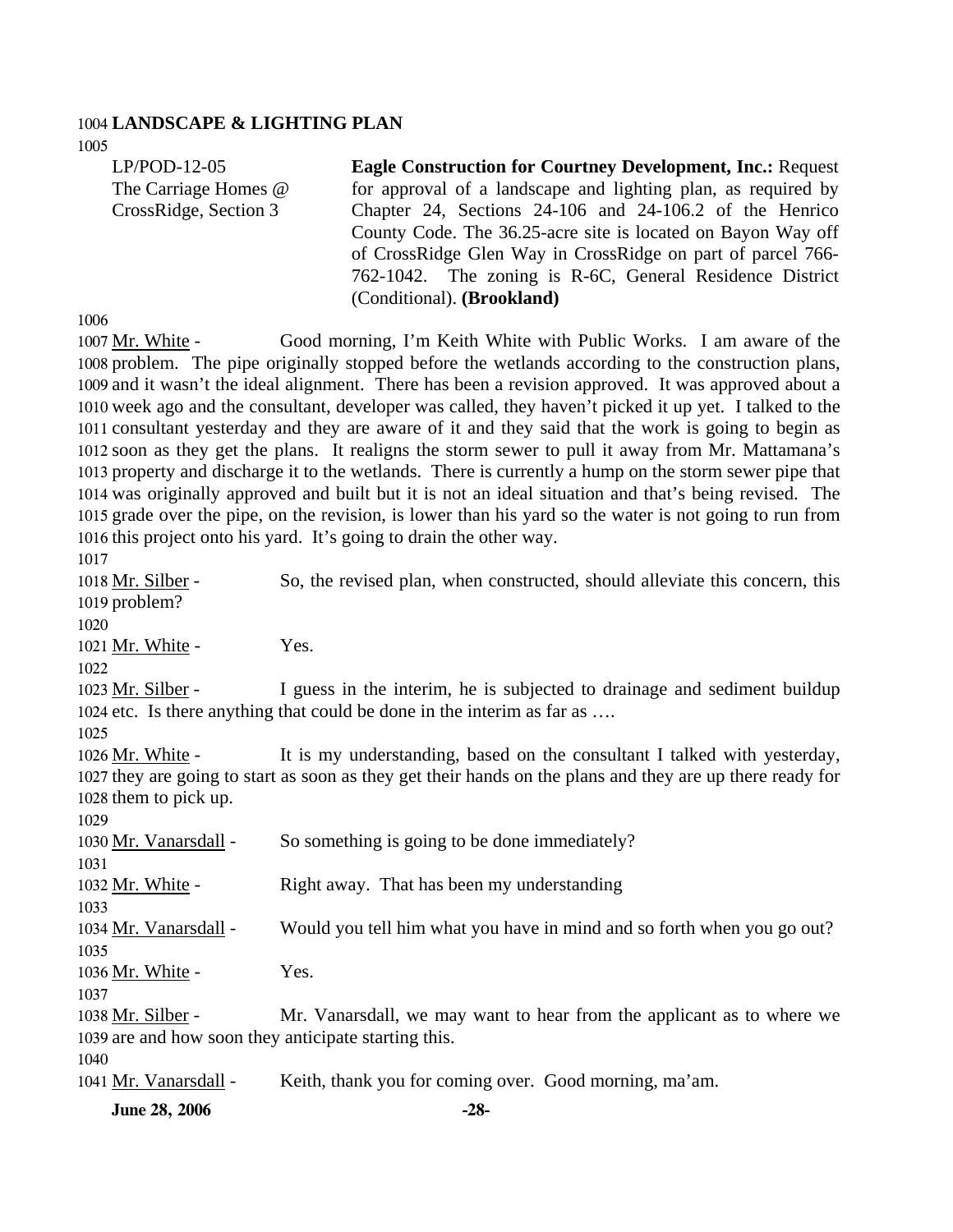**June 28, 2006** -29-Good morning. I'm Joyce Wolfe with Eagle Construction. Unfortunately, 1043 I do not work for the developer who would be in charge of the contractor doing the corrected 1044 work to the drainage situation out there, so I can not speak to that. We do work in the same 1045 building though so I can give them a little nudge when I get back. But, as far as the landscape 1046 plan I'll be happy to answer any questions regarding that. 1042 Ms. Wolfe -1047 All right. This really isn't a part of that but I wanted you to come up 1049 anyway and we are going to follow that. 1048 Mr. Vanarsdall -1050 Like I said, we work in the same building so I can give them a little nudge 1052 when I get back to get that going. In fact, I'll call them before I leave here to see if they want me 1053 to pick up the plans. 1051 Ms. Wolfe -1054 Would you mind picking up the plans and taking them back with you, 1056 maybe doing more than just a nudge. 1055 Mr. Silber -1057 1058 Mr. Vanarsdall - Sometimes those plans lay around, don't they? 1059 1060 Mr. Silber - Sometimes. 1061 So, we would like to see this one not lay around and we appreciate your 1063 help. 1062 Mr. Vanarsdall -1064 1065 Ms. Wolfe - I'll make sure that they know that it is a priority. 1066 And I also appreciate what you told me about the berms and everything 1068 and working with Mike on it. Thank you, Joyce. 1067 Mr. Vanarsdall -1069 1070 Mr. Archer - Thank you, Ms. Wolfe. 1071 On the display monitor is a copy of the construction plans that were just 1073 approved. In fact, it was highlighted to show where the pipe change was made for the benefit of 1074 Mr. Mattamana. 1072 Mr. Kennedy -1075 1076 Mr. Vanarsdall - Thank you. Thank you for the work on this. 1077 1078 Mr. Archer - All right. Are there any further questions from anybody? 1079 1080 Mrs. O'Bannon - Did we hear Ms. Wolfe say that she would take the plans back with her? 1081 1082 Mr. Vanarsdall - Yes. 1083 1084 Mrs. O'Bannon - Thank you. 1085 1086 Mr. Archer - All right, Mr. Vanarsdall, are you ready for a motion?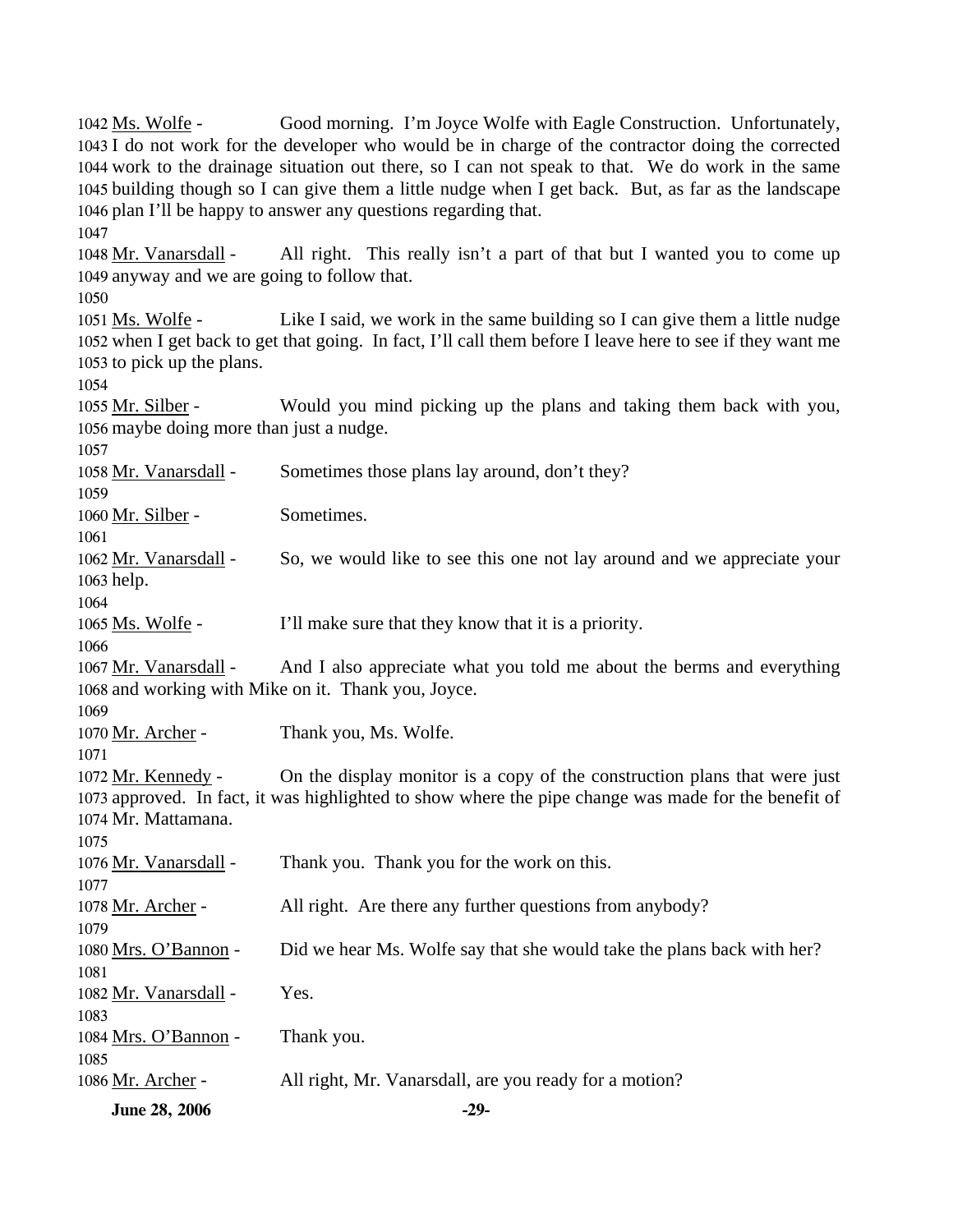I move that LP/POD-12-05, The Carriage Homes @ CrossRidge, Section 1088 3, be approved with the annotations on the plans, the standard conditions for landscape and 1089 lighting plans and then on the addendum an added condition. 1087 Mr. Vanarsdall -

1090

1091 Mr. Jernigan - Second.

1092

The motion was made by Mr. Vanarsdall and seconded by Mr. Jernigan. All in favor say aye…all opposed say nay. 1094 1093 Mr. Archer -

1095

1096 The Planning Commission approved the landscape and lighting for LP/POD-12-05, The Carriage 1097 Homes @ CrossRidge, Section 3, subject to the annotations on the plans, the standard conditions 1098 for landscape and lighting plans and the following additional condition:

1099

 $11006.$ 1101 1102 1103 1104 6. **ADDED**- A continuous landscape buffer will be maintained or provided between The Carriage Homes at CrossRidge, Section 1 and the Carriage Homes at CrossRidge, Section 3, extending from CrossRidge Glen Way to Smith Point Way and a thick evergreen buffer will be provided along the berm extending along the rear lot lines of Lots 1-3 of The Oaks at CrossRidge.

### 1105 **ARCHITECTURAL PLANS**

### 1106 **(Deferred from the May 24, 2006 Meeting)**

1107

POD-9-06 Staples Mill Square Shopping Center – Staples Mill Road and Old Staples Mill Road **RK&K Engineers, LLP for Marchetti Properties V, LLC and Staples Mill Development Company:** Request for approval of architectural plans, as required by Chapter 24, Section 24-106 of the Henrico County Code, to construct a onestory, 181,700 square foot community shopping center. The 36.71-acre site is located along the north line of Staples Mill Road (U.S. Route 33) and the west line of Old Staples Mill Road, approximately 340 feet north of their intersection on parcels 768-758-8513 (pt.), 4701, 768-757-2542 (pt.), 769-757- 3204, 3723, 5051, 5168, 769-756-3391, 5278 and 6190. The zoning is B-2C, Business District (Conditional) and R-3, One-Family Residence District. County water and sewer. **(Brookland)**

1108

Is there anyone in the audience in opposition to the architectural plans for 1110 POD-9-06, Staples Mill Square Shopping Center, in the Brookland District? No opposition. Mr. Wilhite, good morning, sir. 1111 1109 Mr. Archer -

1112

The staff plan for this project was approved at your April 19, 2006, 1114 meeting and the architectural plans have been deferred twice for this one. In fact, we just 1115 recently met with the architect and developer on Monday to discuss the architectural design of 1116 the buildings. As a result, there is a revised plan that we just received yesterday so it would be 1113 Mr. Wilhite -

**June 28, 2006** -30-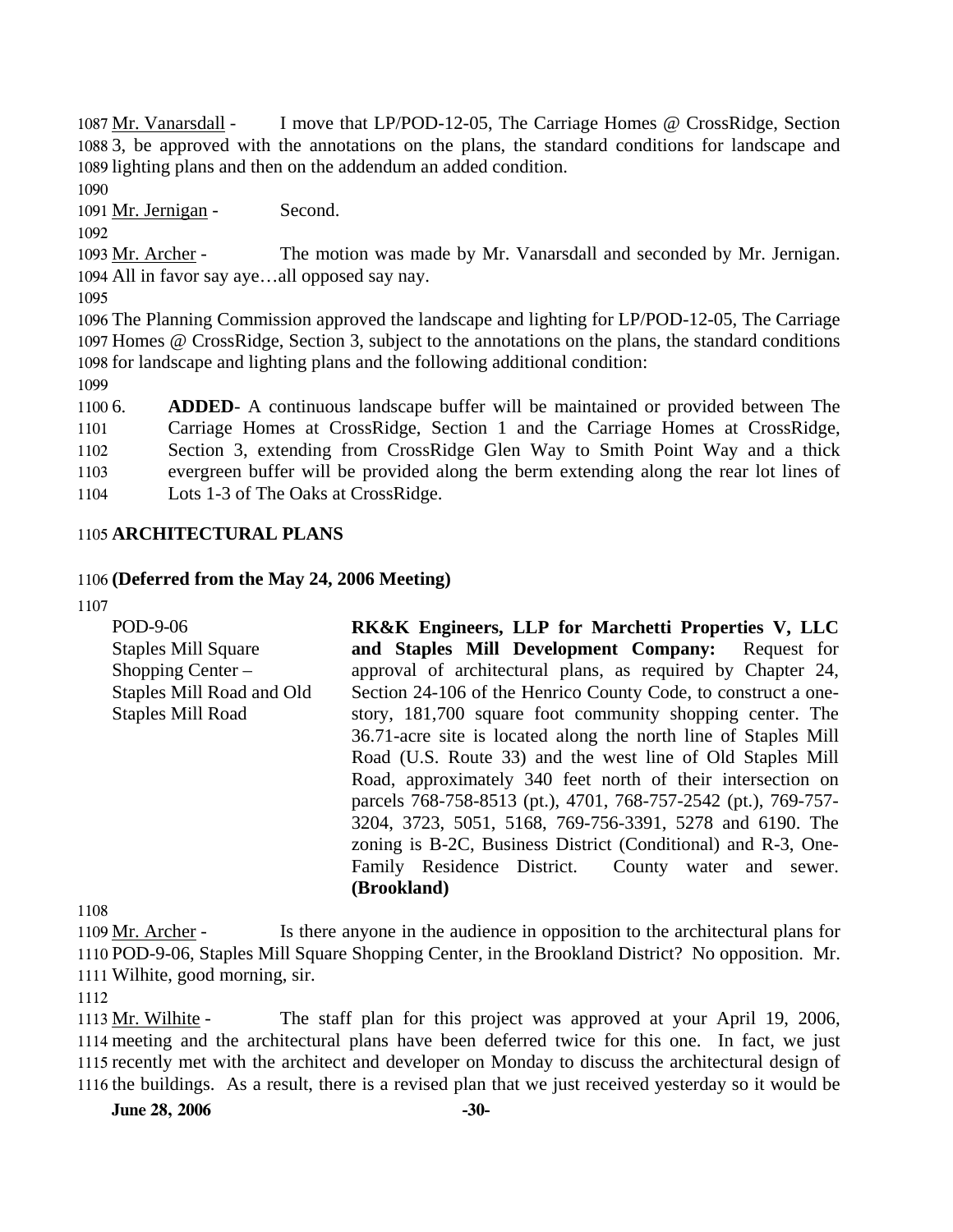necessary to waive the time limit in order for the Commission to act on it, and those plans have just been handed out to you. One of the biggest issues that we had, on the front of the plans that was shown in your packet, was the color coordination between the Target building and the other retail stores. In the meeting with the architect, they agreed to go to a lighter color use on the Target to coordinate better with the retail stores as proposed. Those show up on the revised renderings that you have just received. Also, the Target Store originally had shown a lot of smooth-face CMU in use. The building materials have been revised, so the entire building is constructed of split-face block as the retail stores will be and they will use stain color as opposed to the painted CMU which was shown on the original Target plans. All the smooth-face CMU has been removed from the Target building.

 In addition, they have agreed to extend the cornice detail on the building. It doesn't show up very well on the renderings that you have here but staff has requested that they enlarge the cornice shown on the building to better match the scale shown on the retail stores. The applicant is agreeable to doing that as well.

 The EIFS that appears on the retail stores is constructed over a steel frame and due to the way the proffers on this site are written that type of construction requires specific approval by the Planning Commission. Staff is okay with the use of that type of construction. Also, the applicant has guaranteed that the parapets on both the Target building and retail store buildings will be tall enough to shield any rooftop HVAC equipment. With that, staff can recommend the revised plans that you have just received with the annotations shown on them. I'll be happy to answer any questions that you may have.

| 1140                  |                                                                                                    |
|-----------------------|----------------------------------------------------------------------------------------------------|
| 1141 Mr. Archer -     | Thank you, Mr. Wilhite. Are there any questions by the Commission?                                 |
| 1142                  |                                                                                                    |
| 1143 Mr. Vanarsdall - | Jack Shady wanted the brown doors another color. Did we get that                                   |
| 1144 straight?        |                                                                                                    |
| 1145                  |                                                                                                    |
| 1146 Mr. Wilhite -    | Yes, they were changed to a lighter color to match the building, yes.                              |
| 1147                  |                                                                                                    |
| 1148 Mr. Vanarsdall - | Thank you. That's the only question that I had.                                                    |
| 1149                  |                                                                                                    |
| 1150 Mr. Archer -     | Are there any more questions? Would you like to hear from the applicant,                           |
| 1151 Mr. Vanarsdall?  |                                                                                                    |
| 1152                  |                                                                                                    |
| 1153 Mr. Vanarsdall - | No, I don't need to. All right. First of all the metal construction that they                      |
|                       | 1154 are using instead of the other that was in the proffer, I move that we approve that revision. |
| 1155                  |                                                                                                    |
| 1156 Mr. Jernigan -   | Second.                                                                                            |
| 1157                  |                                                                                                    |
| 1158 Mr. Archer -     | The motion was made by Mr. Vanarsdall and seconded by Mr. Jernigan.                                |
|                       | 1159 All in favor say ayeall opposed say nay. The motion passes.                                   |
| 1160                  |                                                                                                    |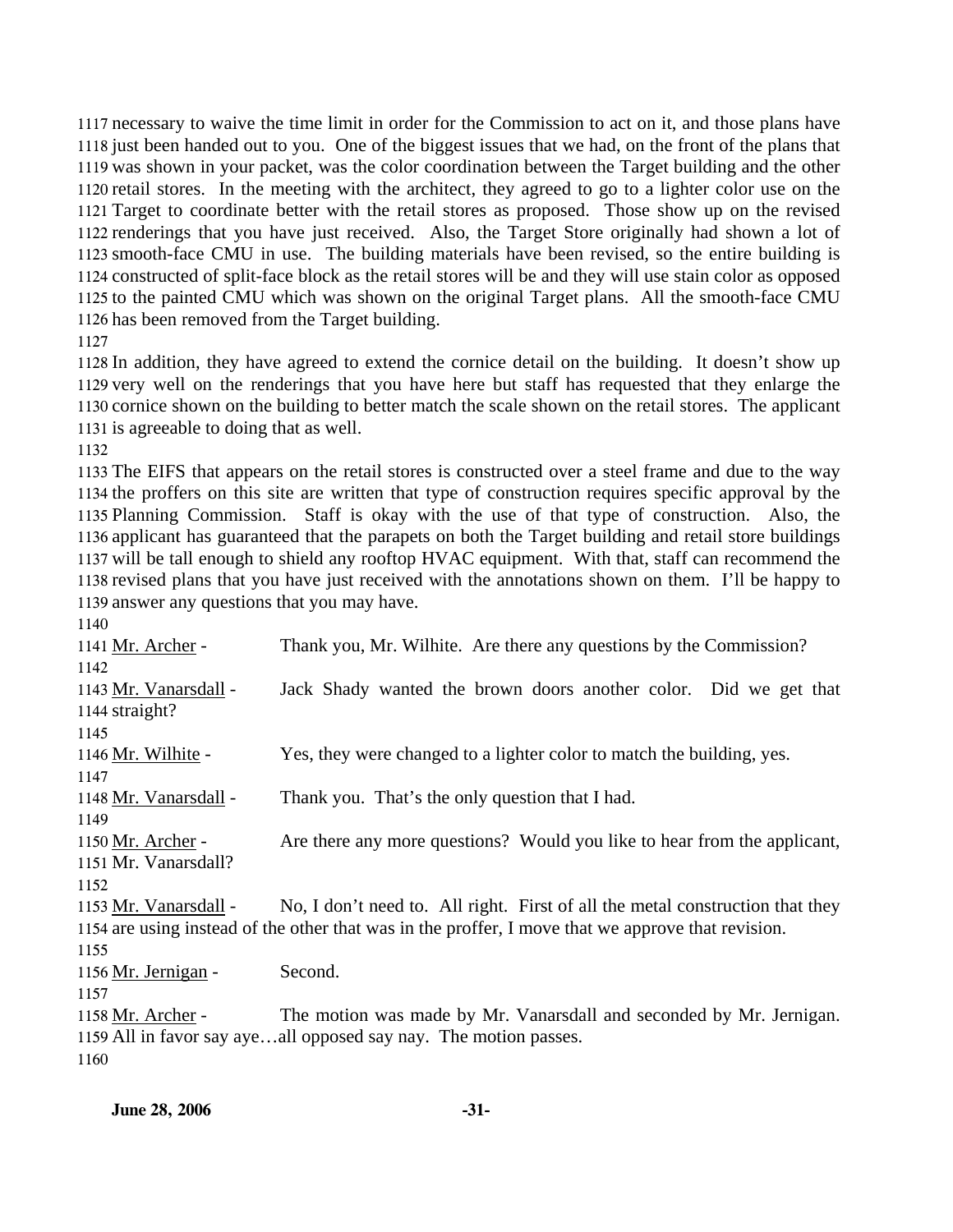1161 The Planning Commission approved the revised architectural plans for POD-9-06, Staples Mill 1162 Square Shopping Center.

1163

We had a meeting yesterday, so as he said these prints are yesterday's 1165 prints so I move we waive the time limit on the plan. 1164 Mr. Vanarsdall -

1166

1167 Mr. Jernigan - Second.

1168

The motion was made by Mr. Vanarsdall and seconded by Mr. Jernigan to 1170 waive the time limits. All in favor say aye...all opposed say nay. The motion passes. 1169 Mr. Archer -

1171

1172 The Planning Commission approved waiving the time limits on POD-9-06, Staples Mill 1173 Shopping Center.

1174

I know that you worked hard on this, Kevin. Thank you. Bobby Markel 1176 and Jack Shady are here this morning. Thank you. I move POD-9-06, Staples Mill Shopping 1177 Center be approved with the annotations on the plans, the standard conditions for developments 1178 of this type and the other that we just approved. 1175 Mr. Vanarsdall -

1179

1180 Mr. Jernigan - Second.

1181

The motion was made by Mr. Vanarsdall and seconded by Mr. Jernigan. 1183 All in favor say aye...all opposed say nay. The motion passes. 1182 Mr. Archer -

1184

1185 The Planning Commission approved the revised architectural plans for POD-9-06, Staples Mill 1186 Square Shopping Center, subject to the standard conditions attached to these minutes for 1187 developments of this type and the additional conditions on the original plan.

1188

## 1189 **PLAN OF DEVELOPMENT**

1190

POD-4-06 Southall @ CrossRidge – CrossRidge Glen Way **Engineering Design Associates for Eagle Construction of Virginia, LLC:** Request for approval of a plan of development as required by Chapter 24, Section 24-106 of the Henrico County Code, to construct 16, two-story, buildings containing six condominium units each with garages for a total of 96 units. The 20.057-acre site is located at the western terminus of CrossRidge Glen Way at 4000 CrossRidge Glen Way on parcel 762-764-7055. The zoning is R-6C, General Residence District (Conditional). County water and sewer. **(Brookland)** 

1191

Is there anyone in the audience in opposition to POD-4-06, Southall  $@$ 1193 CrossRidge, in the Brookland District? No opposition. Mr. Kennedy. 1192 Mr. Archer -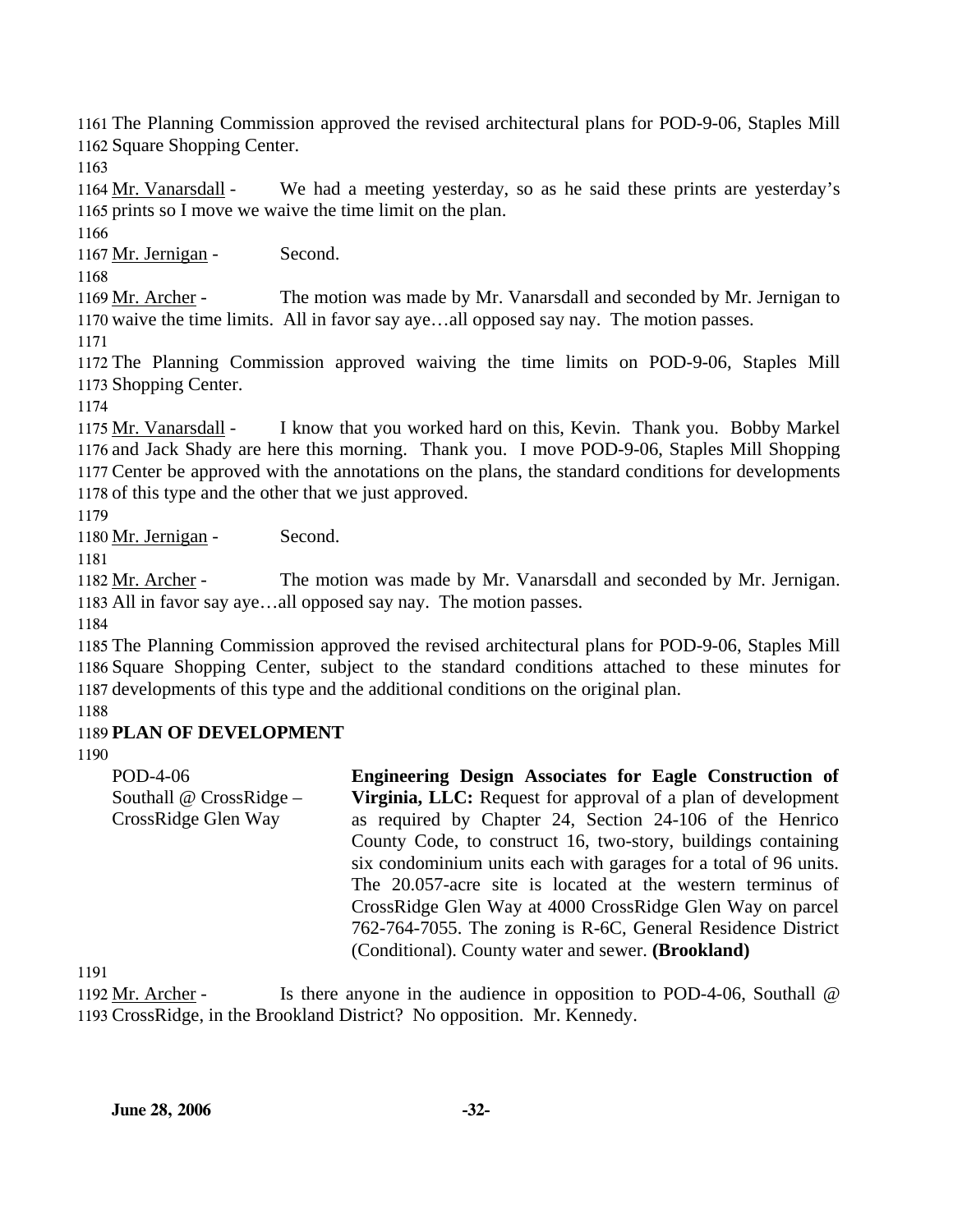Good morning, again. Southall @ CrossRidge is a six-plex senior 1195 condominium project. There are six units in each building and this is the final section proposed 1196 in this development located in the CrossRidge Senior Housing community. It is located at the 1197 terminus of CrossRidge Glen Way, it's just located south of the Carriages @ CrossRidge and 1198 that is a plan that we just approved for the landscaping. It is actually, technically, just south of 1199 the Carriages, Section 2 which was just previously approved. The subject property was zoned R-1200 6C, General Residence District in 2000 and was subject to the proffers of zoning case C-17C-00 1201 which is actually to be constructed as apartments. It was subsequently amended in 2005 by 1202 zoning case C-51C-05to permit the construction of 102 condominium units and actually we are 1203 only approving 96. So, due to their constraints of the site they were only able to get 16, six-1204 plexes as opposed to 17. So, they reduced the number of units that were approved from the 1205 zoning case. There are only 96 units being proposed at this time. 1194 Mr. Kennedy -1206

 The plans satisfies the applicable zoning requirements and multi-family design standards and guidelines and applicable proffers have also been satisfied. The project includes individual elevators for the upper story units, recreational amenities, underground utilities and sidewalks against all buildings. A 10-foot landscape buffer will be provided along the school site. With that, staff can recommend approval, plus 9 and 11 amended because of the sensitivity of the landscaping in this area.

1213

All right. Thank you, Mr. Kennedy. Are there anymore questions from 1215 the Commission? 1214 Mr. Archer -

1216

I do have the same question that I had on the other case. The road will be 30 feet wide, 36 feet back to curb back to curb? 1218 1217 Mr. Vanarsdall -

1219

1220 Mr. Kennedy - Yes, sir.

1221 1222 Mr. Vanarsdall - I know it says that under the proffers but I just wanted to make sure.

1223

Yes. And in front of every unit there will be a sidewalk connected 1224 Mr. Kennedy -

1225 throughout the community. 1226

1227 Mr. Vanarsdall - Those are all of the questions that I have.

1228

1229 Mr. Archer - All right. Is there anyone else?

1230

1231 Mr. Vanarsdall - I don't need to hear from the applicant, unless someone else does.

1232

Does anyone else want to hear from the applicant? Mr. Vanarsdall 1234 doesn't. All right, Mr. Vanarsdall, we are ready for a motion. 1233 Mr. Archer -

1235

I move that POD-4-06, Southall  $\omega$  CrossRidge be approved with the 1237 annotations on the plans, the standard conditions for developments of this type and the following 1238 additional conditions Nos. 9 and 11 amended and Nos. 24 through 37. 1236 Mr. Vanarsdall -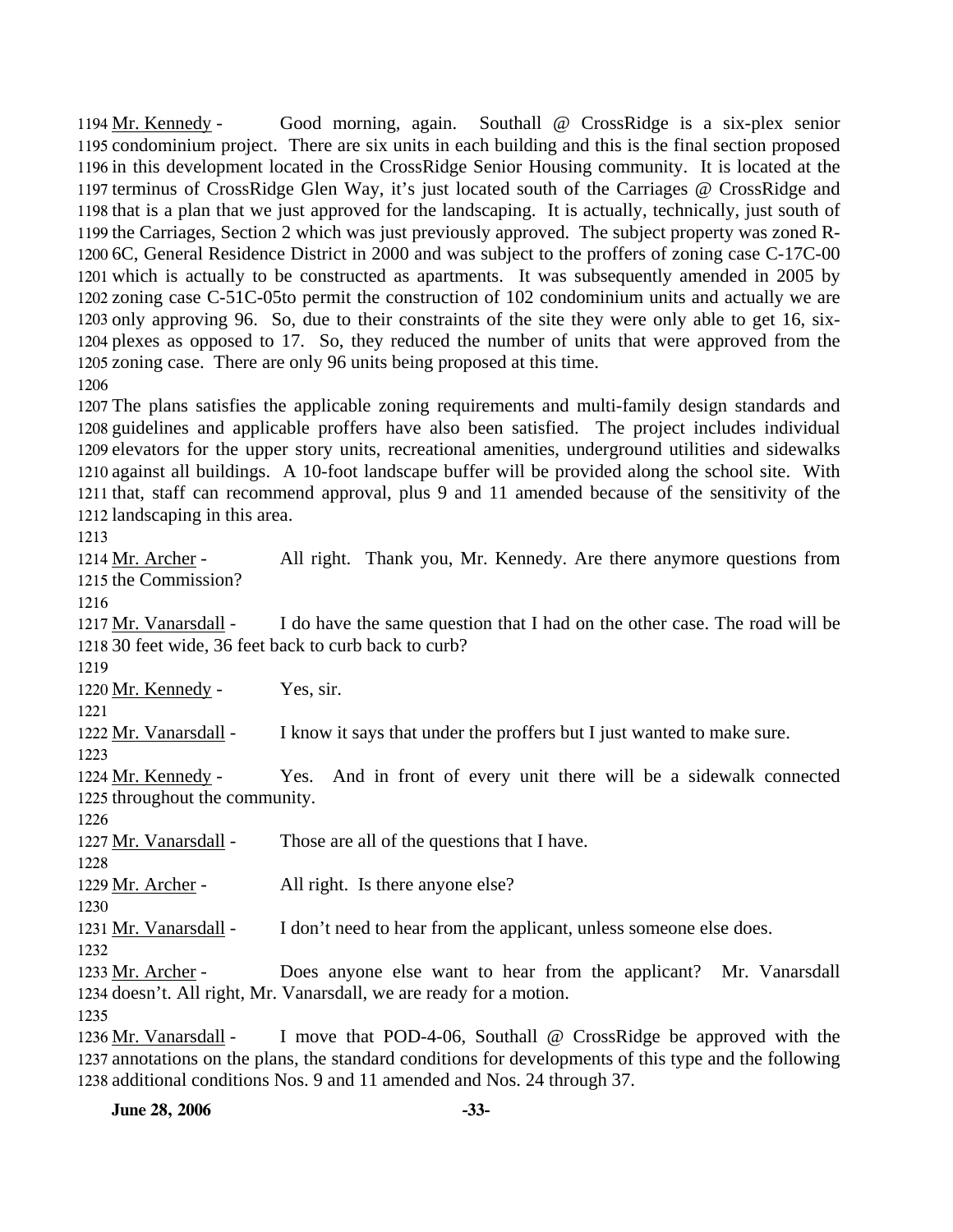1239 Mr. Jernigan - Second.

The motion was made by Mr. Vanarsdall and seconded by Mr. Jernigan. 1242 All in favor say aye...all opposed say nay. The motion passes. 1241 Mr. Archer -

1243

1240

1244 The Planning Commission approved POD-4-06, Southall @ CrossRidge, subject to the 1245 annotations on the plans, the standard conditions attached to these minutes for developments of 1246 this type, and the following additional conditions:

1247

1248 9. 1249 1250 **AMENDED** - A detailed landscaping plan shall be submitted to the Department of Planning for review and Planning Commission approval prior to the issuance of any occupancy permits.

1251 11. 1252 1253 1254 **AMENDED** - Prior to the installation of the site lighting equipment, a plan including depictions of light spread and intensity diagrams, and fixture and specifications and mounting height details shall be submitted for Department of Planning review and Planning Commission approval.

1255 24. The unit house numbers shall be visible from the parking areas and drives.

1256 25. 1257 1258 1259 The names of streets, drives, courts and parking areas shall be approved by the Richmond Regional Planning District Commission and such names shall be included on the construction plans prior to their approval. The standard street name signs shall be ordered from the County and installed prior to any occupancy permit approval.

- 1260 26. 1261 1262 1263 1264 26. The easements for drainage and utilities as shown on approved plans shall be granted to the County in a form acceptable to the County Attorney prior to any occupancy permits being issued. The easement plats and any other required information shall be submitted to the County Real Property Agent at least sixty (60) days prior to requesting occupancy permits.
- 1265 27. 1266 1267 1268 27. The limits and elevations of the 100-year frequency flood shall be conspicuously noted on the plan "Limits of 100 Year Floodplain." In addition, the delineated 100-year floodplain must be labeled "Variable Width Drainage and Utility Easement." The easement shall be granted to the County prior to the issuance of any occupancy permits.
- 1269 28. 1270 The developer shall provide fire hydrants as required by the Department of Public Utilities and Division of Fire.
- 1271 29. 1272 1273 29. Prior to issuance of a certificate of occupancy for any building in this development, the engineer of record shall certify that the site has been graded in accordance with the approved grading plans.

1274 30. 1275 The proffers approved as a part of zoning cases  $C-51C-05$  and  $C-17C-00$  shall be incorporated in this approval.

- 1276 31. 1277 Any necessary off-site drainage and/or water and sewer easements must be obtained in a form acceptable to the County Attorney prior to final approval of the construction plans.
- 1278 32. 1279 Deviations from County standards for pavement, curb or curb and gutter design shall be approved by the County Engineer prior to final approval of the construction plans by the
- 1280 Department of Public Works.
- 1281 33. 1282 1283 The pavement shall be of an SM-2A type and shall be constructed in accordance with County standard and specifications. The developer shall post a defect bond for all pavement with the Department of Planning - the exact type, amount and implementation

**June 28, 2006** -34-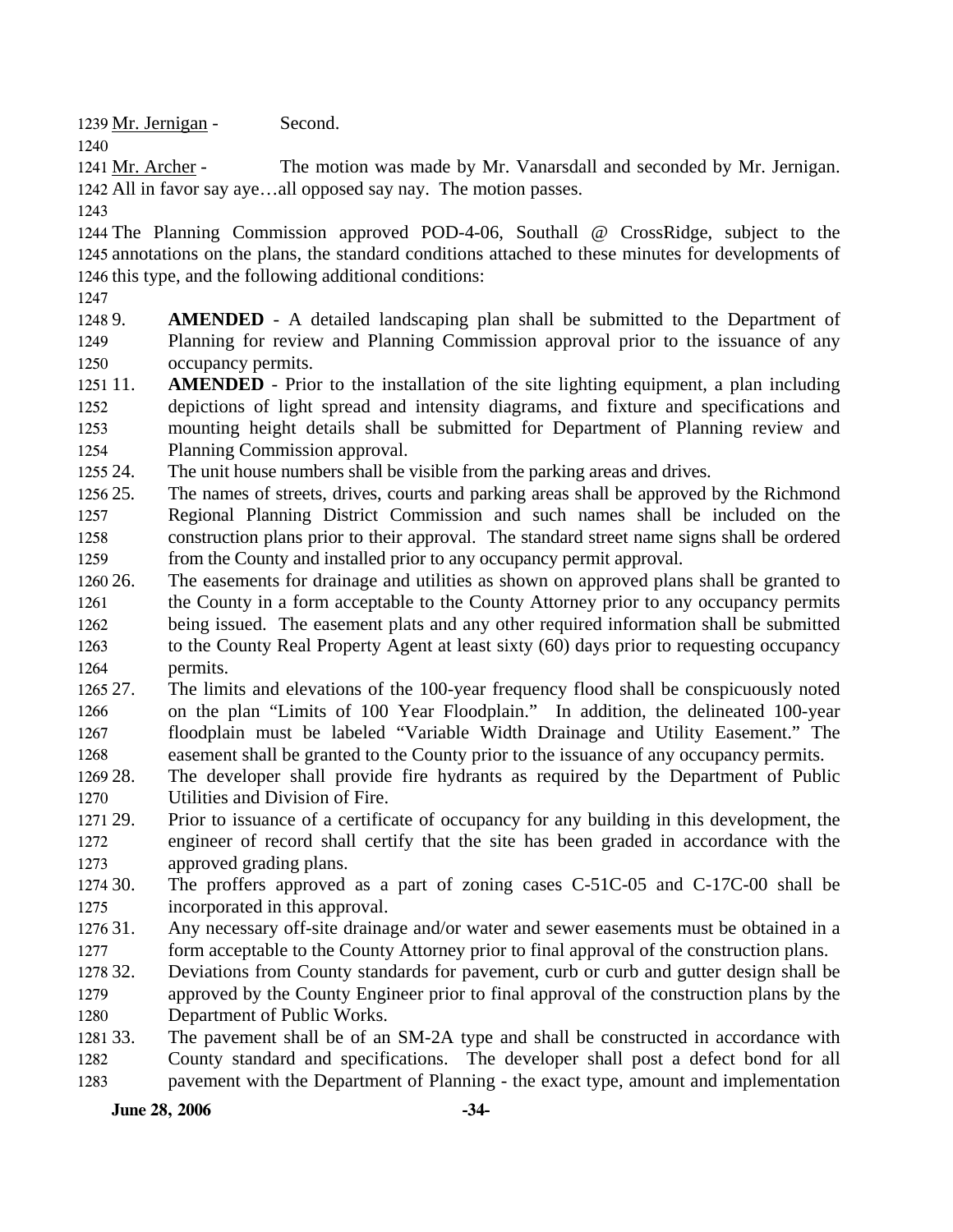1284 1285 1286 1287 1288 shall be determined by the Director of Planning, to protect the interest of the members of the Homeowners Association. The bond shall become effective as of the date that the Homeowners Association assumes responsibility for the common areas. Prior to the issuance of the last Certificate of Occupancy, a professional engineer must certify that the roads have been designed and constructed in accordance with County standards.

1289 34. 1290 Storm water retention, based on the 50-10 concept, shall be incorporated into the drainage plans.

1291 35. 1292 1293 Insurance Services Office (ISO) calculations must be included with the plans and contracts and must be approved by the Department of Public Utilities prior to the issuance of a building permit.

1294 36. 1295 1296 1297 1298 The location of all existing and proposed utility and mechanical equipment (including HVAC units, electric meters, junction and accessory boxes, transformers, and generators) shall be identified on the landscape plans. All equipment shall be screened by such measures as determined appropriate by the Director of Planning or the Planning Commission at the time of plan approval**.** 

1299 37. 1300 1301 1302 1303 1304 1305 1306 37. A note in bold lettering shall be provided on the erosion control plan indicating that sediment basins or traps located within buildable areas or building pads shall be reclaimed with engineered fill. All materials shall be deposited and compacted in accordance with the applicable sections of the state building code and geotechnical guidelines established by the engineer. An engineer's report certifying the suitability of the fill materials and its compaction shall be submitted for review and approval by the Director of Planning and Director of Public Works and the Building Official prior to the issuance of any building permit(s) on the affected sites.

1307

1308 **PLAN OF DEVELOPMENT & LIGHTING PLAN (Deferred from the May 24, 2006 Meeting)**  1309

POD-28-06 Ruby Tuesday Restaurant – 4902 Williamsburg Road east of Allenshaw Drive **The RBA Group for Ruby Tuesday:** Request for approval of a plan of development and lighting plan as required by Chapter 24, Section 24-106 of the Henrico County Code, to construct a one-story, 5,362 square foot restaurant. The 1.54-acre site is located at 4902 Williamsburg Road (U.S. Route 60) on parcel. 817-714-1813. The zoning is B-3, Business District and ASO (Airport Safety Overlay) District. County water and sewer. **(Varina)** 

1310

There is an addendum item that adds condition No. 36 which is 1312 recommended by staff. 1311 Mr. Silber -

1313

Is there anyone in the audience in opposition to POD-28-06, Ruby 1315 Tuesday Restaurant, in the Varina District? No opposition. Mr. McGarry. 1314 Mr. Archer -

1316

Mr. McGarry will be with us shortly. He stepped out to speak with the 1318 applicant. 1317 Ms. News -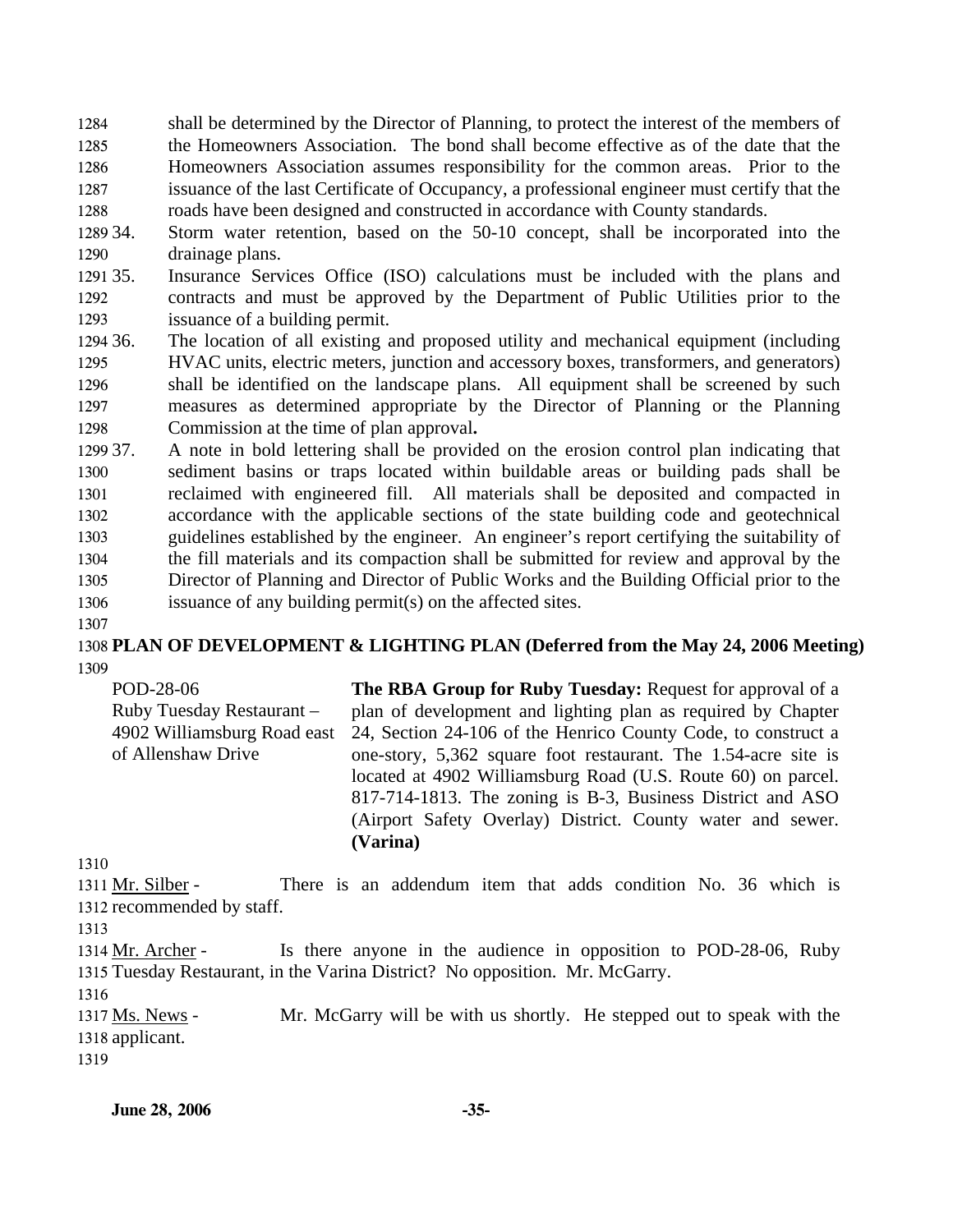Good morning, Mr. Chairman. I was just meeting with the applicant on 1321 this case and the neighborhood. Okay. This plan was deferred from your May 24, 2006 meeting 1322 to address the elimination of access to Probst Street behind the Ruby Tuesday site. A revised 1323 plan has been received and it is in your packet and on the screen. The review is complete and of 1324 course it shows no access to Probst Street. There are some annotations on the plan that basically 1325 deal with the widening of the entrance off of Williamsburg Road to provide three lanes, a right 1326 turn out, a thru and a left turn and then an inbound lane as well. That entrance has also been 1327 widened to 36 feet to allow fire truck maneuverability on the site since there is not a second 1328 means of access, egress from the site. 1320 Mr. McGarry -

 The parking lot interior, one of the aisles was also widened toward Probst Street. There is a black vinyl fence along the entire Probst Street frontage with a gate and that fence will wrap around the corners. It will be a black vinyl fence. The site lighting is also a part of this approval and staff can recommend approval of that. So, staff can recommend approval of this revised plan subject to the standard conditions, which include a revised 11B and Nos. 24 to 35 and No. 36 on your addendum which talks about putting all the utility lines etc. underground. I'll be happy to answer any questions.

| 1338 Mr. Archer -            | Thank you, Mr. McGarry. Are there any questions for Mr. McGarry by                                |
|------------------------------|---------------------------------------------------------------------------------------------------|
| 1339 the Commission?         |                                                                                                   |
| 1340                         |                                                                                                   |
| 1341 Mr. Jernigan -          | Mr. McGarry, we now have the driveway straight with the three lanes.                              |
| 1342                         |                                                                                                   |
| 1343 Mr. McGarry -           | Yes we do.                                                                                        |
| 1344                         |                                                                                                   |
| 1345 Mr. Jernigan -          | But, question, black vinyl fence?                                                                 |
| 1346                         |                                                                                                   |
| 1347 Mr. McGarry -           | They originally proposed a green color to kind of match the building and                          |
|                              | 1348 we think black will be less noticeable. We wanted them to do white vinyl but they said black |
| 1349 was acceptable to them. |                                                                                                   |
| 1350                         |                                                                                                   |
| 1351 Mr. Jernigan -          | Well, when we originally discussed this I suggested a white vinyl fence.                          |
| 1352                         |                                                                                                   |
| 1353 Mr. McGarry -           | Correct.                                                                                          |
| 1354                         |                                                                                                   |
| 1355 Mr. Jernigan -          | I think that would look a whole lot neater back there than black. Is the                          |
| 1356 applicant here?         |                                                                                                   |
| 1357                         |                                                                                                   |
| 1358 Mr. McGarry -           | The applicant is here. Mr. John Hurley is here for the applicant.                                 |
| 1359                         |                                                                                                   |
| 1360 Mr. Jernigan -          | Can they come up please?                                                                          |
| 1361                         |                                                                                                   |
| 1362 Mr. McGarry -           | Mr. Hurley.                                                                                       |
| 1363                         |                                                                                                   |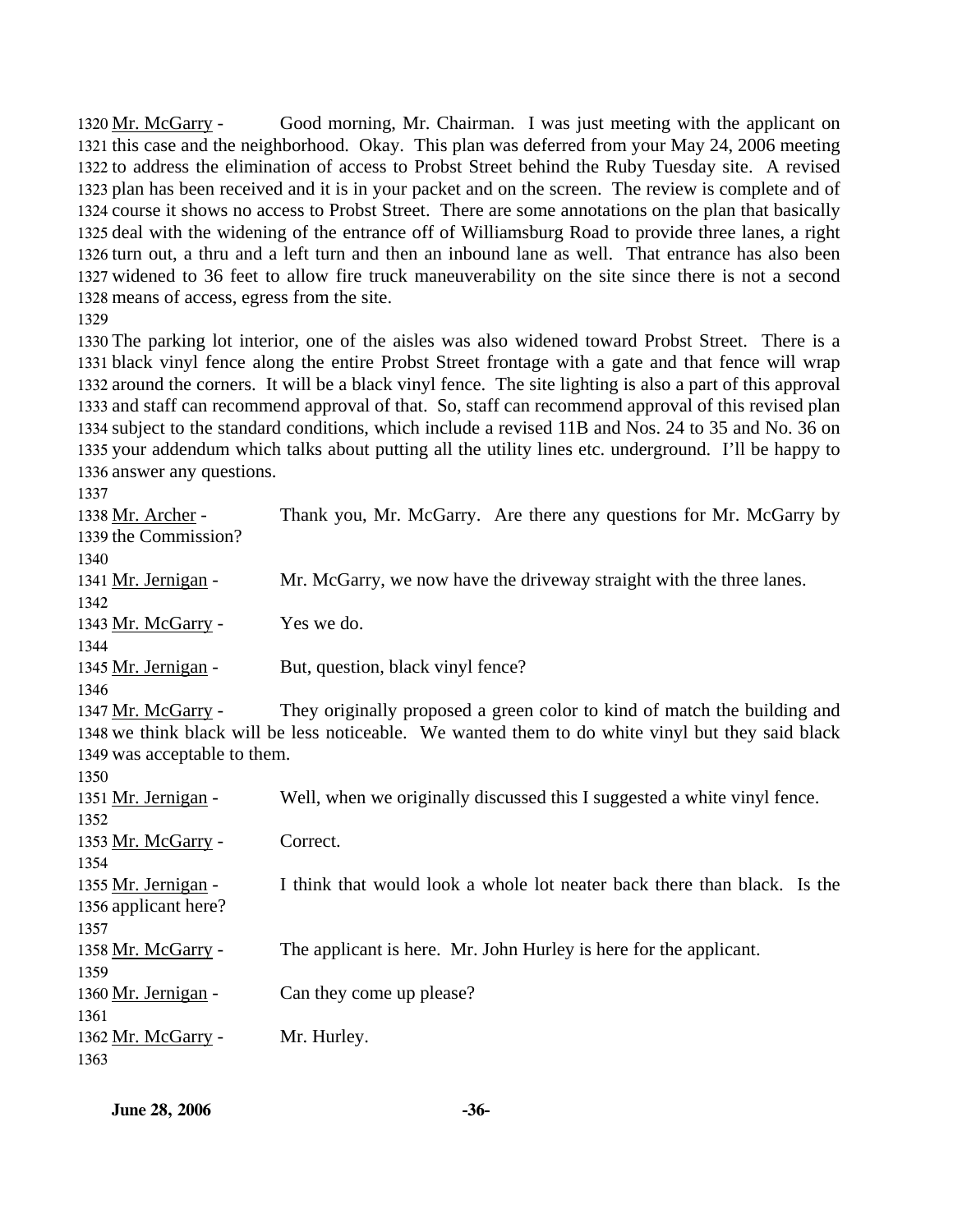John Hurley I was here at the last meeting. It really doesn't matter what 1365 color the fence is. It's just that the aesthetics where we have done green or black and since we 1366 are having landscaping on both sides of this fence, we thought it would be more harmonious. 1364 Mr. Hurley -

When I originally talked with Mr. McGarry, because they wanted you to 1368 put up a masonry wall, but being that y'all were willing to work with us on the street closing, I 1369 just think white would be better. 1367 Mr. Jernigan -

1370

Mr. Jernigan, let me just make an observation. We may want to have Ms. 1372 News come up because she has had some dealings with some fence colors. I think the staff is 1373 recommending against the green because sometimes that does stand out, and a dark color usually 1374 kind of blends in with the surrounding. I think a white fence may work but sometimes they 1375 become discolored and may overtime not look as well maintained as maybe a darker fence. Ms. 1376 News, do you have anything you might want to add to shed some light on the color of the fence 1377 and what might work best in this setting? 1371 Mr. Silber -

1378

I think we are talking about a solid opaque fence versus a black chain link 1380 fence. A black chain link would disappear more than a green. The green vinyl I think they 1381 picked to match the colors in their building. I don't know if I have ever seen a black vinyl 1382 fence. 1379 Ms. News -

| 1383                         |                                                                                                   |
|------------------------------|---------------------------------------------------------------------------------------------------|
| 1384 <u>Mr. Silber</u> -     | So white might be okay in this setting?                                                           |
| 1385                         |                                                                                                   |
| 1386 Mr. Jernigan -          | We are not talking about chain link, we are talking                                               |
| 1387                         |                                                                                                   |
| 1388 <u>Mr. Silber</u> -     | I understand. I thought staff was recommending a dark color in this case.                         |
| 1389                         |                                                                                                   |
| 1390 Ms. News -              | I think it could go either way. I can't honestly say that I have seen a black                     |
|                              | 1391 vinyl solid fence, so I don't know how that would look in this situation.                    |
| 1392                         |                                                                                                   |
| 1393 <u>Mr. Silber</u> -     | So, if white works for you, Mr. Jernigan, staff is okay with that.                                |
| 1394                         |                                                                                                   |
| 1395 Mr. Jernigan -          | I can't think of a case that we've had where we put up a black solid fence.                       |
| 1396                         |                                                                                                   |
| 1397 Ms. News -              | White may blend into the neighborhood, I guess. It might have a                                   |
|                              | 1398 residential appearance from the other side. Ted, do you know if there are other fences along |
| 1399 there that might match? |                                                                                                   |
| 1400                         |                                                                                                   |
| 1401 Mr. McGarry -           | Not that we would support.                                                                        |
| 1402                         |                                                                                                   |
| 1403 <u>Ms. News</u> -       | This is going to kind of be on its own.                                                           |
| 1404                         |                                                                                                   |
| 1405 Mr. Jernigan -          | I think everybody will be happier in the long term with white. Thank you.                         |
| 1406                         |                                                                                                   |
| 1407 Mr. Archer -            | Is there any more discussion on this case?                                                        |
| 1408                         |                                                                                                   |
|                              |                                                                                                   |

| <b>June 28, 2006</b> | $-37-$ |
|----------------------|--------|
|                      |        |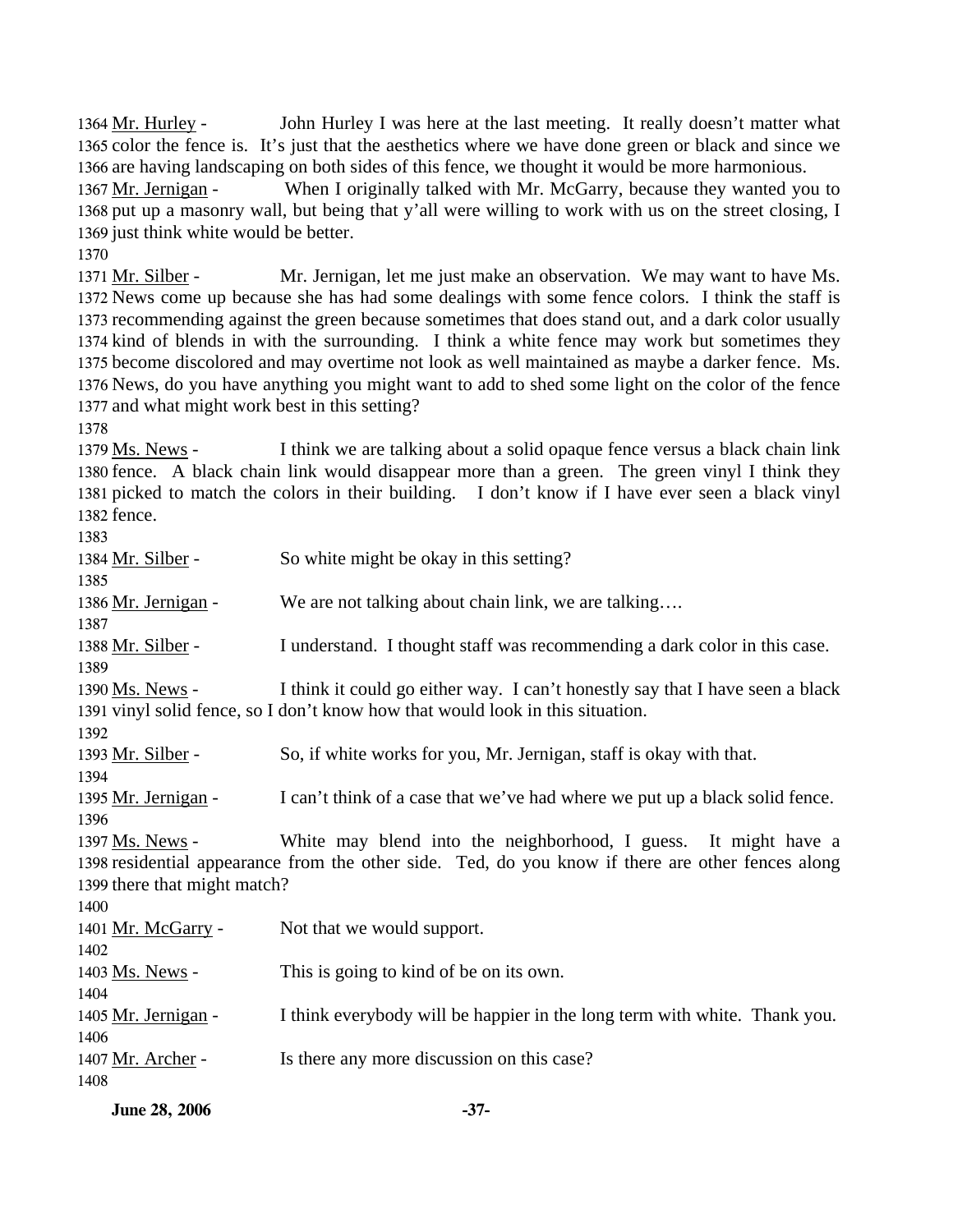1409 Mr. Jernigan - I don't have any more questions, Mr. McGarry.

1410

Any other Commissioners have any questions? Do we need to hear from 1411 Mr. Archer -

1412 the applicant?

No, sir. The only issue we had on the project was just the cut-thru to 1414 Probst Street. That's the reason we deferred it. 1413 Mr. Jernigan -

1415

1416 Mr. Archer - Okay.

1417

With that, Mr. Chairman, I will move for approval of POD-28-06, Ruby Tuesday Restaurant at 4902 Williamsburg Road, subject to the standard conditions for 1419 1420 developments of this type and the following additional conditions No. 11B, 24 through 35 and 1421 No. 36 added on the addendum and a white vinyl fence rather than black. 1418 Mr. Jernigan -

1422

1423 Mr. Vanarsdall - Second.

1424

The motion was made by Mr. Jernigan and seconded by Mr. Vanarsdall. 1426 All in favor say aye...all opposed say nay. The motion passes. 1425 Mr. Archer -

1427

1428 The Planning Commission approved POD-28-06, Ruby Tuesday Restaurant, subject to the 1429 annotations on the plans, the standard conditions for developments of this type, and the 1430 following additional conditions:

1431

1432 11B. 1433 1434 1435 11B. Prior to the approval of an electrical permit application and installation of the site lighting equipment, a plan including light spread and intensity diagrams, and fixture specifications and mounting heights details shall be revised as annotated on the staff plan and included with the construction plans for final signature.

1436 24. 1437 1438 1439 1440 The right-of-way for widening of Williamsburg Road (U.S. Route 60) as shown on approved plans shall be dedicated to the County prior to any occupancy permits being issued. The right-of-way dedication plat and any other required information shall be submitted to the County Real Property Agent at least sixty (60) days prior to requesting occupancy permits.

1441 25. 1442 25. The entrances and drainage facilities on Williamsburg Road (U.S. Route 60) shall be approved by the Virginia Department of Transportation and the County.

1443 26. 1444 1445 26. A notice of completion form, certifying that the requirements of the Virginia Department of Transportation entrances permit have been completed, shall be submitted to the Department of Planning prior to any occupancy permits being issued.

1446 27. 1447 The developer shall provide fire hydrants as required by the Department of Public Utilities and Division of Fire.

1448 28. 1449 1450 1451 1452 28. The developer shall install an adequate restaurant ventilating and exhaust system to minimize smoke, odors, and grease vapors. The plans and specifications shall be included with the building permit application for review and approval. If, in the opinion of the County, the type system provided is not effective, the Commission retains the rights to review and direct the type of system to be used.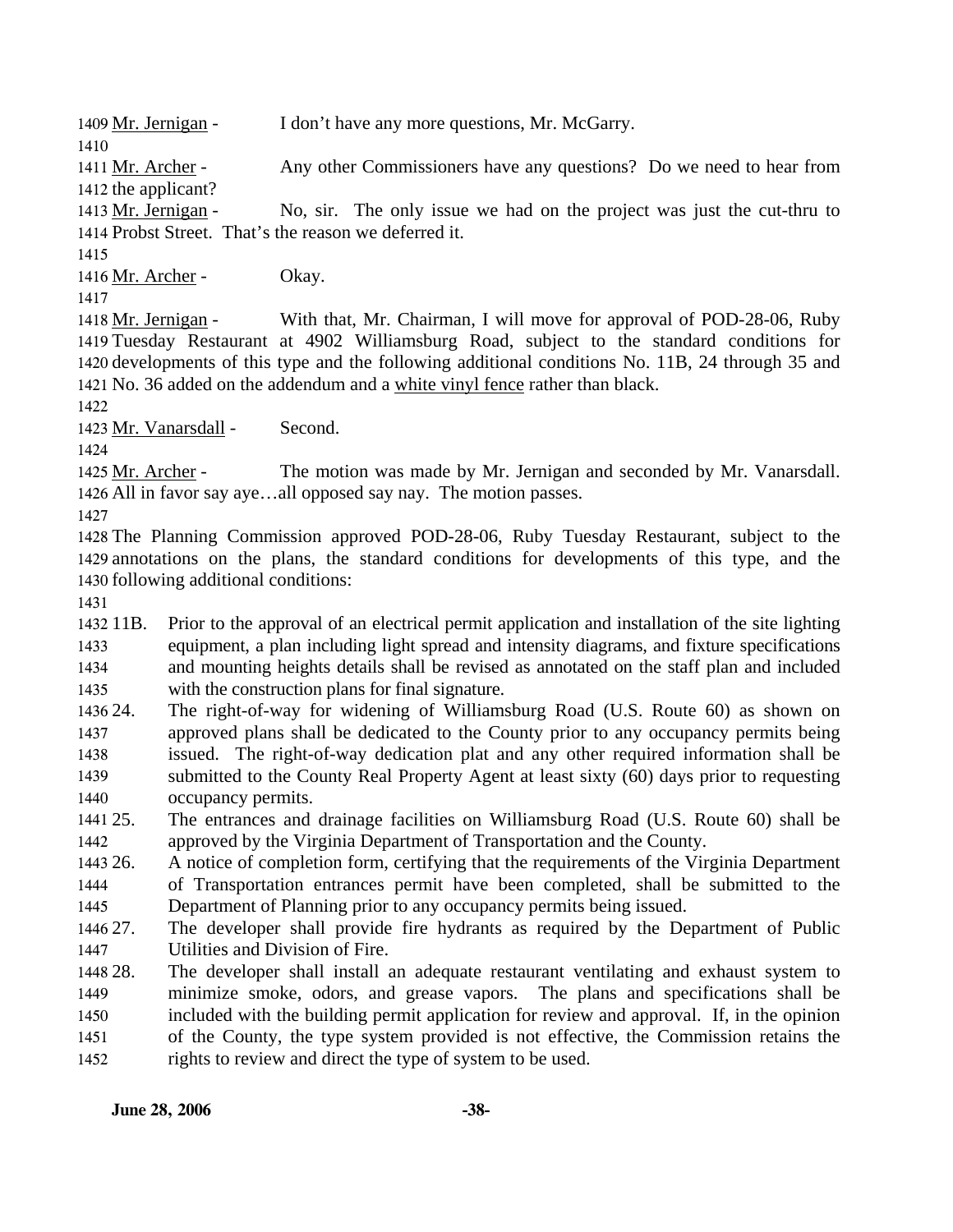1453 29. Any necessary off-site drainage and/or water and sewer easements must be obtained in a

1454 form acceptable to the County Attorney prior to final approval of the construction plans.

1455 30. 1456 1457 Deviations from County standards for pavement, curb or curb and gutter design shall be approved by the County Engineer prior to final approval of the construction plans by the Department of Public Works.

1458 31. 1459 1460 Insurance Services Office (ISO) calculations must be included with the plans and contracts and must be approved by the Department of Public Utilities prior to the issuance of a building permit.

1461 32. 1462 1463 Approval of the construction plans by the Department of Public Works does not establish the curb and gutter elevations along the Henrico County maintained right-of-way. The elevations will be set by Henrico County.

1464 33. 1465 1466 1467 Approval of the construction plans by the Department of Public Works does not establish the curb and gutter elevations along the Virginia Department of Transportation maintained right-of-way. The elevations will be set by the contractor and approved by the Virginia Department of Transportation.

1468 34. 1469 1470 Evidence of a joint ingress/egress and maintenance agreement must be submitted to the Department of Planning and approved prior to issuance of a certificate of occupancy for this development.

1471 35. 1472 1473 1474 1475 The location of all existing and proposed utility and mechanical equipment (including HVAC units, electric meters, junction and accessory boxes, transformers, and generators) shall be identified on the landscape plans. All equipment shall be screened by such measures as determined appropriate by the Director of Planning or the Planning Commission at the time of plan approval**.** 

1476 36. 1477 Except for junction boxes, meters, and existing overhead utility lines, and for technical or environmental reasons, all utility lines shall be underground.

## 1479 **PLAN OF DEVELOPMENT (Deferred from the May 24, 2006 Meeting)**

1480

1478

| POD-30-06                   | KCI Technologies for Santa Rosa Investments, LLC, and             |
|-----------------------------|-------------------------------------------------------------------|
| Village Offices $-$         | The Woodard Group: Request for approval of a plan of              |
| 1501 Santa Rosa Road        | development as required by Chapter 24, Section 24-106 of the      |
| (Formerly POD-50-72)<br>and | Henrico County Code, to construct a one-story, 2,430 square       |
| POD-61-72 Revised)          | foot bank with drive thru facilities, and a one-story, 10,350     |
|                             | square foot medical office building, and to relocate an existing  |
|                             | cross access on the eastern property line. The 1.816-acre site is |
|                             | located at the northeast intersection of Santa Rosa and Three     |
|                             | Chopt Roads on parcels 758-743-7963 and a portion of 759-743-     |
|                             | 1448. The zoning is O-2C, Office District (Conditional). County   |
|                             | water and sewer. (Three Chopt)                                    |

1481

1482 Mr. Archer - Is there anyone present opposed to POD-30-06, Village Offices, in the 1483 Three Chopt District? No opposition. Ms. Goggin.

1484

1485 Ms. Goggin - A revised annotated plan was just handed out to you and this plan 1486 addresses the design concerns for the relocation of the existing cross access located on the

**June 28, 2006** -39-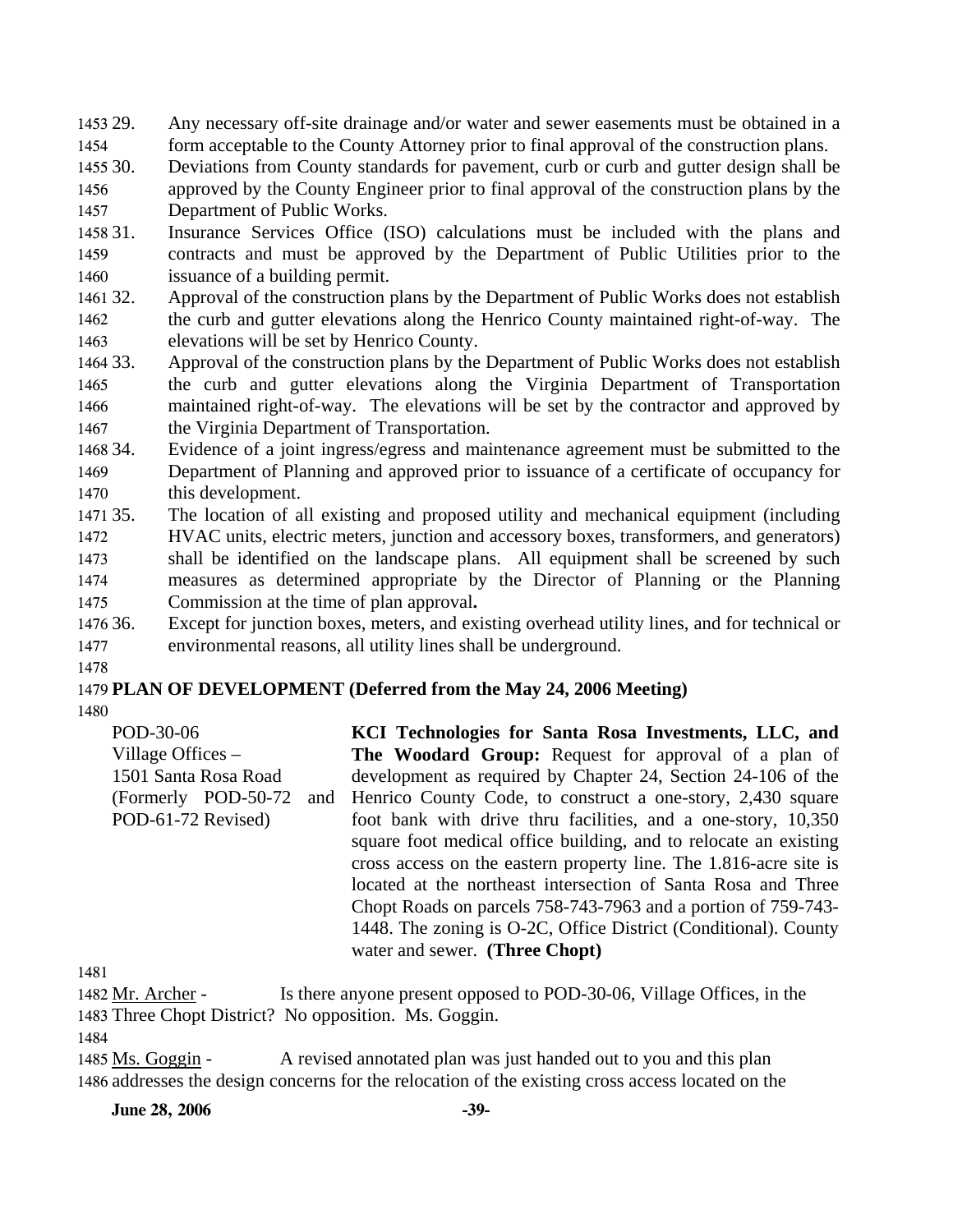eastern property line. Documentation has also been provided to staff that the adjacent property owner is aware and agrees to the proposed location as shown on the plan. Also the developer has addressed staff concern about using painted block and has agreed to use color pigmented masonry block instead. Staff recommends approval subject to the annotations on the revised plan, the standard conditions for developments of this type and additional conditions Nos. 24 through 36 on the agenda. Mr. Woodard, the developer, is here if you have any questions for him, and I will be happy to answer any questions that the Commission may have.

1494

1495 Mr. Archer - Are there any questions for Ms. Goggin from the Commission? 1496 Ms. Goggin, with the change of the parking lot layout on the adjacent 1497 Mr. Silber -

1498 property, did they still meet minimum parking requirements on that side?

1499

Yes they do. The original POD for the adjacent property they had excess 1501 parking and I have requested revised parking calculations to show that they still meet it. 1500 Ms. Goggin -

1502

1503 Mr. Silber - Okay. Thank you.

1504

1505 Mr. Archer - All right. Are there any further questions?

1506

I have a quick question about the traffic backup here in condition No. 31. 1508 Can you give me an idea of what solutions might be designed should this result in the blocking 1509 of the public right-of-way? 1507 Mrs. Jones -

1510

I would like to defer that question to Mr. Mike Jennings our Assistant 1512 Traffic Engineer. 1511 Ms. Goggin -

1513

1514 Mr. Archer - All right. Would you come up, Mr. Jennings.

1515

Why thank you, Christina. I am Mike Jennings, Assistant Traffic Engineer in the Public Works Department. We have looked at this site and we don't feel like 1517 1518 there's going to be a traffic back up problem. They've got sufficient stacking in the bank and 1519 there is a clear access across to the adjacent property. I guess that condition is in there in case 1520 there is a problem and we can look at it later, but I don't feel there is going to be a problem. 1521 There is over 200 feet of stacking and I don't see an issue. 1516 Mr. Jennings -

1522

1523 Mrs. Jones - Okay. Thank you.

1524

Thank you, Mr. Jennings. Are there any further questions of staff from 1526 the Commission? Do we need to hear from the applicant, Mr. Branin? 1525 Mr. Archer -

1527

No, sir, but I would like to thank the applicant for changing from painted 1529 block to pigmented masonry block to keep the standards of the County where they need to be. 1528 Mr. Branin -1530

1531 Mr. Archer - All right. I guess we are ready for a motion.

**June 28, 2006** -40-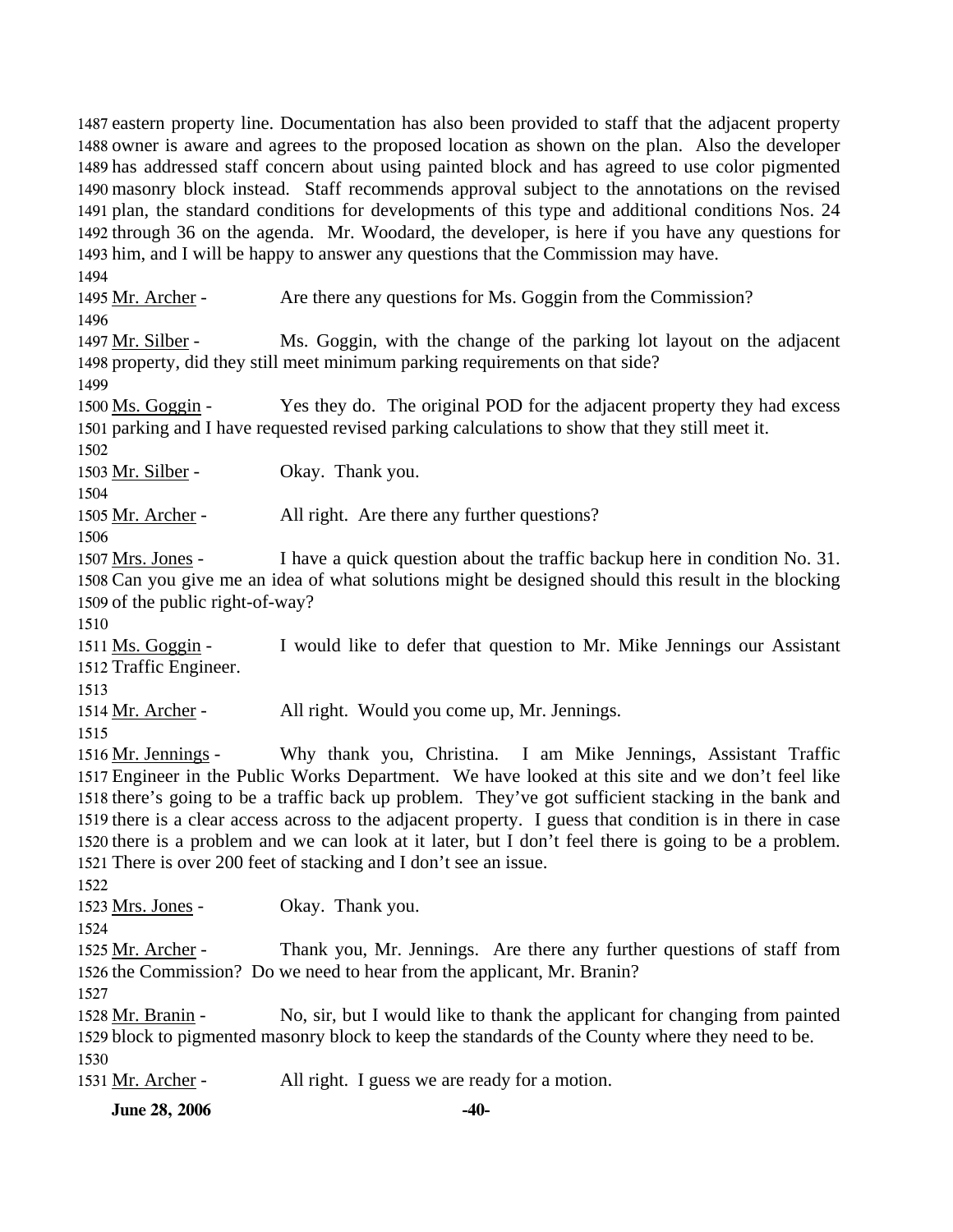1532

Mr. Chairman, with that I would like to move for approval of POD-30-06, 1534 Village Offices, with the standard conditions for developments of this type and additional 1535 conditions Nos. 24 through 36 and the annotations on the plans. 1533 Mr. Branin -

1536

1537 Mr. Vanarsdall - Second.

1538

The motion was made by Mr. Branin and seconded by Mr. Vanarsdall. 1540 All in favor say aye...all opposed say nay. The motion passes. 1539 Mr. Archer -

1541

1542 The Planning Commission approved POD-30-06, Village Offices (Formerly POD-50-72 and 1543 POD-61-72 Revised) subject to the annotations on the plan, the standard conditions attached to 1544 these minutes for developments of this type, and the following additional conditions:

1545

1546 24. 1547 1548 1549 1550 The right-of-way for widening of Three Chopt and Santa Rosa Roads as shown on approved plans shall be dedicated to the County prior to any occupancy permits being issued. The right-of-way dedication plat and any other required information shall be submitted to the County Real Property Agent at least sixty (60) days prior to requesting occupancy permits.

- 1551 25. 1552 1553 1554 1555 25. The easements for drainage and utilities as shown on approved plans shall be granted to the County in a form acceptable to the County Attorney prior to any occupancy permits being issued. The easement plats and any other required information shall be submitted to the County Real Property Agent at least sixty (60) days prior to requesting occupancy permits.
- 1556 26 1557 26. The developer shall provide fire hydrants as required by the Department of Public Utilities and Division of Fire.
- 1558 27. Outside storage shall not be permitted.
- 1559 28. 1560 The proffers approved as a part of zoning case C-4C-04 shall be incorporated in this approval.
- 1561 29. 1562 Any necessary off-site drainage and/or water and sewer easements must be obtained in a form acceptable to the County Attorney prior to final approval of the construction plans.
- 1563 30. 1564 1565 30. Deviations from County standards for pavement, curb or curb and gutter design shall be approved by the County Engineer prior to final approval of the construction plans by the Department of Public Works.
- 1566 31. 1567 1568 In the event of any traffic backup which blocks the public right-of-way as a result of congestion caused by the drive-up teller facilities, the owner/occupant shall close the drive-up teller facilities until a solution can be designed to prevent traffic backup.
- 1569 32. 1570 Storm water retention, based on the 50-10 concept, shall be incorporated into the drainage plans.
- 1571 33. 1572 1573 Insurance Services Office (ISO) calculations must be included with the plans and contracts and must be approved by the Department of Public Utilities prior to the issuance of a building permit.
- 1574 34. 1575 1576 Approval of the construction plans by the Department of Public Works does not establish the curb and gutter elevations along the Henrico County maintained right-of-way. The elevations will be set by Henrico County.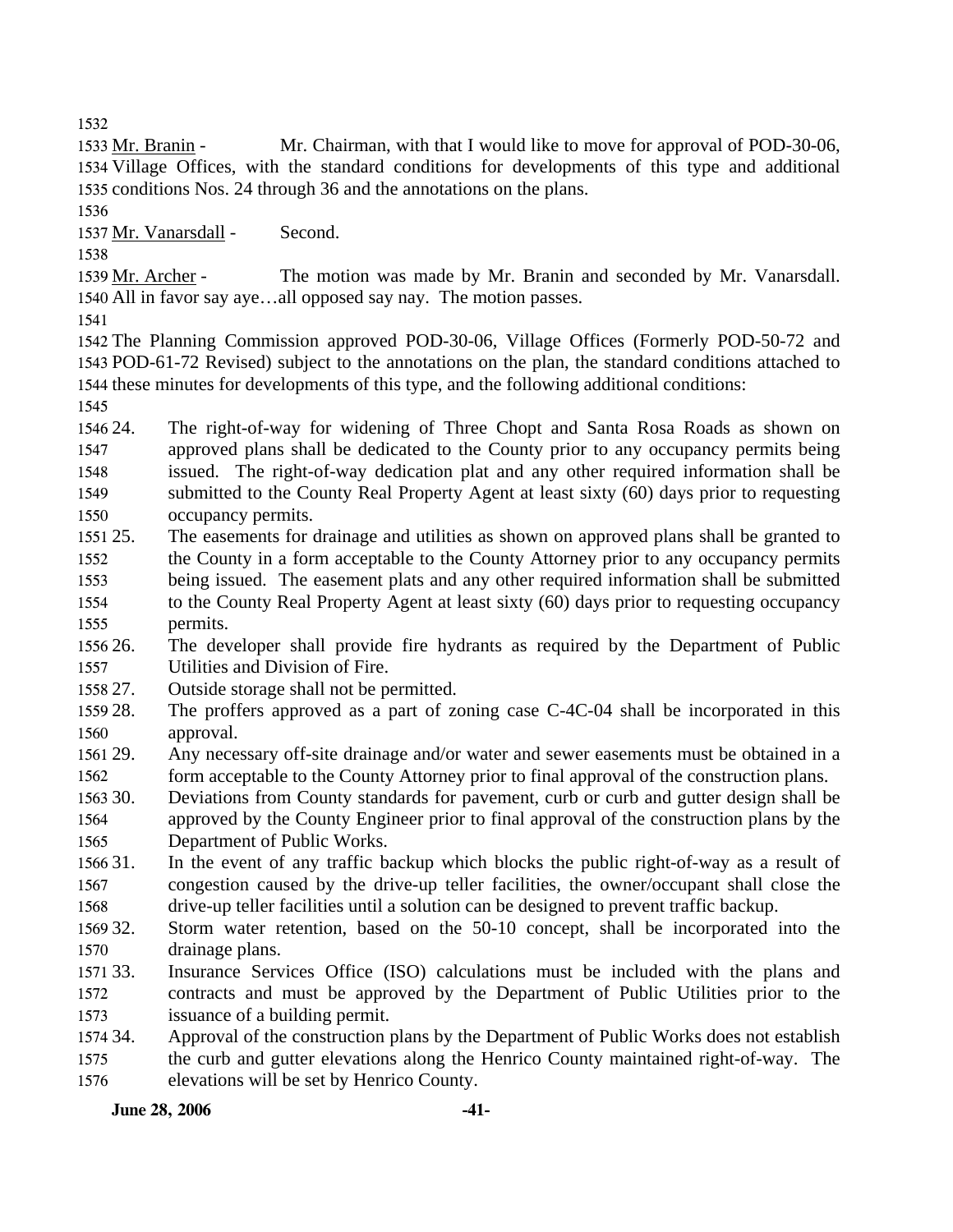1577 35. 1578 1579 1580 1581 The location of all existing and proposed utility and mechanical equipment (including HVAC units, electric meters, junction and accessory boxes, transformers, and generators) shall be identified on the landscape plans. All equipment shall be screened by such measures as determined appropriate by the Director of Planning or the Planning Commission at the time of plan approval**.** 

1582 36. 1583 1584 1585 1586 1587 1588 1589 36. A note in bold lettering shall be provided on the erosion control plan indicating that sediment basins or traps located within buildable areas or building pads shall be reclaimed with engineered fill. All materials shall be deposited and compacted in accordance with the applicable sections of the state building code and geotechnical guidelines established by the engineer. An engineer's report certifying the suitability of the fill materials and its compaction shall be submitted for review and approval by the Director of Planning and Director of Public Works and the Building Official prior to the issuance of any building permit(s) on the affected sites.

1590

#### 1591 **PLAN OF DEVELOPMENT & ALTERNATIVE FENCE HEIGHT**

1592

POD-35-06 Faith Landmarks Youth Building – 8491 Chamberlayne Road (POD-8-98 Revised) **E. D. Lewis & Associates, P.C. for Faith Landmarks Ministries:** Request for approval of a revised plan of development and alternative fence height plan as required by Chapter 24, Sections 24-106 and  $24-95(1)(6)$  of the Henrico County Code, to construct a two-story, 27,660 square foot multiuse youth building and a screen wall exceeding 42 inches in height in a front yard. The 1.655-acre portion of the site is located at 8491 Chamberlayne Avenue on parcel 794-757-5738. The zoning is A-1, Agricultural District. County water and sewer. **(Fairfield)** 

1593

Is there anyone in the audience in opposition to POD-35-06, Faith 1595 Landmarks Youth Building, in the Fairfield District? No opposition. Mr. McGarry. 1594 Mr. Archer -1596

Mr. Chairman, there will need to be two motions for this approval. One is 1598 for the plan of development and the other one is for the alternative fence height. The proposed 1599 building will accommodate a youth facility including a 400-seat auditorium as well as 1600 consolidation of the existing high school facility into one structure. The students are currently 1601 housed in modular trailers which will be removed prior to occupancy of this building. The 1602 alternative fence height would permit construction of a 10-foot-high masonry wall in a small 1603 portion of the front yard to provide screening of the loading as viewed from Chamberlayne 1604 Avenue. The staff can recommend approval of the plan and the alternative fence height subject 1605 to the standard conditions for developments of this type, additional conditions Nos. 24 though 31 1606 and No. 32 on the addendum which addresses the underground utilities. I'll be happy to answer 1607 any questions. 1597 Mr. McGarry -

1608

Are there any questions for Mr. McGarry from the Commission? All 1610 right, I don't have any questions but I would like to comment that we did have a couple of 1611 meetings with Faith Landmarks prior to them going forward with this POD. There was a 1609 Mr. Archer -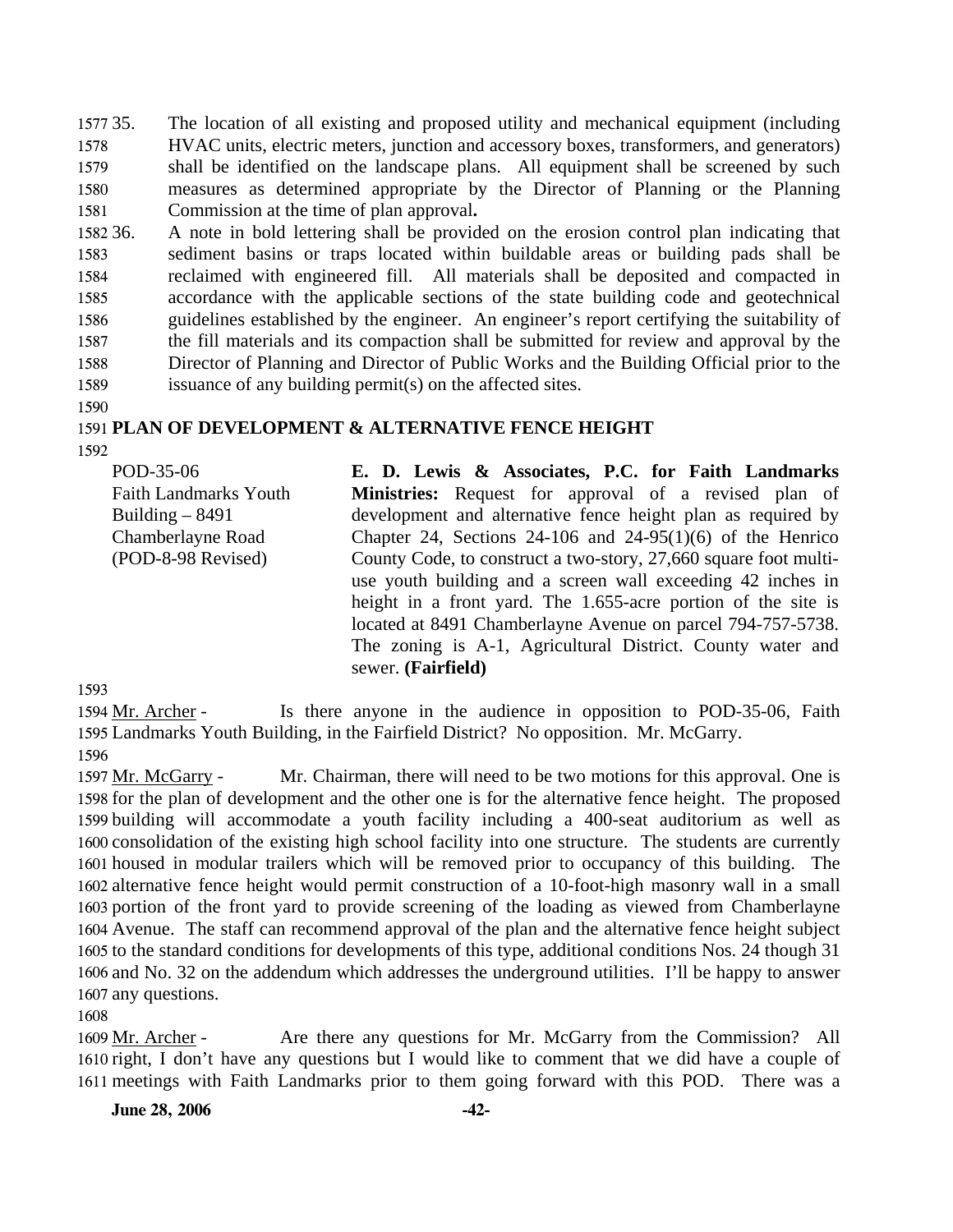meeting held at the church with Mr. McGarry attending and I was not able to attend because I was out of town and from what I understand there was good neighborhood participation and everybody's concern was adequately answered. So, with that, I am ready to go forward with the motion. First, I would like to move for the alternative fence height.

1616

1617 Mr. Vanarsdall - Second.

1618

The motion was made by Mr. Archer and seconded by Mr. Vanarsdall for 1620 the alternative fence height plan. All in favor say aye...all opposed say nay. The motion passes. 1619 Mr. Archer -1621

1622 The Planning Commission approved the alternative fence height for POD-35-06, Faith 1623 Landmarks Youth Building (POD-8-98 Revised).

1624

And now I move for approval of POD-35-06, Faith Landmarks Youth 1626 Building, subject to the annotations on the plans, the standard conditions for developments of 1627 this type, and additional conditions Nos. 24 through 31 and No. 32 as added on this morning's 1628 addendum. 1625 Mr. Archer -

1629

1630 Mr. Branin - Second.

1631

The motion was made by Mr. Archer and seconded by Mr. Branin. All in 1633 favor say aye...all opposed say nay. The motion passes. 1632 Mr. Archer -

1634

1635 The Planning Commission approved POD-35-06 Faith Landmarks Youth Building – 8491 1636 Chamberlayne Road (POD-8-98 Revised) subject to the annotations on the plans, the standard 1637 conditions for developments of this type, and the following additional conditions:

1638

1639 24. 1640 The developer shall provide fire hydrants as required by the Department of Public Utilities and Division of Fire.

- 1641 25. 1642 Any necessary off-site drainage and/or water and sewer easements must be obtained in a form acceptable to the County Attorney prior to final approval of the construction plans.
- 1643 26. 1644 1645 26. Deviations from County standards for pavement, curb or curb and gutter design shall be approved by the County Engineer prior to final approval of the construction plans by the Department of Public Works.
- 1646 27. 1647 1648 Insurance Services Office (ISO) calculations must be included with the plans and contracts and must be approved by the Department of Public Utilities prior to the issuance of a building permit.
- 1649 28. 1650 1651 Approval of the construction plans by the Department of Public Works does not establish the curb and gutter elevations along the Henrico County maintained right-of-way. The elevations will be set by Henrico County.
- 1652 29. 1653 1654 1655 1656 The location of all existing and proposed utility and mechanical equipment (including HVAC units, electric meters, junction and accessory boxes, transformers, and generators) shall be identified on the landscape plans. All equipment shall be screened by such measures as determined appropriate by the Director of Planning or the Planning Commission at the time of plan approval**.**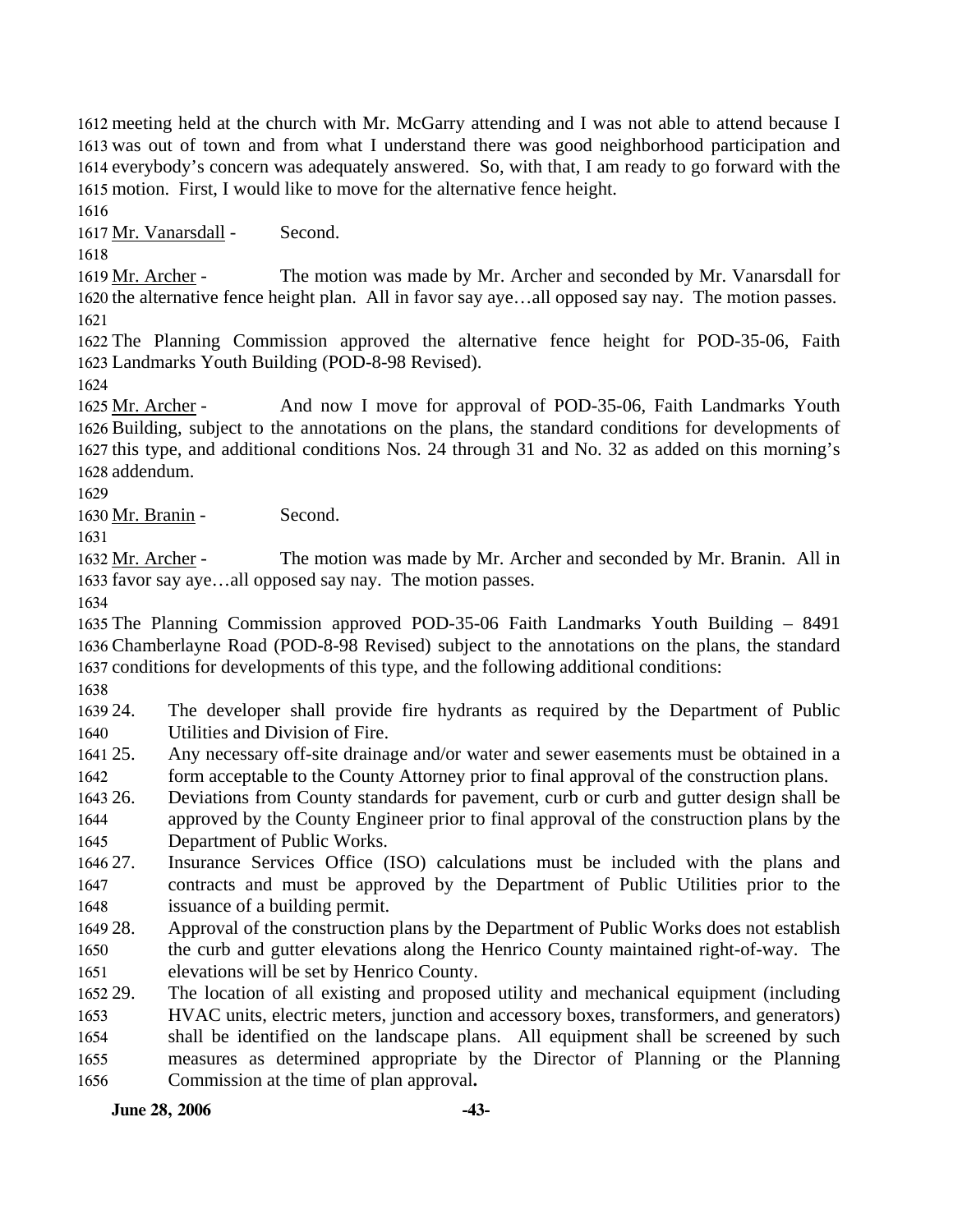$165730.$ 1658 1659 Prior to landscape plan approval the engineer shall provide a sight line plan, which would provide details of the landscaping and walls necessary for the screening of the loading area, as deemed acceptable by the Director of Planning.

- 1660 31. 1661 The existing trailers on the property shall be removed within 30 days of the issuance of a certificate of occupancy for this building.
- 1662 32. 1663 Except for junction boxes, meters, and existing overhead utility lines, and for technical or environmental reasons, all utility lines shall be underground.
- 1664

### 1665 **PLAN OF DEVELOPMENT**

1666

POD-38-06 Virginia Blood Services Center Headquarters – Emerywood Parkway (POD-2-01 Expired) **McKinney & Company for Virginia Blood Services:** Request for approval of a plan of development as required by Chapter 24, Section 24-106 of the Henrico County Code, to construct a twostory, 53,000 square foot corporate headquarters building and a 7,844 square foot storage building. The 6.0-acre portion of a 9.809-acre site is located on the south line of Emerywood Parkway, approximately 800 feet west of W. Broad Street (U.S. Route 250) on parcel 766-746-0864. The zoning is M-1, Light Industrial District. County water and sewer. **(Three Chopt)** 

1667

Is there anyone present who is opposed to POD-38-06, Virginia Blood 1669 Services Center Headquarters - Emerywood Parkway, in the Three Chopt District? I see no 1670 opposition. Mr. McGarry. 1668 Mr. Archer -

1671

Staff has received a revised staff plan. I am going to post it on the screen. 1673 There were several issues that needed to be addressed and all have been addressed with the 1674 revised plan. They include moving the parking lot out of the RPA buffer, establishing the 1675 floodplain lines, providing proper detention. The basin that was provided on site is going to be a 1676 dry basin. The two entrances to Emerywood Parkway have been slightly relocated to meet the 1677 Traffic Engineer's concerns for sight distance and separation from other driveways on the other 1678 side of the street. The only comment about the architectural change is that there will still be an 1679 atrium on the front of the building, visible from Emerywood Parkway. It has changed slightly. 1680 It is less glass and I do have a black and white copy of the rendering if the Commission would 1681 like to see it. Staff can recommend approval of this revised plan, subject to annotations on the 1682 plan and standard conditions Nos. 24-30 with No.31 on the Addendum to address the 1683 underground utilities. I'd be happy to answer any questions. 1672 Mr. McGarry -

1684

Thank you, sir. Are there questions for Mr. McGarry from the 1686 Commission? 1685 Mr. Archer-1687 1688 Mr. Branin - Mr. McGarry, can I see a copy of the rendering? Would you mind? 1689 This is slightly different from the elevations in your packet. It was done 1691 as an effort to keep the Virginia Blood Services within their budget. With a two-story atrium of 1690 Mr. McGarry -

1692 all glass, they scaled it back in size and reduced the glass on it and it is a one-story atrium now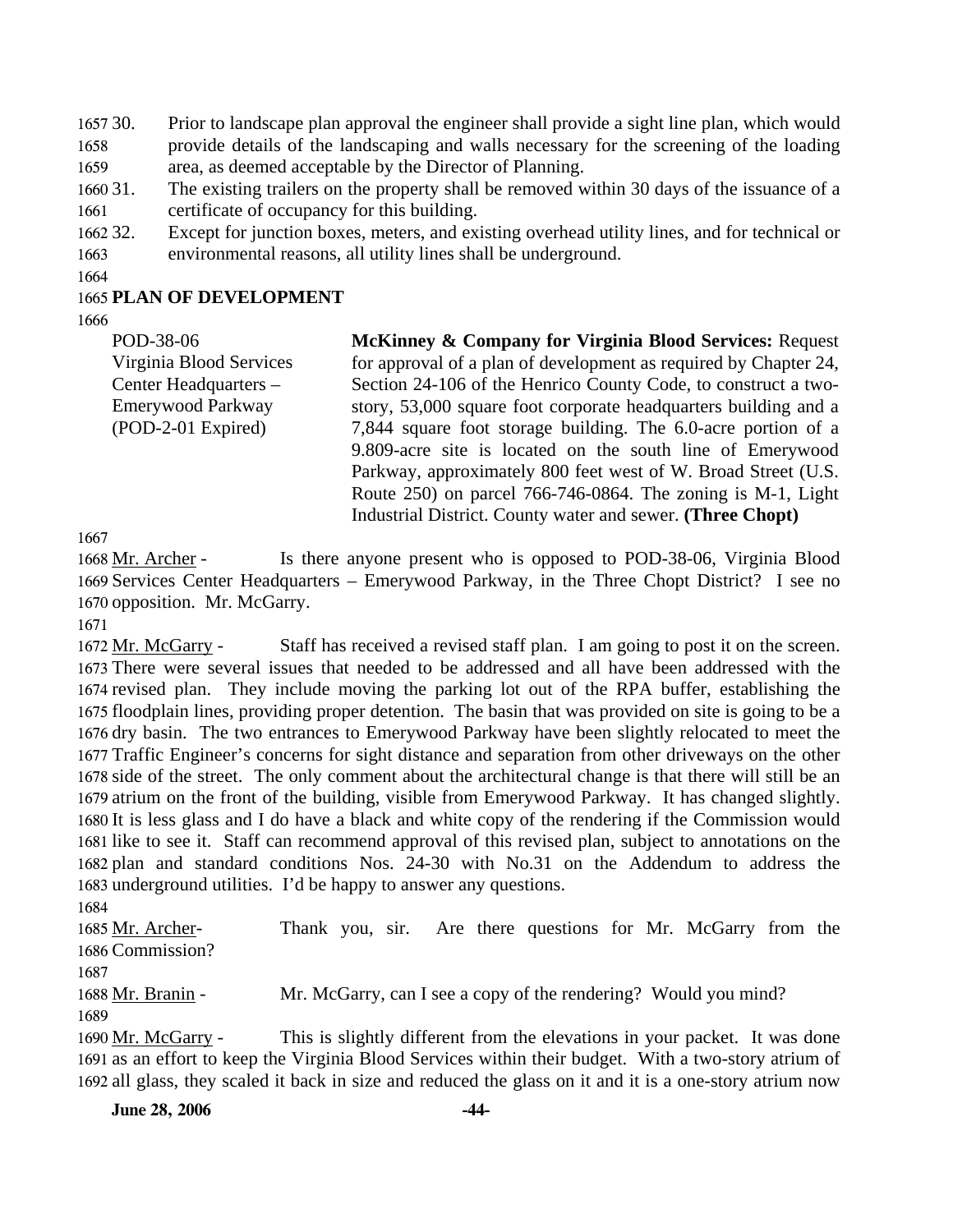1693 instead of a two. 1694 Mr. Jernigan - So the bump outs are gone? 1695 No, the bump outs are still there. It is just not as substantial as shown in 1697 your original staff plan. 1696 Mr. McGarry-1698 Mr. Branin - And the entrance problems have been addressed? 1699 1700 Mr. McGarry - Correct. 1701 1702 Mr. Archer- Any further questions from the Commission? 1703 Mr. Chairman, I would like to move for approval of POD-38-06, Virginia 1705 Blood Services subject to standard conditions for developments of this type and additional 1706 conditions Nos. 24 through 30 and 31. 1704 Mr. Branin -1707 1708 Mr. Vanarsdall - Second. 1709 Motion by Mr. Branin and seconded by Mr. Vanarsdall. All in favor of 1711 the motion say aye. All opposed say no. The ayes have it. The motion is granted. 1710 Mr. Archer -1712 1713 The Planning Commission approved POD-38-06, Virginia Blood Services Center Headquarters – 1714 Emerywood Parkway (POD-2-01 Expired), subject to the standard conditions attached to these 1715 minutes for developments of this type and the following additional conditions: 1716 1717 24 1718 1719 25. 1720 1721 26. 1722 1723 1724 27. 1725 1726 28. 1727 1728 1729 29. 1730 1731 1732 30. 1733 1734 1735 1736 1737 31. The developer shall provide fire hydrants as required by the Department of Public Utilities and Division of Fire. Any necessary off-site drainage and/or water and sewer easements must be obtained in a form acceptable to the County Attorney prior to final approval of the construction plans. 26. Deviations from County standards for pavement, curb or curb and gutter design shall be approved by the County Engineer prior to final approval of the construction plans by the Department of Public Works. 27. Storm water retention, based on the 50-10 concept, shall be incorporated into the drainage plans. Insurance Services Office (ISO) calculations must be included with the plans and contracts and must be approved by the Department of Public Utilities prior to the issuance of a building permit. Approval of the construction plans by the Department of Public Works does not establish the curb and gutter elevations along the Henrico County maintained right-of-way. The elevations will be set by Henrico County. 30. The location of all existing and proposed utility and mechanical equipment (including HVAC units, electric meters, junction and accessory boxes, transformers, and generators) shall be identified on the landscape plans. All equipment shall be screened by such measures as determined appropriate by the Director of Planning or the Planning Commission at the time of plan approval**.**  Except for junction boxes, meters, and existing overhead utility lines, and for technical or

#### **June 28, 2006** -45-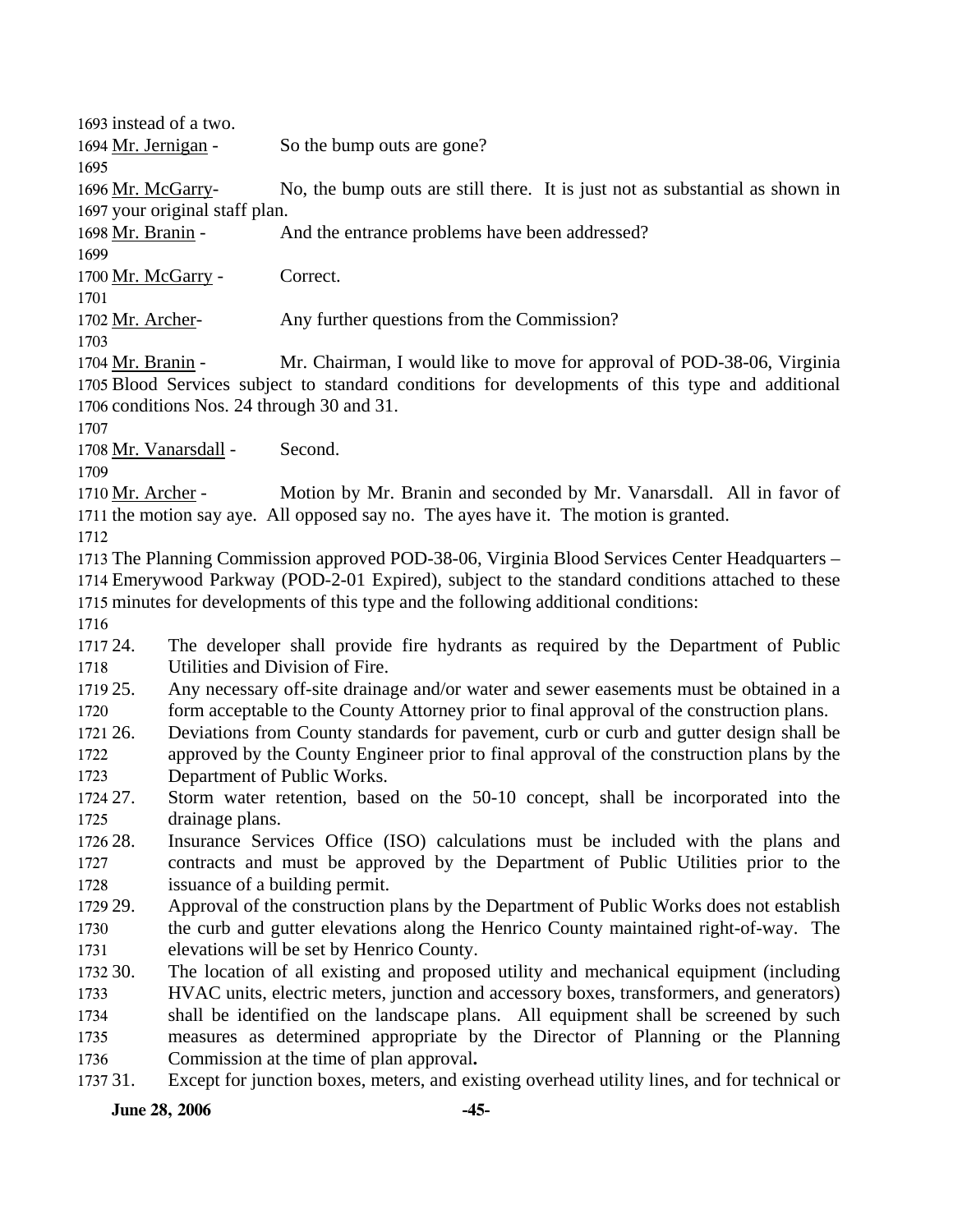1738 environmental reasons, all utility lines shall be underground.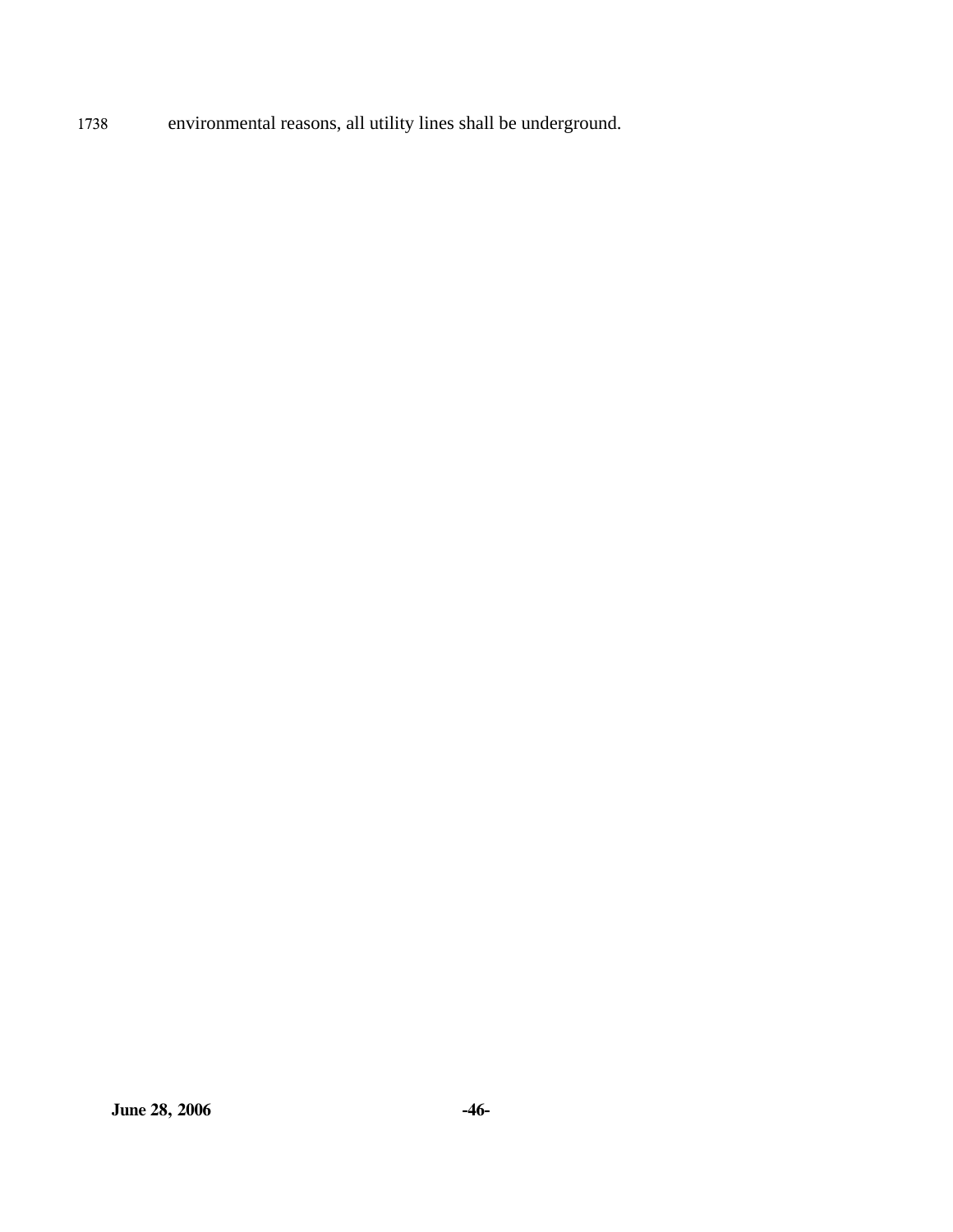#### 1739 **PLAN OF DEVELOPMENT**

1740

| POD-39-06<br>Car Wash for Robert R.<br>Bock, LLC – 9940 Mayland<br>Drive | Strange-Boston Associates for Circuit City Stores and<br><b>Robert R. Bock, LLC:</b> Request for approval of a plan of<br>development as required by Chapter 24, Section 24-106 of the<br>Henrico County Code, to construct a two-story, 8-bay carwash<br>facility with a 3,200 square foot office/storage space. The 1.413-<br>acre site is located on the north line of Mayland Drive,<br>approximately 230 feet west of Gaskins Road on parcel 751-<br>758-8362. The zoning is M-1C, Light Industrial District<br>(Conditional). County water and sewer. (Three Chopt) |
|--------------------------------------------------------------------------|---------------------------------------------------------------------------------------------------------------------------------------------------------------------------------------------------------------------------------------------------------------------------------------------------------------------------------------------------------------------------------------------------------------------------------------------------------------------------------------------------------------------------------------------------------------------------|
| 1741                                                                     |                                                                                                                                                                                                                                                                                                                                                                                                                                                                                                                                                                           |
| 1742 <u>Mr. Silber</u> -                                                 | The site is located in the Three Chopt District.                                                                                                                                                                                                                                                                                                                                                                                                                                                                                                                          |
| 1743<br>1744 Mr. Archer:                                                 | Is there anyone present who is opposed to POD-39-06, Car Wash for<br>1745 Robert R. Bock, LLC, 9940 Mayland Drive. I see no opposition. Ms. Goggin.                                                                                                                                                                                                                                                                                                                                                                                                                       |
| 1746<br>1747 Mr. Vanarsdall:<br>1748 was with us?                        | Is this the same car wash that Mr. Marshall worked on so hard when he                                                                                                                                                                                                                                                                                                                                                                                                                                                                                                     |
| 1749<br>1750 Mr. Branin -<br>1751                                        | No, sir. It is not. That was over at Twin Hickory.                                                                                                                                                                                                                                                                                                                                                                                                                                                                                                                        |
| 1752 Mr. Archer:<br>1753                                                 | All right, Ms. Goggin.                                                                                                                                                                                                                                                                                                                                                                                                                                                                                                                                                    |
| 1754 Ms. Goggin:                                                         | Revised annotated plans and architecturals are being handed out to you                                                                                                                                                                                                                                                                                                                                                                                                                                                                                                    |
|                                                                          |                                                                                                                                                                                                                                                                                                                                                                                                                                                                                                                                                                           |

1755 right now. The revised plan relocated the 50/10 detention underneath the parking lot, and the 1756 plan now provides enough parking for the uses labeled on the revised floor plan. The 1757 architectural elevations have been changed from a shingle roof to a standing seam metal roof. 1758 Staff still needs the details for the proposed retaining wall along the rear of the building, but the 1759 applicant has agreed to use a form liner to create an architectural block pattern in the concrete 1760 and the concrete will be factory dyed to match the building. Staff has drafted condition No. 40 1761 to address the wall pattern and color and condition No. 41 to address future above ground utility 1762 lines. Staff recommends approval subject to the annotations on the revised plans the standard 1763 conditions for developments of this type, conditions Nos. 29 through 39 in the agenda and 1764 additional condition Nos. 40 and 41 in the handout addendum. Mr. Bock, as well as his engineer 1765 Mr. Strange-Boston, are here if you have any questions of them and I'll be happy to answer any 1766 questions that the Commission may have.

1767

Are there any questions from the Commission? Ms. Goggin, you did 1769 indicate that the materials would be factory dyed. Does that mean it will already be colored by 1770 the time it reaches the site? 1768 Mr. Archer -

| <b>June 28, 2006</b> | -47-                                             |
|----------------------|--------------------------------------------------|
| 1774 Mr. Branin -    | Do you know why you would want that, Mr. Archer? |
| 1773                 |                                                  |
| 1772 Ms. Goggin -    | Yes, sir.                                        |
| 1771                 |                                                  |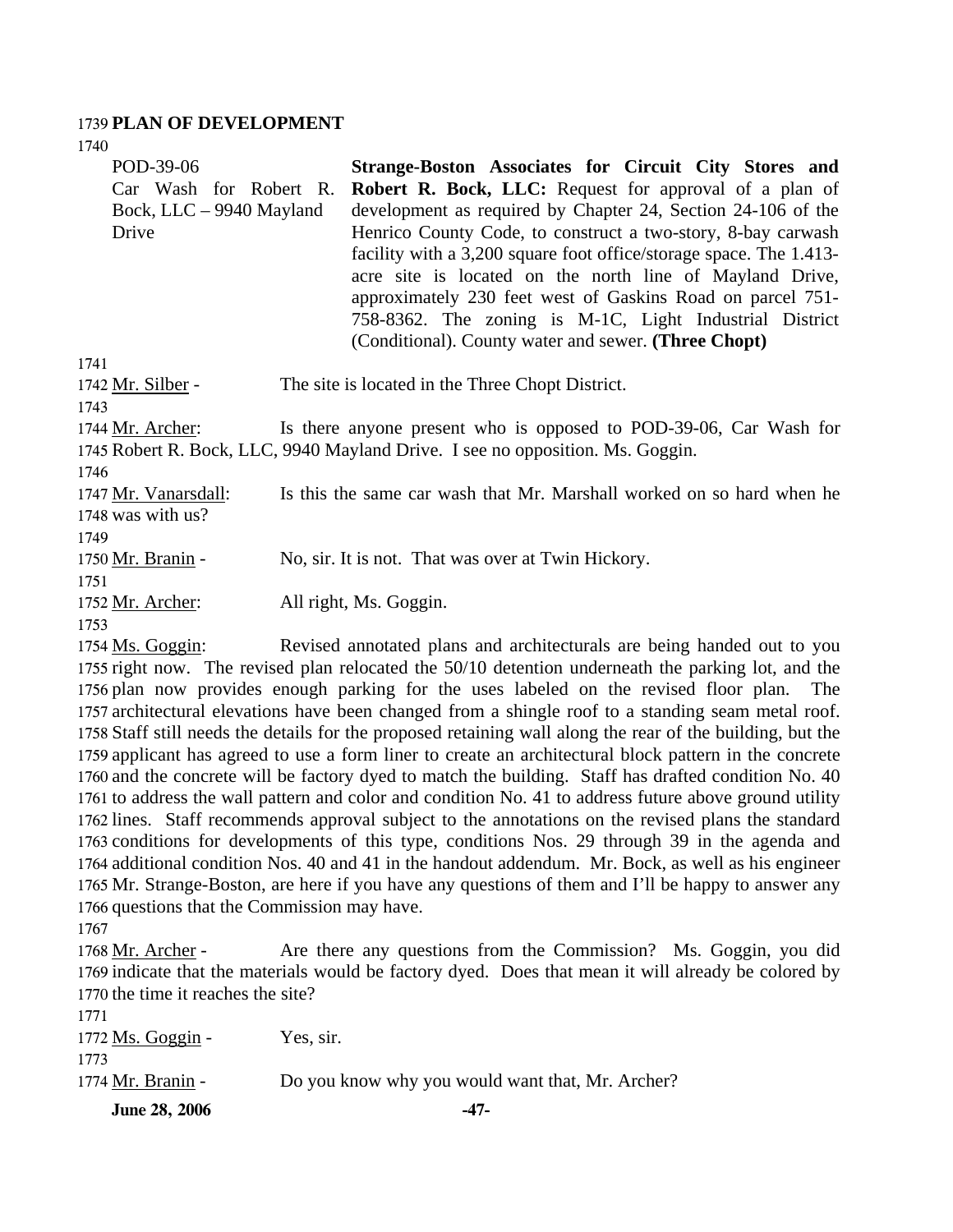| 1775 Mr. Archer -   | Yes.                                                                     |
|---------------------|--------------------------------------------------------------------------|
| 1776                |                                                                          |
| 1777 Mr. Branin -   | Because it gives it more consistency.                                    |
| 1778                |                                                                          |
| 1779 Mr. Archer -   | And it generally holds up a lot better, that's what I'm told.            |
| 1780                |                                                                          |
| 1781 Mr. Branin -   | Yes.                                                                     |
| 1782                |                                                                          |
| 1783 Mr. Jernigan - | And this is regular block, not split face, right?                        |
| 1784                |                                                                          |
| 1785 Mr. Branin -   | It says straight concrete wall, that's going to be textured and colored. |
| 1786                |                                                                          |
| 1787 Mr. Archer -   | By premixing the color.                                                  |
| 1788                |                                                                          |
| 1789 Mr. Branin -   | Yes, by premixing instead of spray on which just gets the surface.       |
| 1790                |                                                                          |
| 1791 Mr. Archer -   | All right. Are there any further questions. Do you need the applicant?   |
| 1792                |                                                                          |
| 1793 Mr. Branin -   | No, I don't need the applicant. I would like to thank Mr. Bock again for |

1794 assuring quality and working with us on this. And with that, Mr. Chairman, I would like to 1795 move for approval of POD-39-06, the Car Wash for Robert R. Bock, subject to the standard 1796 conditions for developments of this type, including condition Nos. 23 though 39 and Nos. 40 and 1797 41 on the addendum.

Mr. Vanarsdall - Second.

The motion was made by Mr. Branin and seconded by Mr. Vanarsdall. 1802 All in favor say aye...all opposed say nay. The motion passes. 1801 Mr. Archer -

 The Planning Commission approved POD-39-06, Car Wash for Robert Bock, LLC, subject to the standard conditions attached to these minutes for developments of this type, the annotations on the plans and the following additional conditions:

1808 24. 1813 25. 24. The easements for drainage and utilities as shown on approved plans shall be granted to the County in a form acceptable to the County Attorney prior to any occupancy permits being issued. The easement plats and any other required information shall be submitted to the County Real Property Agent at least sixty (60) days prior to requesting occupancy permits. The limits and elevations of the 100-year frequency flood shall be conspicuously noted

 on the plan "Limits of 100 Year Floodplain." In addition, the delineated 100-year floodplain must be labeled "Variable Width Drainage and Utility Easement." The easement shall be granted to the County prior to the issuance of any occupancy permits.

1817 26. 26. The developer shall provide fire hydrants as required by the Department of Public Utilities and Division of Fire.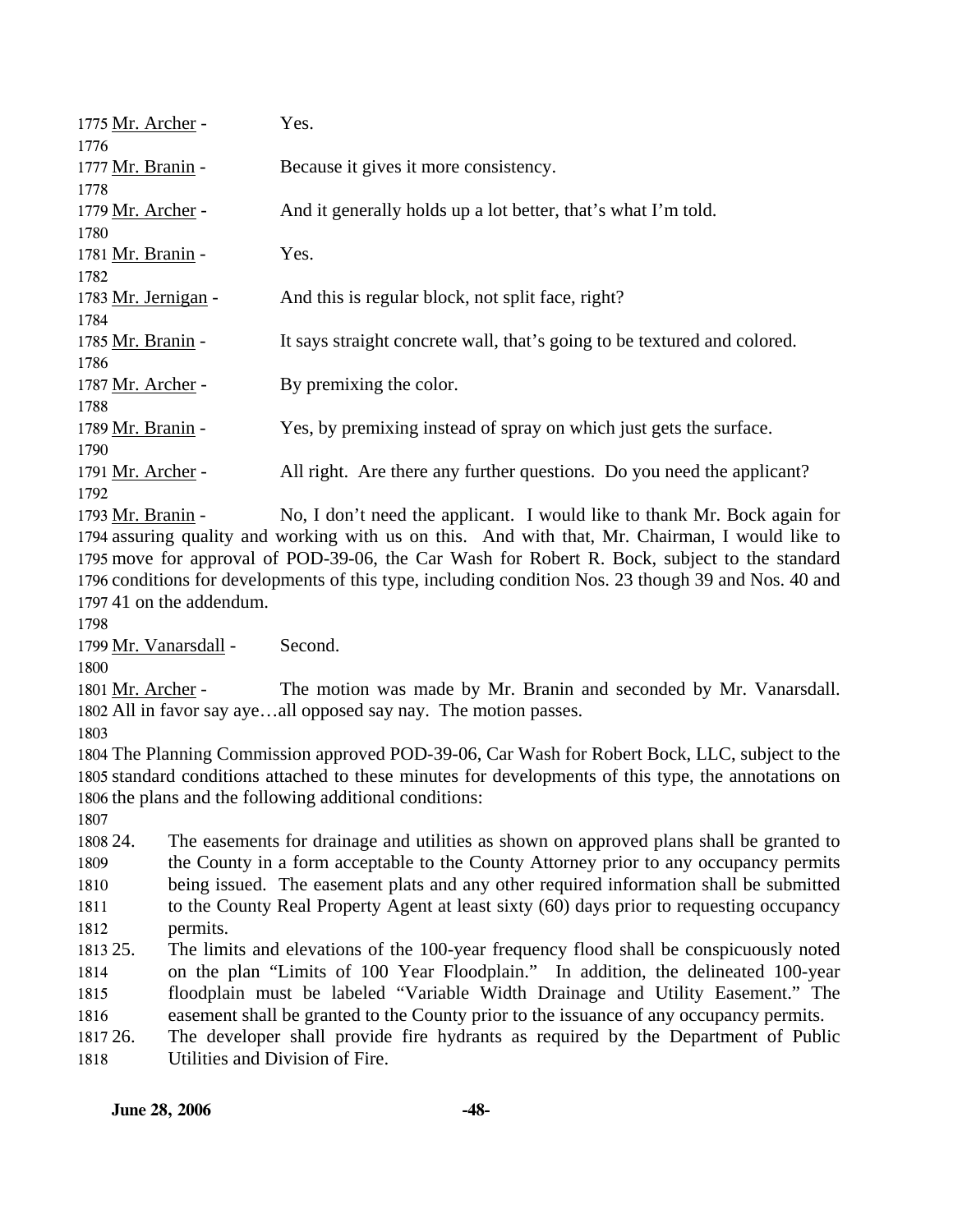1819 27. 1820 Employees shall be required to use the parking spaces provided at the rear of the building as shown on the approved plans.

1821 28. Outside storage shall not be permitted.

1822 29. 1823 The proffers approved as a part of zoning case C-53C-05 shall be incorporated in this approval.

1824 30. 1825 1826 The certification of building permits, occupancy permits and change of occupancy permits for individual units shall be based on the number of parking spaces required for the proposed uses and the amount of parking available according to approved plans.

1827 31. 1828 Any necessary off-site drainage and/or water and sewer easements must be obtained in a form acceptable to the County Attorney prior to final approval of the construction plans.

- 1829 32. 1830 1831 Deviations from County standards for pavement, curb or curb and gutter design shall be approved by the County Engineer prior to final approval of the construction plans by the Department of Public Works.
- 1832.33 1833 Storm water retention, based on the 50-10 concept, shall be incorporated into the drainage plans.
- 1834 34. 1835 1836 Insurance Services Office (ISO) calculations must be included with the plans and contracts and must be approved by the Department of Public Utilities prior to the issuance of a building permit.
- 1837 35. 1838 1839 Approval of the construction plans by the Department of Public Works does not establish the curb and gutter elevations along the Henrico County maintained right-of-way. The elevations will be set by Henrico County.
- 1840 36. 1841 1842 1843 1844 1845 The owner or manager on duty shall be responsible for temporarily closing the car facility when the on-site stacking space is inadequate to serve customer demand to prevent a backup of vehicles onto the public right-of-way. The owner shall arrange with the Traffic Engineer to provide standard traffic control signs to notify customers that stopping or standing on the public right-of-way shall not be permitted near the entrances to the car wash facility.
- 1846 37. 1847 1848 Evidence of a joint ingress/egress and maintenance agreement must be submitted to the Department of Planning and approved prior to issuance of a certificate of occupancy for this development.
- 1849 38. 1850 1851 1852 1853 The conceptual master plan, as submitted with this application, is for planning and information purposes only. All subsequent detailed plans of development and construction plans needed to implement this conceptual plan may be administratively reviewed and approved and shall be subject to all regulations in effect at the time such subsequent plans are submitted for review/approval.
- 1854 39. 1855 1856 1857 1858 The location of all existing and proposed utility and mechanical equipment (including HVAC units, electric meters, junction and accessory boxes, transformers, and generators) shall be identified on the landscape plans. All equipment shall be screened by such measures as determined appropriate by the Director of Planning or the Planning Commission at the time of plan approval**.**
- 1859 40. 1860 Except for junction boxes, meters, and existing overhead utility lines, and for technical or environmental reasons, all utility lines shall be underground.
- 1861 41. 1862 The exterior surfaces of the retaining wall shall be finished with an architectural block pattern, in a color to match the building. The details of the pattern and color shall be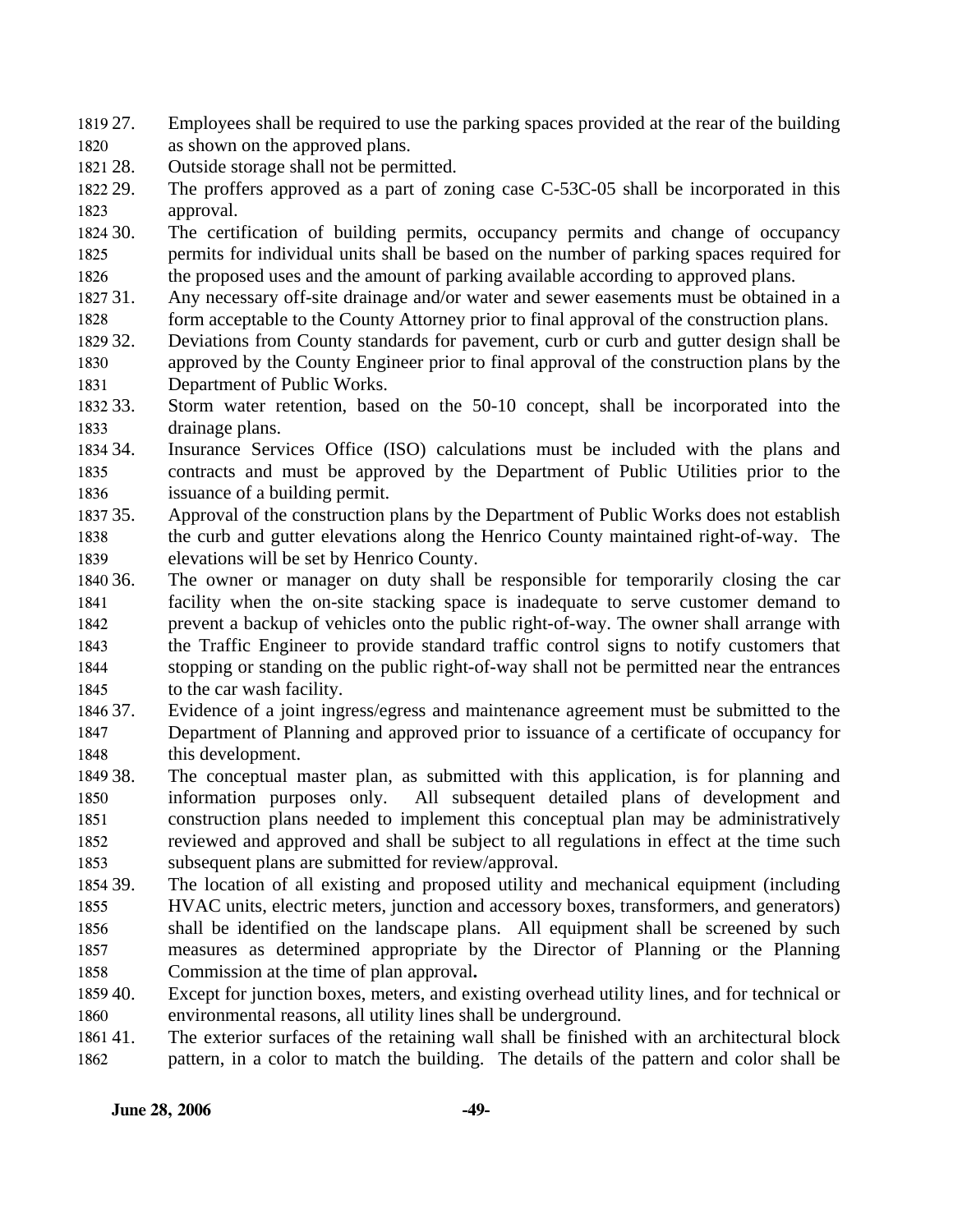1863 1864 submitted to the Director of Planning for review and approval prior to approval of a building permit.

1865

### 1866 **PLAN OF DEVELOPMENT**

1867

| POD-40-06                   | Site Improvement Associates, Inc. for Airport Drive           |
|-----------------------------|---------------------------------------------------------------|
| Towns @ Fair Oaks -         | <b>Associates:</b> Request for approval of a revised plan of  |
| N. Airport and E. Nine Mile | development, as required by Chapter 24, Section 24-106 of the |
| Road (Formerly POD-15-72)   | Henrico County Code, to demolish 100 existing apartment units |
|                             | and to construct 15, two-story, buildings containing 104      |
|                             | condominium units. The 8.00-acre site is located on the south |
|                             | line of N. Airport Drive east of Nine Mile Road at 400 N.     |
|                             | Airport Drive on parcel 825-721-8368. The zoning is R-5,      |
|                             | General Residence District and ASO, Airport Safety Overlay    |
|                             | District. County water and sewer. (Varina)                    |
| 1868                        |                                                               |

Is there anyone in the audience in opposition to POD-40-06, Towns  $\omega$ 1870 Fair Oaks, in the Varina District? No opposition. Mr. Kennedy. 1869 Mr. Archer -

The Townes at Fair Oaks is a 104 unit townhouse style condominium 1872 project. It would replace the existing Townes at Fair Oaks multi-family townhouse apartment 1873 complex that occupies the property. The subject property was zoned R-5, General Residence 1874 District unconditional, in 1965, so there are no proffers on this case. The existing apartments 1875 were constructed in 1974 and are in disrepair. The owner has previously unsuccessfully sought 1876 tax credits to rehabilitate the property so now they have come up with a different plan which is to 1877 demolish those apartments and replace them with condominiums. 1871 Mr. Kennedy -

1878

 The plan satisfies the applicable zoning requirements and multi-family design standards and guidelines. The project design includes underground utilities, sidewalks adjacent to all buildings and will satisfy the current parking requirements. The developer has indicated that the project will satisfy the multi-family sound suppression, peripheral landscaping and recreational amenities requirements of the multi-family design standards. They have indicated that the property will be provided with a playground and gazebo. They have also indicated that there is a ditch that divides the property. It is actually a paved ditch, something like you would see in Los Angeles I guess, and that will be fenced on both sides. Actually, there is a pedestrian bridge that they are going to eliminate because it is now going to be a road across it, between the two sections. They are providing that road crossing, but they will fence that off with a black vinyl chain-link fence for safety purposes and they are going to fence the entire property as well, the back of the property with chain link and with a metal picket fence across the front, they have agreed to that as well for security purposes.

1892

 We recommended that the landscaping plan be returned to the Planning Commission so that we can make sure that all of those landscape details are addressed at that time. The addendum has an additional condition that addresses underground utilities. And also in the addendum packet we have included colored elevations for your benefit. If you have any questions I'll be happy to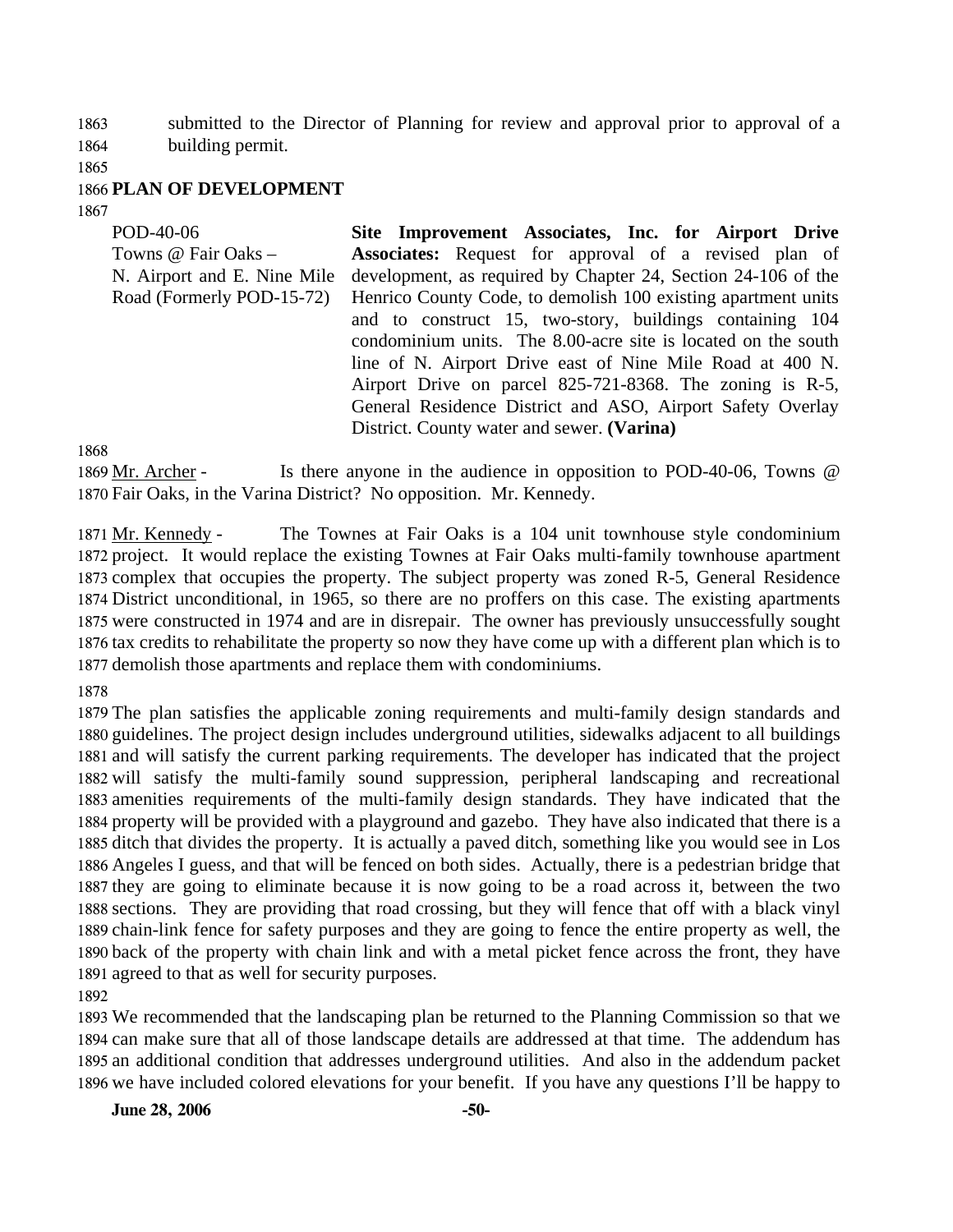1897 answer them and the applicant is here as well.

1898

1899 Mr. Archer - All right. Are there any questions for Mr. Kennedy by the Commission? 1900

Mr. Kennedy, did you have any more discussion with them about adding 1902 some square footage to this. 1901 Mr. Jernigan -

1903

Yes, we have. We discussed with the applicant the fact that these units are 1905 very small, they are basically 34 by 20, each floor is about 680 square feet. It's like a 1,200 1906 square foot unit basically after you take out the stairwell. They are working on a new marketing 1907 plan and they have discussed with us coming back in the future for a special exception asking to 1908 reconsider putting in a third story to increase the size of the units. At that time, we told them that 1909 we would recommend the standard conditions, individual sprinklers and 50-year roofing and 1910 they said they had no opposition but they are working on those plans now. 1904 Mr. Kennedy -

1911

1912 Mr. Jernigan - They want to go on and get this approved.

1913

Yes, they want to get this approved so that they can get started. It would 1915 not change the layout of the project, it would just increase the height. So, it really doesn't have 1916 any effect on the site plan itself. 1914 Mr. Kennedy -

1917

I have a concern about the paved ditch, somehow I missed that, because 1919 we spend a tremendous amount of time with drainage problems like that and changing them from 1920 paved ditches. Is that something that…that doesn't sound…. 1918 Mrs. O'Bannon -

1921

It basically looks like a Los Angeles paved ditch. It is a major ditch that 1923 was built by the County back in the 60's. 1922 Mr. Kennedy -

1924

1925 Mrs. O'Bannon - Oh, so it's a County easement.

1926

Yes, it is a County easement that goes through there and it is already 1928 existing. It's got concrete walls on the sides and a concrete base at the bottom. 1927 Mr. Kennedy -

1929

I spent two years working on getting on of those removed in an area with 1931 CDBG money by the way. 1930 Mrs. O'Bannon -

1932

1933 Mr. Silber - Does this carry water from beyond this site?

1934

Yes, from beyond the site. It's not really the site itself, but generally it the 1936 water beyond the site. It's a major drainage way for that area. 1935 Mr. Kennedy -

1937

1938 Mrs. O'Bannon - But is that the County's responsibility?

1939

1940 <u>Mr. Kennedy</u> - Yes, it's the County's drainage easement that goes through there.

1941

**June 28, 2006** -51-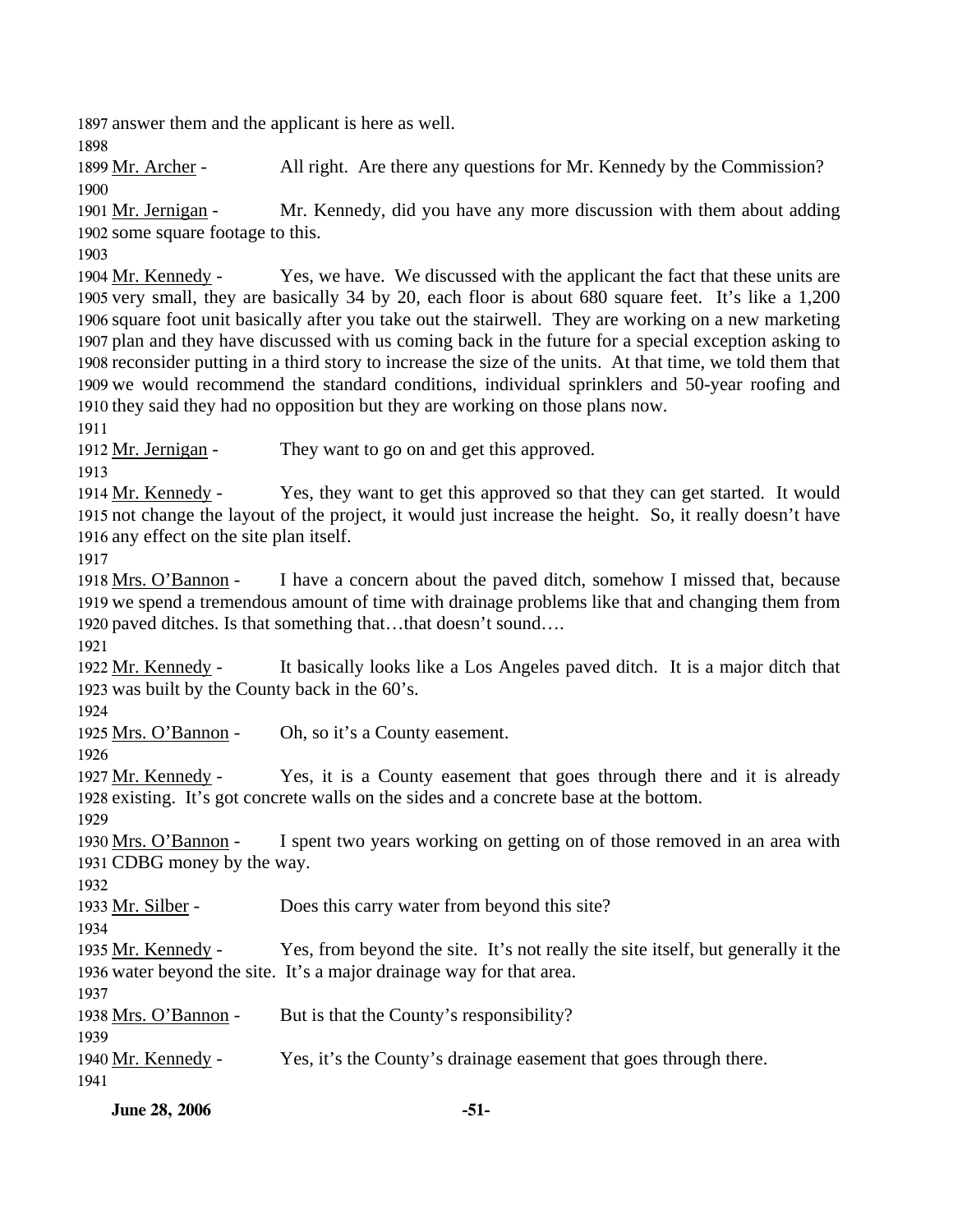Humm, again, it did take CDBG money, it took two years to collect it, to 1943 fix something just like this. 1942 Mrs. O'Bannon -

1944

Are we aware of any problems with the way this handles water or 1946 flooding? 1945 Mr. Silber -

1947

To our knowledge there hasn't been any flooding problems with it. The 1949 ditch is adequate for its purposes. There has been trash and debris but the developer has been 1950 taking care of the trash and debris and the maintenance of the property. 1948 Mr. Kennedy -

1951

1952 Mrs. O'Bannon - Is it five feet deep?

1953

It's more than five feet deep, it is six feet deep if I'm not mistaken. It's 1955 deep. It's deep and wide and there was actually a pedestrian bridge that went across it but at that 1956 time these two sections weren't connected and so the only connection was that pedestrian bridge. 1957 With this plan there will be a road connection between these two units. This was previously 1958 connected to the adjoining complex which is not being renovated so the section to the west had 1959 access to that development through a curb cut. The only way that section to the west could get 1960 access through a median break is by building a bridge and the developer has agreed to do that. 1954 Mr. Kennedy -1961

1962 Mrs. O'Bannon - Okay.

1963

Are there any further questions? Mr. Jernigan, do you need to hear from 1965 the applicant? 1964 Mr. Archer -

1966

Of course this was zoned years ago and there are no conditions on this 1968 case. These apartments do need to be renovated. I mean, after a certain time you just can't keep 1969 on fixing them. So, we are glad that we are going to have some new development there or 1970 redevelopment. I do hope that they will come back and bring us another plan to where they can 1971 bump the square footage up some. There has been a lot of discussion on this case because this 1972 was Section Eight Housing and a lot of the residents said that they didn't have enough time to 1973 get out. I know Social Services has been trying to relocate these people but according to the 1974 attorneys there was a notice sent out in June of 2005. It was a one-year notice and they had a 1975 meeting but nobody came. So, maybe next time they might want to have a, I don't know, maybe 1976 people saw it and threw it in the trash, but maybe next time they might want to make sure that 1977 they do get it. The people probably did get it and just threw it away. But, anyway.... 1967 Mr. Jernigan -1978

Well, you know one lady came over here, and I don't know if she talked to 1980 Virgil or George Drumwright, and she said she had been kicked out of her home. 1979 Mr. Vanarsdall -

1981

Well, they did send a notice out. Anyway, we do have a 30-day extension 1983 so that they can relocate these people before anything is done. 1982 Mr. Jernigan -

1984

1985 Mr. Archer - It goes to July 31, I believe now, is that correct?

1986

**June 28, 2006** -52-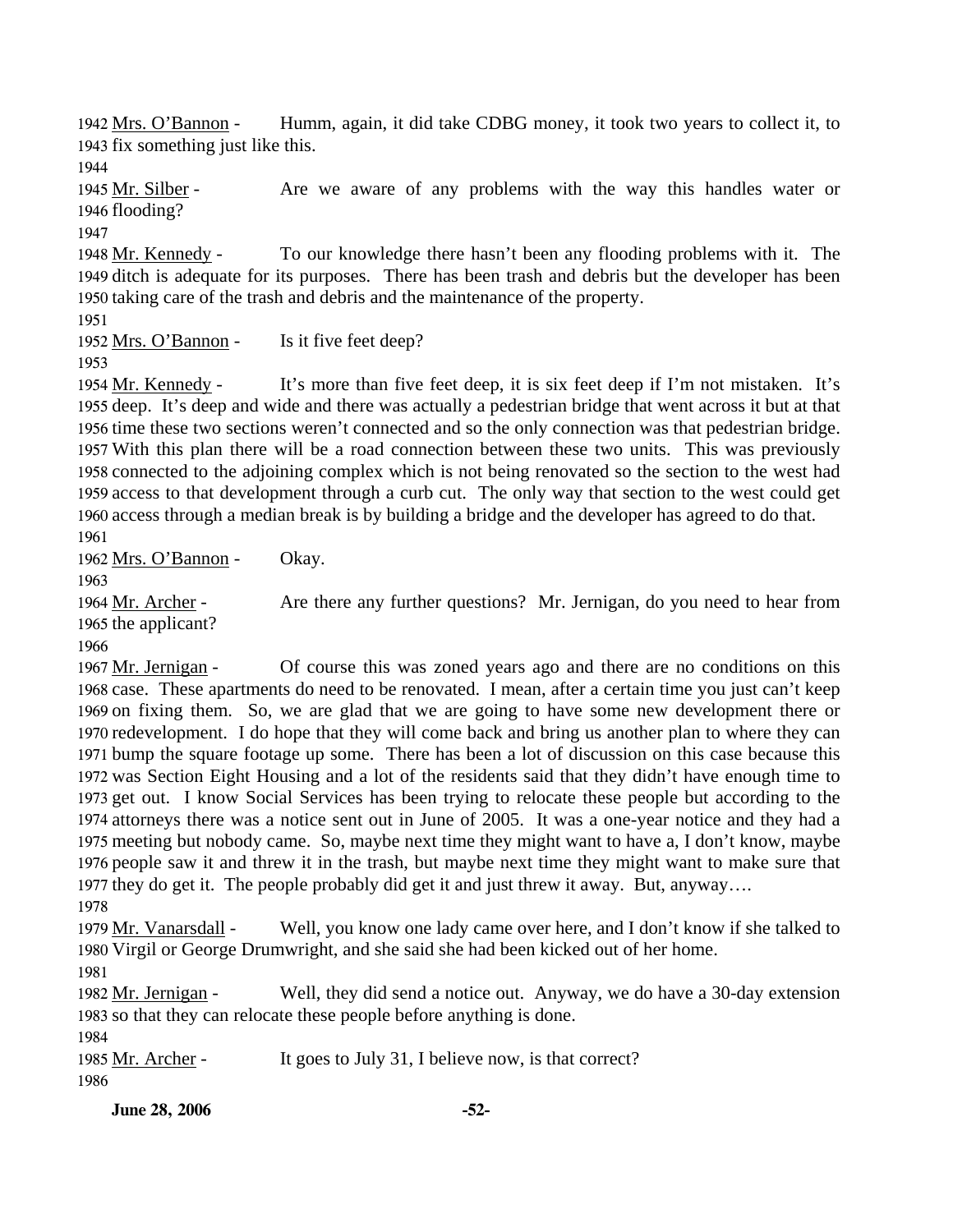That's correct. So, with that I move for approval of POD-40-06, The 1988 Townes at Fair Oaks, subject to the annotations on the plans, and the standard conditions for 1989 developments of this type and the following additional conditions No. 9 amended, Nos. 24 1990 through 38 and No. 39 added on the addendum. 1987 Mr. Jernigan -

1991

1992 Mr. Vanarsdall - Second.

1993

The motion was made by Mr. Jernigan and seconded by Mr. Vanarsdall. 1995 All in favor say aye...all opposed say nay. The motion passes. 1994 Mr. Archer -

1996

1997 The Planning Commission approved POD-40-06, Townes @ Fair Oaks (Formerly POD-15-72) 1998 subject to the annotations on the plans, the standard conditions attached to these minutes for 1999 developments of this type and the following additional conditions:

2000

2001 9. 2002 2003 AMENDED - A detailed landscaping plan shall be submitted to the Department of Planning for review and Planning Commission approval prior to the issuance of any occupancy permits.

2004 24. 2005 2006 2007 The right-of-way for widening of Airport Drive as shown on approved plans shall be dedicated to the County prior to any occupancy permits being issued. The right-of-way dedication plat and any other required information shall be submitted to the County Real Property Agent at least sixty (60) days prior to requesting occupancy permits.

2008 25. 2009 2010 2011 2012 25. The easements for drainage and utilities as shown on approved plans shall be granted to the County in a form acceptable to the County Attorney prior to any occupancy permits being issued. The easement plats and any other required information shall be submitted to the County Real Property Agent at least sixty (60) days prior to requesting occupancy permits.

2013 26. 2014 2015 2016 26. The limits and elevations of the 100-year frequency flood shall be conspicuously noted on the plan "Limits of 100 Year Floodplain." In addition, the delineated 100-year floodplain must be labeled "Variable Width Drainage and Utility Easement." The easement shall be granted to the County prior to the issuance of any occupancy permits.

- 2017 27. 2018 The entrances and drainage facilities on Airport Drive shall be approved by the Virginia Department of Transportation and the County.
- 2019 28. 2020 2021 28. A notice of completion form, certifying that the requirements of the Virginia Department of Transportation entrances permit have been completed, shall be submitted to the Department of Planning prior to any occupancy permits being issued.
- 2022 29. 2023 The required building setback shall be measured from the proposed right-of-way line and the parking shall be located behind the proposed right-of-way line.

 $202430$ . 2025 The developer shall provide fire hydrants as required by the Department of Public Utilities and Division of Fire.

- 2026 31. 2027 2028 31. Prior to issuance of a certificate of occupancy for any building in this development, the engineer of record shall certify that the site has been graded in accordance with the approved grading plans.
- 2029 32. A standard concrete sidewalk shall be provided along the south side of Airport Drive.
- 2030 33. 2031 Deviations from County standards for pavement, curb or curb and gutter design shall be approved by the County Engineer prior to final approval of the construction plans by the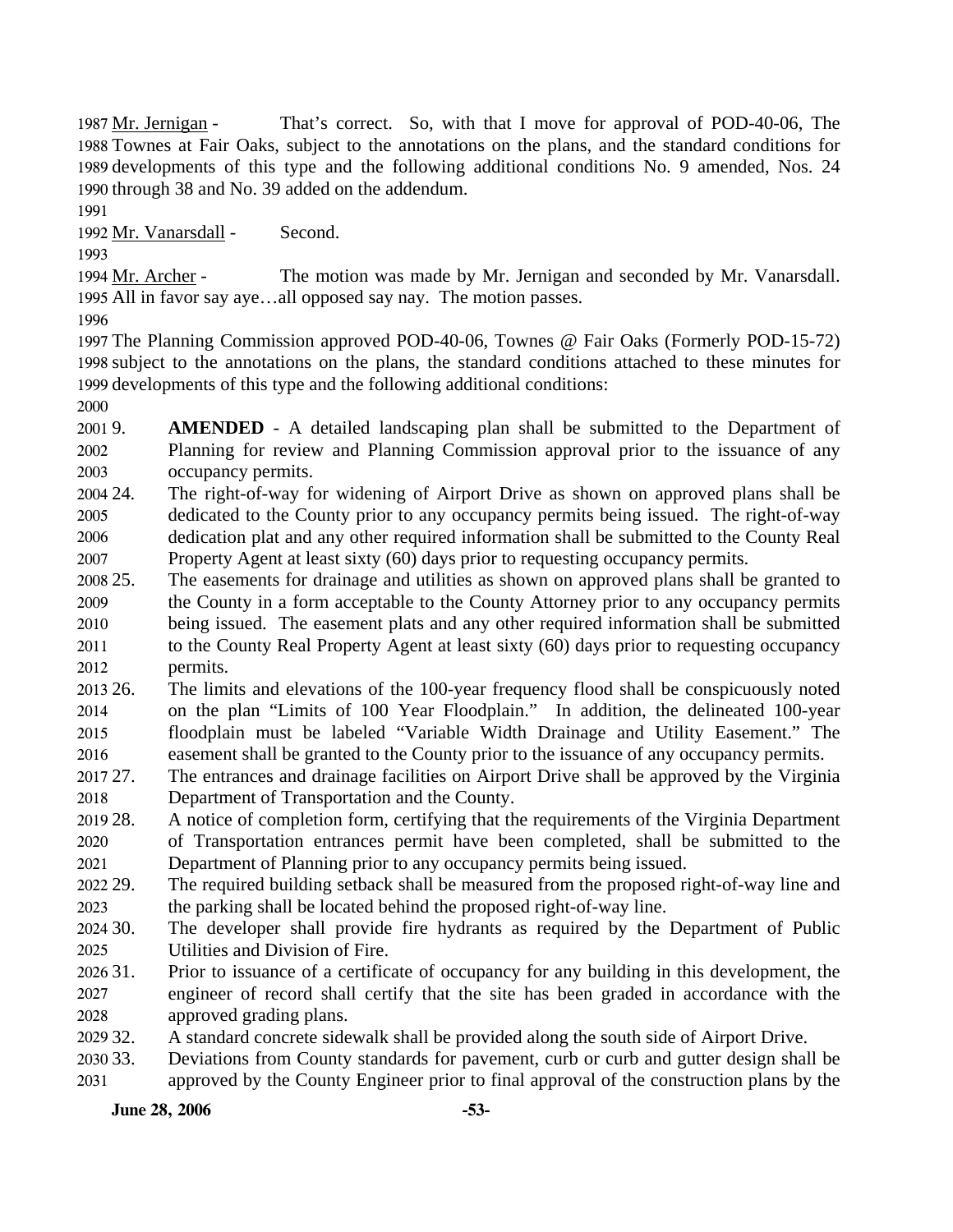2032 Department of Public Works.

- 2033 34. 2034 2035 2036 2037 2038 2039 2040 The pavement shall be of an SM-2A type and shall be constructed in accordance with County standard and specifications. The developer shall post a defect bond for all pavement with the Department of Planning - the exact type, amount and implementation shall be determined by the Director of Planning, to protect the interest of the members of the Homeowners Association. The bond shall become effective as of the date that the Homeowners Association assumes responsibility for the common areas. Prior to the issuance of the last Certificate of Occupancy, a professional engineer must certify that the roads have been designed and constructed in accordance with County standards.
- 2041 35. 2042 2043 Insurance Services Office (ISO) calculations must be included with the plans and contracts and must be approved by the Department of Public Utilities prior to the issuance of a building permit.
- 2044 36. 2045 2046 2047 Approval of the construction plans by the Department of Public Works does not establish the curb and gutter elevations along the Virginia Department of Transportation maintained right-of-way. The elevations will be set by the contractor and approved by the Virginia Department of Transportation.
- 2048 37. 2049 2050 2051 2052 The location of all existing and proposed utility and mechanical equipment (including HVAC units, electric meters, junction and accessory boxes, transformers, and generators) shall be identified on the landscape plans. All equipment shall be screened by such measures as determined appropriate by the Director of Planning or the Planning Commission at the time of plan approval**.**
- 2053 38. 2054 2055 2056 2057 2058 2059 2060 38. A note in bold lettering shall be provided on the erosion control plan indicating that sediment basins or traps located within buildable areas or building pads shall be reclaimed with engineered fill. All materials shall be deposited and compacted in accordance with the applicable sections of the state building code and geotechnical guidelines established by the engineer. An engineer's report certifying the suitability of the fill materials and its compaction shall be submitted for review and approval by the Director of Planning and Director of Public Works and the Building Official prior to the issuance of any building permit(s) on the affected sites.
- 2061 39. 2062 Except for junction boxes, meters, and existing overhead utility lines, and for technical or environmental reasons, all utility lines shall be underground.
- 2063

## 2064 **SUBDIVISION**

2065

Beechwood Park (June 2006 Plan) - A.P. Hill Avenue and Hillcrest Avenue

**Potts, Minter & Associates, P. C. for HWI, LLC:** The 11.71 acre site proposed for a subdivision of 18 single-family homes is located at the southwest corner of A. P. Hill Avenue and Hillcrest Avenue on parcels 820-729-6705; 820-728-8395, 7946, 3849, 6684, 6932; 821-728-1978 and 0080. The zoning is R-3, One-Family Residence District. County water and sewer. **(Varina) 18 Lots**

2066

Is there anyone in the audience in opposition to subdivision Beechwood 2068 Park (June 2006 Plan) in the Varina District? No opposition. Mr. Wilhite. 2067 Mr. Archer -2069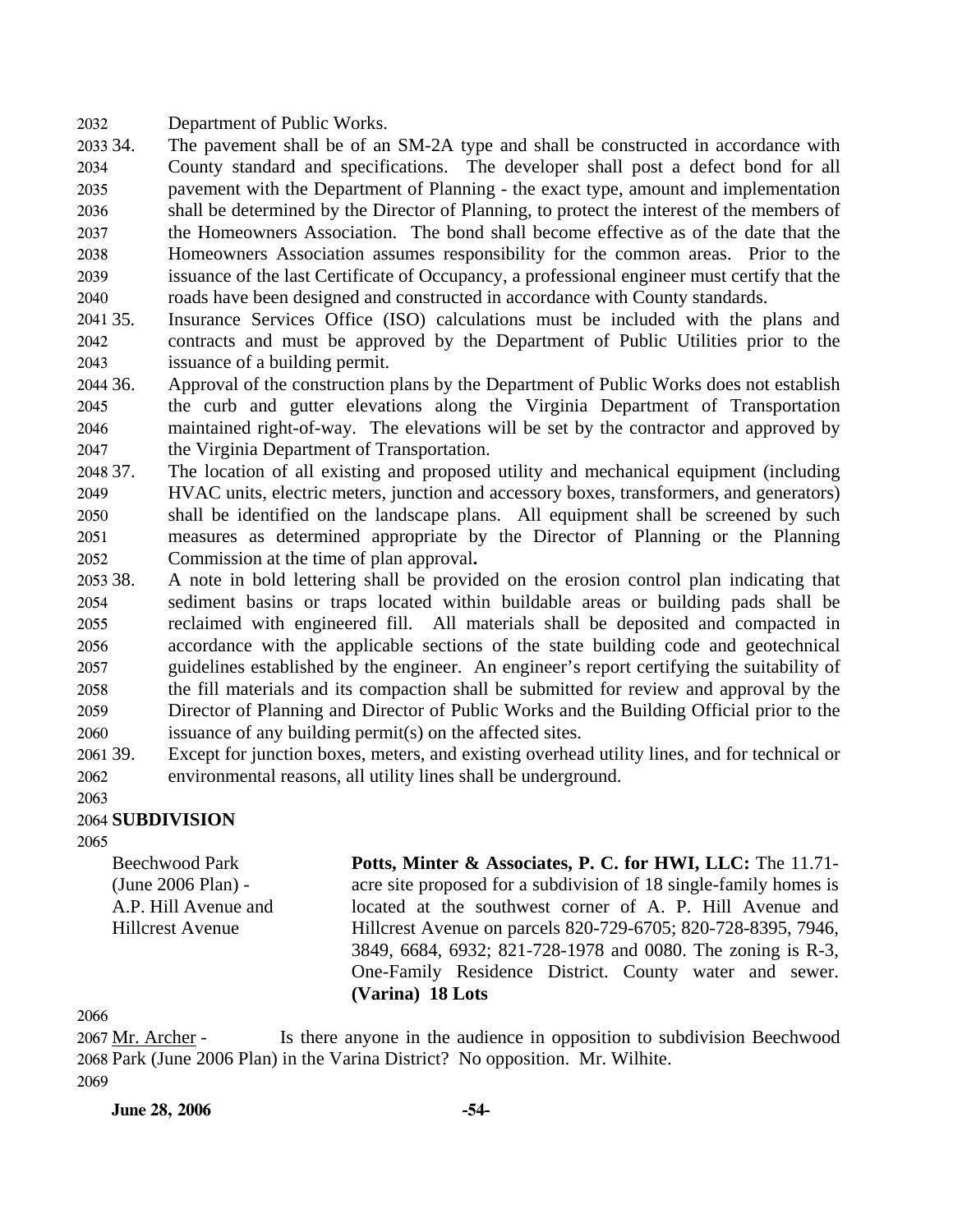Thank you, sir. Upon the initial review, staff anticipated that there would 2071 be a need for a revised plan to be submitted showing the location of the BMP. Since that time, 2072 the applicant has provided revised calculations to the County and the BMP will not be likely 2073 necessary in this development. Therefore, the Public Works Department is okay with the plan 2074 that has been submitted. This involves the redevelopment or resubdivision of a portion of 2075 Beechwood Park. There is a vacation request submitted to the County for Board of Supervisors 2076 action that vacates a portion of Oakridge Avenue and Cedar Street. These are unimproved right-2077 of-ways. It also involves some vacation of some existing property lines. The applicant has been 2078 trying to work with adjacent property owners to get the necessary signatures in order for the 2079 vacation to go forward. They were not able to get the signatures of all of the property owners 2080 that they were hoping to get and therefore there are some instances here where they have double 2081 frontage lots where lots are fronting on these subdivision street that is being proposed and also 2082 on the back of unimproved right-of-ways that are already existing in the subdivision. There are 2083 four such lots in this area here (referring to rendering on the screen) that back up to Oakridge 2084 Avenue which is unimproved back here that they couldn't get the adjacent property owners to 2085 agree to a vacation request. Also the lots on the south side of the proposed street, running 2086 through here, back up to Hillcrest Road which is unimproved right-of-way here as well but there 2087 are some adjacent parcels that do get access through that portion of roadway. Therefore, there is 2088 the need for the Planning Commission to approve, specifically, double-frontage lots within this 2089 development. Staff has no objections to the design that is shown. I would like to point out that 2090 the streets in here originally were labeled to be a curb and gutter design. Actually, they do not 2091 meet the requirements that curb and gutter would be necessary here. They are now proposing 2092 roadside ditches be used and the Public Works Department is okay with that. Staff is in a 2093 position to recommend approval of the plan before you. 2070 Mr. Wilhite -

2094 2095 Mr. Archer - All right. Are there any questions by Commission Members? 2096 2097 Mr. Jernigan - I don't have any, Mr. Chairman. 2098 2099 Mr. Archer - All right. Do you need to hear from the applicant, Mr. Jernigan? 2100 No, sir. I know that they have worked on this case for quite a while and 2102 did try to get the signatures to clear up this but it didn't work, so, we are where we are. First of 2103 all I would like to move for approval of the double frontage lots on the Beechwood Park (June 2104 2006 Plan). 2101 Mr. Jernigan -2105 2106 Mr. Vanarsdall - Second. 2107 The motion was made by Mr. Jernigan and second by Mr. Vanarsdall for 2109 the double frontage lots. All in favor say aye...all opposed say nay. The motion passes. 2108 Mr. Archer -2110 2111 The Planning Commission approved the double-frontage lots for subdivision Beechwood Park 2112 (June 2006 Plan). 2113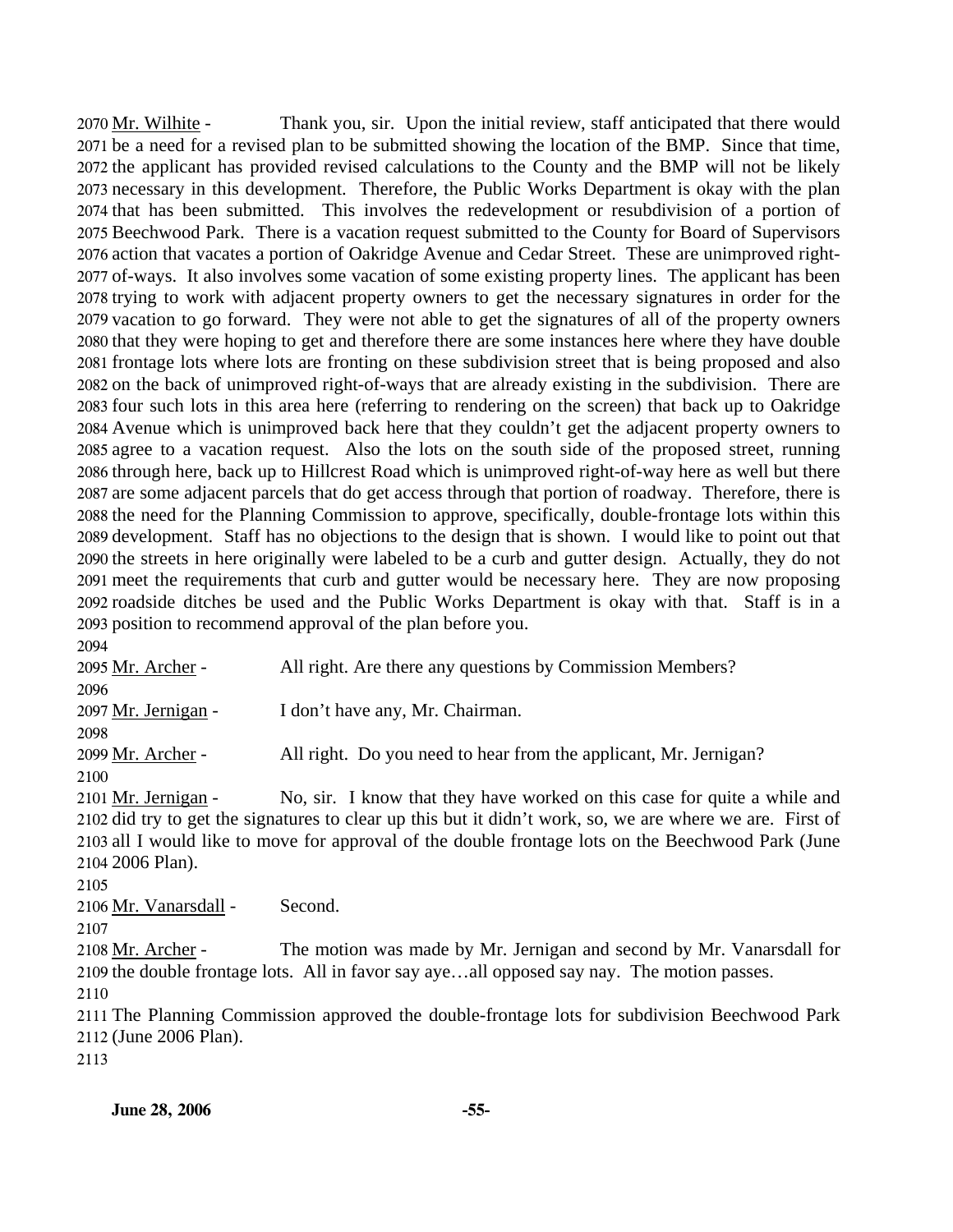And with that, Mr. Chairman, I will move for approval of subdivision 2115 Beechwood Park (June 2006 Plan) with the standard conditions for subdivisions served by public 2116 utilities and the following additional conditions Nos. 12 through 19. 2114 Mr. Jernigan -

2117

2118 Mr. Vanarsdall - Second.

2119

The motion was made by Mr. Jernigan and seconded by Mr. Vanarsdall. All in favor say aye…all opposed say nay. The motion passes. 2121 2120 Mr. Archer -

2122

2123 The Planning Commission granted conditional approval to subdivision Beechwood Park (June 2124 2006 Plan) subject to the standard conditions attached to these minutes for subdivision served by 2125 public utilities, the annotations on the plans and the following additional conditions:

2126

2127 12 Each lot shall contain at least 11,000 square feet exclusive of the flood plain areas.

2128 13. 2129 2130 Prior to requesting final approval, the engineer shall furnish the Department of Planning Staff a plan showing a dwelling situated on Lot 8, Block B to determine if the lot design is adequate to meet the requirements of Chapter 24, of the Henrico County Code.

2131 14. 2132 2133 2134 The detailed plant list and specifications for the landscaping to be provided within the 10foot-wide planting strip easement along Oakridge Avenue and Hillcrest Road shall be submitted to the Department of Planning for review and approval prior to recordation of the plat.

2135 15. 2136 15. Any necessary offsite drainage easements must be obtained prior to approval of the construction plan by the Department of Public Works.

2137 16. 2138 2139 2140 2141 2142 2143 16. Any future building lot containing a BMP, sediment basin or trap and located within the buildable area for a principal structure or accessory structure, may be developed with engineered fill. All material shall be deposited and compacted in accordance with the Virginia Uniform Statewide Building Code and geotechnical guidelines established by a professional engineer. A detailed engineering report shall be submitted for the review and approval by the Building Official prior to the issuance of a building permit on the affected lot. A copy of the report and recommendations shall be furnished to the Directors of

- 2144 Planning and Public Works.
- 2145 17. 2146 2147 The developer shall provide signage, the wording and location as deemed appropriate by the Director of Public Works, which addresses the possible future extension of any stub street.

2148 18. 2149 2150 The developer shall provide written evidence of the adjacent property owner's acceptance of the reserved parcel along Beechwood Park Lane prior to the granting of final subdivision approval by the Director of Planning.

- 2151 19. 2152 2153 19. Construction plans for this subdivision shall not be approved until the vacation of the portions of rights-of-way and lot lines impacted by this proposed development is approved by the Board of Supervisors.
- 2154

2155 Mr. Archer - That ends the cases.

2156

Yes, that ends the cases but we do have approval of the minutes for the 2158 May 24, 2006 meeting. 2157 Mr. Silber -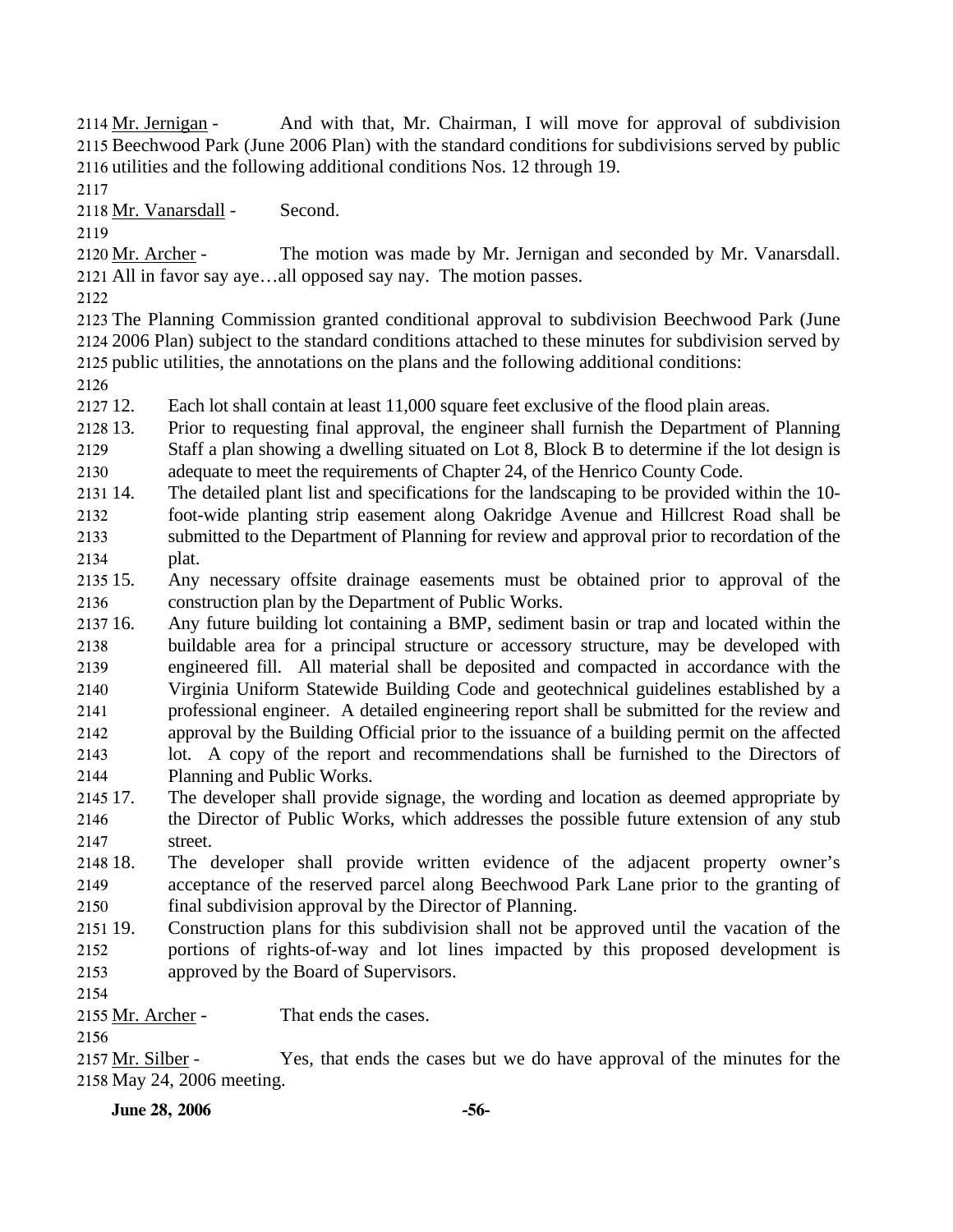**June 28, 2006** -57-2159 2160 **APPROVAL OF MINUTES: May 24, 2006**  2161 2162 Mr. Archer - Did someone read the minutes and discover any corrections. 2163 2164 Mr. Vanarsdall - I didn't. 2165 2166 Mr. Archer - Mrs. Jones did read the minutes? 2167 I'm sorry I didn't get a chance to email these earlier, but on page 28, line 2169 1029, Mrs. O'Bannon had the good sense not to keep talking but I did, so that's my comment, 2170 and on the next page, page 29, line 1035, that's also my comment instead of Mrs. O'Bannon. 2171 And, then, the only other thing was page 43, line 1644, I believe the word that's needed is 2172 "expect" as opposed to "aspect." 2168 Mrs. Jones-2173 All right are there any other corrections? All right how about a motion for 2175 approval of the minutes. 2174 Mr. Archer -2176 2177 Mrs. Jones- So moved. 2178 2179 Mr. Jernigan- Second. 2180 The motion was made by Mrs. Jones and seconded by Mr. Jernigan for 2182 approval of the minutes. All in favor say aye...all opposed say nay. The motion passes. 2181 Mr. Archer-2183 2184 The Planning Commission approved the May 24, 2006 minutes subject to the corrections. 2185 2186 Mr. Silber - Mr. Chairman, I do have a couple of quick announcements. 2187 2188 Mr. Archer - I sort of expected that you would, Mr. Secretary. 2189 I often do. One is to remind you that we have a work session that's 2191 scheduled for your next meeting on July 13. It is scheduled for 5:30 p.m. and it is to talk about 2192 the ordinance amendment on building heights. I believe that each of you received an invitation 2193 from the Unicorp Group involving the groundbreaking at their site that same evening. I don't 2194 know if you still want to stay with the 5:30 time or if you want to change the time. I think their 2195 groundbreaking is from  $4:30$  p.m. to  $7:30$  p.m. 2190 Mr. Silber -2196 2197 Mr. Archer- I'd forgotten about the 5:30. 2198 We can stay with the 5:30 or if you want, I think that agenda is not very 2200 long, we could put the work session at the end of the zoning cases if you prefer. It doesn't make 2201 any difference to staff, either way is fine. We are now scheduled for 5:30 p.m. with dinner. 2199 Mr. Silber -2202 2203 Mr. Archer - Any comments?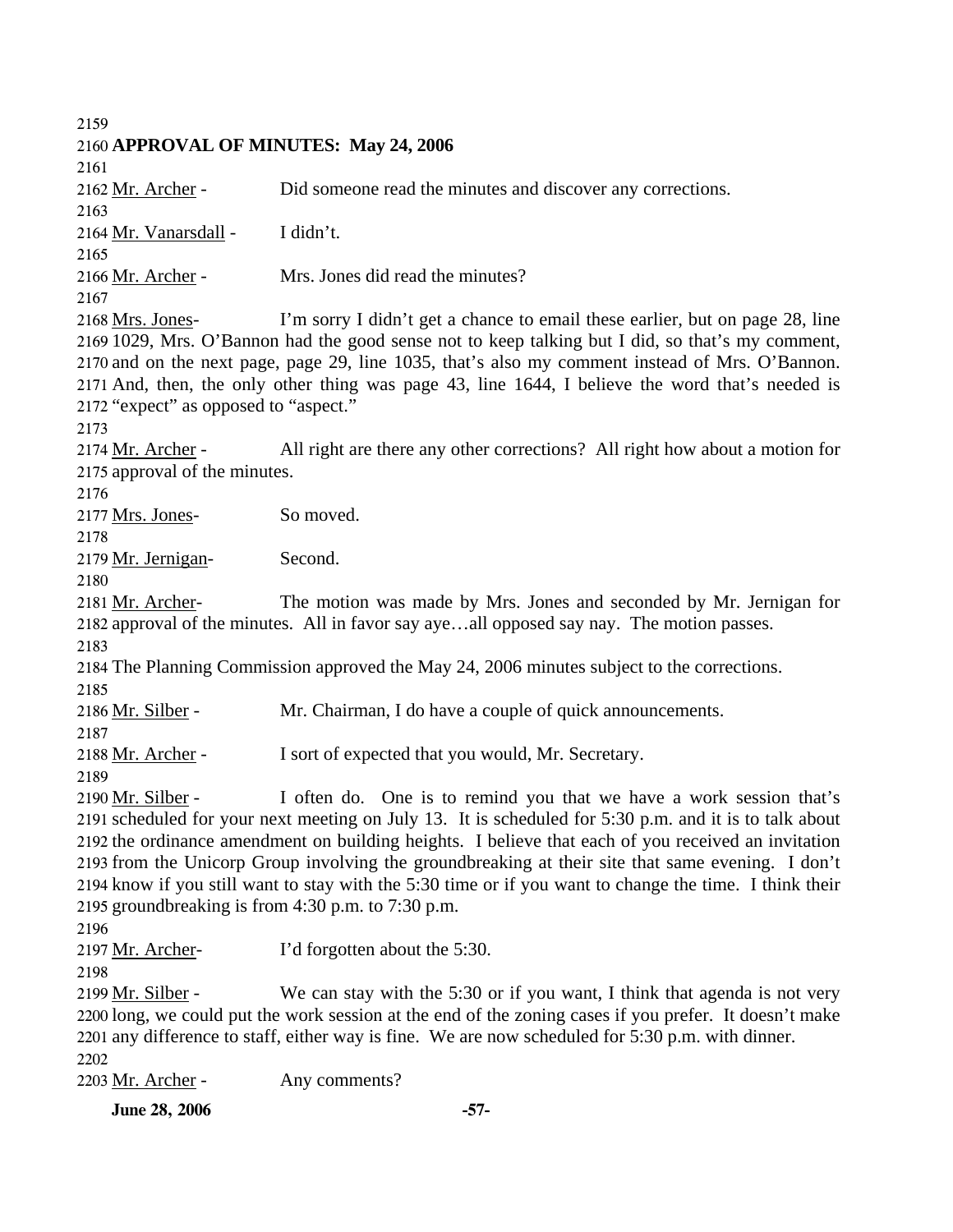**June 28, 2006** -58-2204 Never having been to a groundbreaking ceremony before, is this the kind 2206 of thing where they normally drop in and drop out or are people seated and there is a 2207 presentation of some kind, in other words, is Unicorp a.... Would it be nice to attend? I mean, 2208 what is the procedure? 2205 Mrs. Jones -2209 Mrs. Jones, I'm not sure because of the time frame that they have given 2211 us. I think it was 4:30 p.m. to 7:30 p.m. It sounds like it was a longer period of time. So, I 2212 would presume that they are going to have a presentation and some speakers and things. My 2213 concern is that that may not happen at the very beginning. You all perhaps could be there from 4:30 p.m. til 5:00 p.m. and leave and may have to miss the main event. 2214 2210 Mr. Silber-2215 With three hours long, that's a pretty good groundbreaking, we could have 2217 about a 12-foot hole in that time. 2216 Mr. Jernigan -2218 I suspect they expect people to drop in and drop out because that's a right  $2220$  long timeframe. I signed up to go yesterday but I forgot about the work session at  $5:30$ . 2219 Mr. Archer-2221 2222 Mr. Branin- I haven't responded, I didn't know how I was going to work it. 2223 2224 Mr. Archer- I plan to, but I can leave. 2225 For some reason they were also asking for shirt sizes. So, they may be 2227 handing out shirts or something. 2226 Mr. Silber -2228 I don't have any problems with leaving. If you've got to go, you've got to 2230 go. 2229 Mr. Archer -2231 2232 Mr. Silber - Well, if that's the general consensus.... 2233 2234 Mr. Jernigan - Tommy, what do you want? 2235 Well, you know, it is a groundbreaking, and County business is more 2237 important than that. I'm going to breeze through, make an appearance, and get out. 2236 Mr. Branin -2238 2239 Mr. Vanarsdall - First of all, have all of us been invited? 2240 2241 Mr. Branin - Yes. 2242 Yes, you just didn't get the invitation. They were calling on the phone 2244 yesterday. They were late sending out the invitations. 2243 Mr. Jernigan -2245 2246 Mr. Branin - Well, actually everybody but you, Ernie. (Everybody laughing) 2247 2248 Mr. Vanarsdall - I was going to say that because I didn't get the call or the note.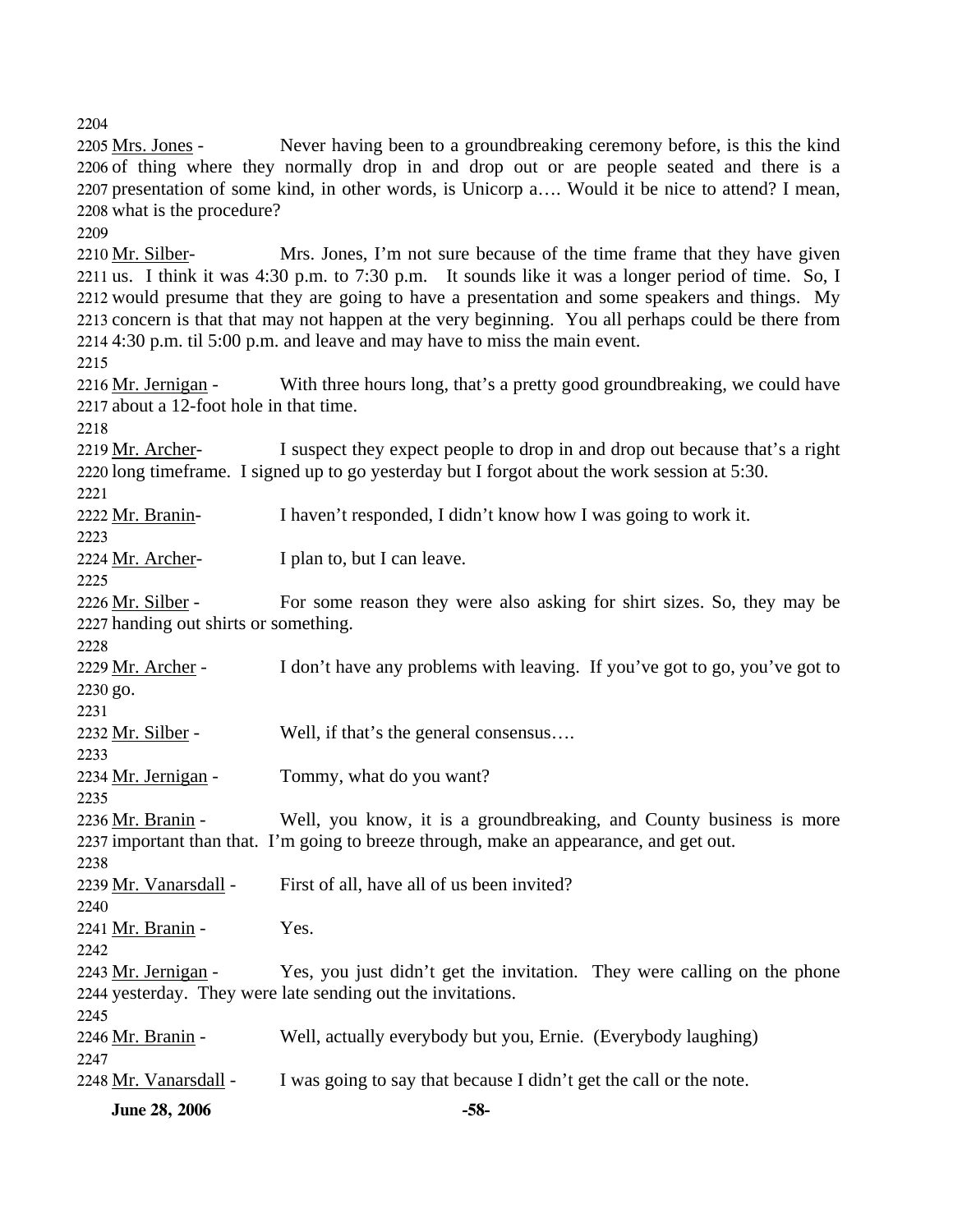| 2250 Mrs. Jones-                                                                                | And, I would also like to suggest to not have the work session after the                             |  |  |
|-------------------------------------------------------------------------------------------------|------------------------------------------------------------------------------------------------------|--|--|
|                                                                                                 | 2251 Planning Commission meeting because my brain is fried by that time.                             |  |  |
| 2252                                                                                            |                                                                                                      |  |  |
| 2253 Mr. Branin -                                                                               | Because our brains will not be fresh.                                                                |  |  |
| 2254                                                                                            |                                                                                                      |  |  |
| 2255 Mr. Jernigan -                                                                             | I agree.                                                                                             |  |  |
| 2256                                                                                            |                                                                                                      |  |  |
| 2257 Mr. Vanarsdall -                                                                           | So, do I.                                                                                            |  |  |
| 2258                                                                                            |                                                                                                      |  |  |
| 2259 Mr. Silber -<br>2260                                                                       | Well, why don't we change the work session to 5:45 p.m.                                              |  |  |
| 2261 Mr. Archer-                                                                                | Fifteen more minutes?                                                                                |  |  |
| 2262                                                                                            |                                                                                                      |  |  |
|                                                                                                 | Just 15. I don't think it would make any difference, just keep it at 5:30                            |  |  |
| 2263 <u>Mr. Branin</u> -                                                                        |                                                                                                      |  |  |
| 2264 p.m.                                                                                       |                                                                                                      |  |  |
| 2265                                                                                            | I think we can make it work.                                                                         |  |  |
| 2266 Mr. Archer -<br>2267                                                                       |                                                                                                      |  |  |
| <u>2268 Mr. Silber</u> -                                                                        | All right. Five thirty. We will leave it at 5:30 p.m. That's leaving it as it                        |  |  |
|                                                                                                 | 2269 was before. The last announcement is more personal in nature. I want to let you know we have    |  |  |
|                                                                                                 | 2270 some announcements from the staff's perspective. There is a birthday boy today. Mr. Strauss is  |  |  |
| 2271 turning 29.                                                                                |                                                                                                      |  |  |
| 2272                                                                                            |                                                                                                      |  |  |
| 2273 Mr. Strauss -                                                                              | Thirty nine.                                                                                         |  |  |
| 2274                                                                                            |                                                                                                      |  |  |
| 2275 Mr. Silber -                                                                               | Oh, thirty nine, so happy birthday to you, Jim. And, I don't see Tony                                |  |  |
| 2276 down here.                                                                                 |                                                                                                      |  |  |
| 2277                                                                                            |                                                                                                      |  |  |
| 2278 Ms. Goggin -                                                                               | We sent him back so that he could get ready.                                                         |  |  |
| 2279                                                                                            |                                                                                                      |  |  |
| 2280 Mr. Silber -                                                                               | Really. Well, Tony is getting married on Saturday and we want to send                                |  |  |
|                                                                                                 | 2281 him best wishes, but he is already hard at work. I just wanted the Commission to know that too. |  |  |
| 2282                                                                                            |                                                                                                      |  |  |
|                                                                                                 |                                                                                                      |  |  |
| 2283 Mr. Vanarsdall -                                                                           | He's getting married in the Japanese Gardens in Maymont.                                             |  |  |
| 2284                                                                                            |                                                                                                      |  |  |
| 2285 Mr. Silber -                                                                               | Oh, I wasn't aware of that.                                                                          |  |  |
| 2286                                                                                            |                                                                                                      |  |  |
| 2287 Mr. Vanarsdall -                                                                           | They are praying for no rain.                                                                        |  |  |
| 2288                                                                                            |                                                                                                      |  |  |
| 2289 Mr. Archer -                                                                               | Mr. Secretary, before we go, also, I would like to comment that this                                 |  |  |
| 2290 morning's agenda was quite heavy and I would like to compliment you and the staff on how   |                                                                                                      |  |  |
|                                                                                                 | 2291 efficiently we moved through this meeting.<br>Particularly the Expedited Agenda section.        |  |  |
| 2292 Everything went so smoothly. I remember a time when an agenda of this magnitude would keep |                                                                                                      |  |  |

2293 us here to one or two o'clock. I commend you on that.